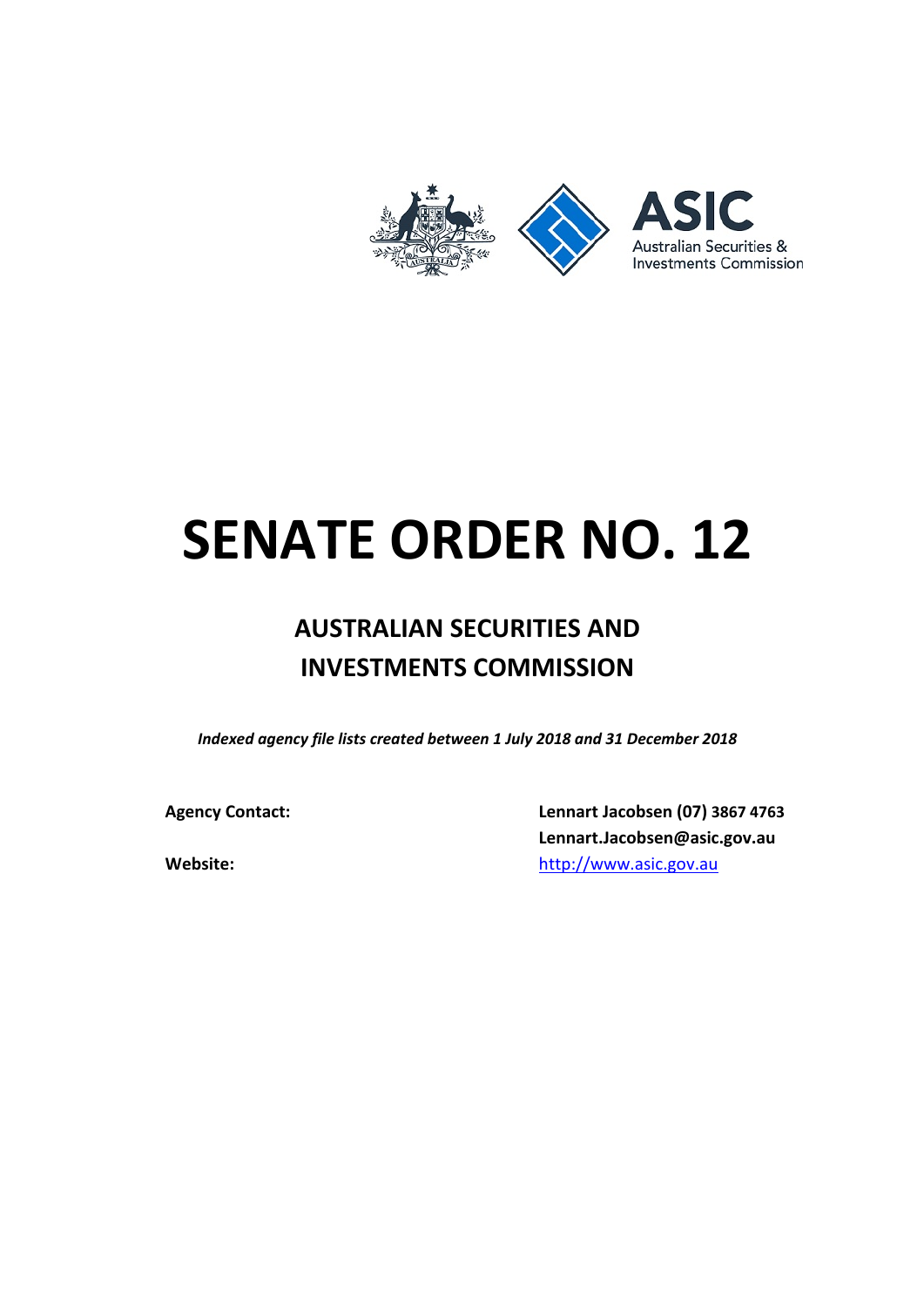| <b>File Name</b>                                                              | <b>File number</b> |
|-------------------------------------------------------------------------------|--------------------|
|                                                                               |                    |
|                                                                               | F20180000042390    |
| The General Counsel Summit - 2 May 2019 - Sydney                              |                    |
| Senate Order 16 - Grants                                                      | F20180000028245    |
| 2018 - PJC - 17 August 2018 - FINAL PDF                                       | F20180000020802    |
| 2018 - PJC - Friday 17 August 2018 - WORD                                     | F20180000018265    |
| 2018 - PJC - 19 October 2018 - FINAL PDF                                      | F20180000028399    |
| 2018 - PJC - 19 October 2018 - WORD                                           | F20180000023598    |
| 2018 - Senate Estimates - 24 or 25 October 2018 - WORD                        | F20180000021939    |
| 2018 - PJC QoN - 17 August 2018                                               | F20180000021876    |
| 2018 - PJC QoN - 19 October 2018                                              | F20180000031414    |
| 2018 - QoN - PJC inquiry into the franchising code of conduct - December 2018 | F20180000053731    |
| 2018 - Senate Estimates - 24 October 2018                                     | F20180000039019    |
| Final versions sent - QoN Senate Estimates - Wednesday 30 May 2018            | F20180000017942    |
| MO - QON Senate Estimates - Wednesday 30 May 2018                             | F20180000017821    |
| PF 209 - AFCA updates - 201810                                                | F20180000038732    |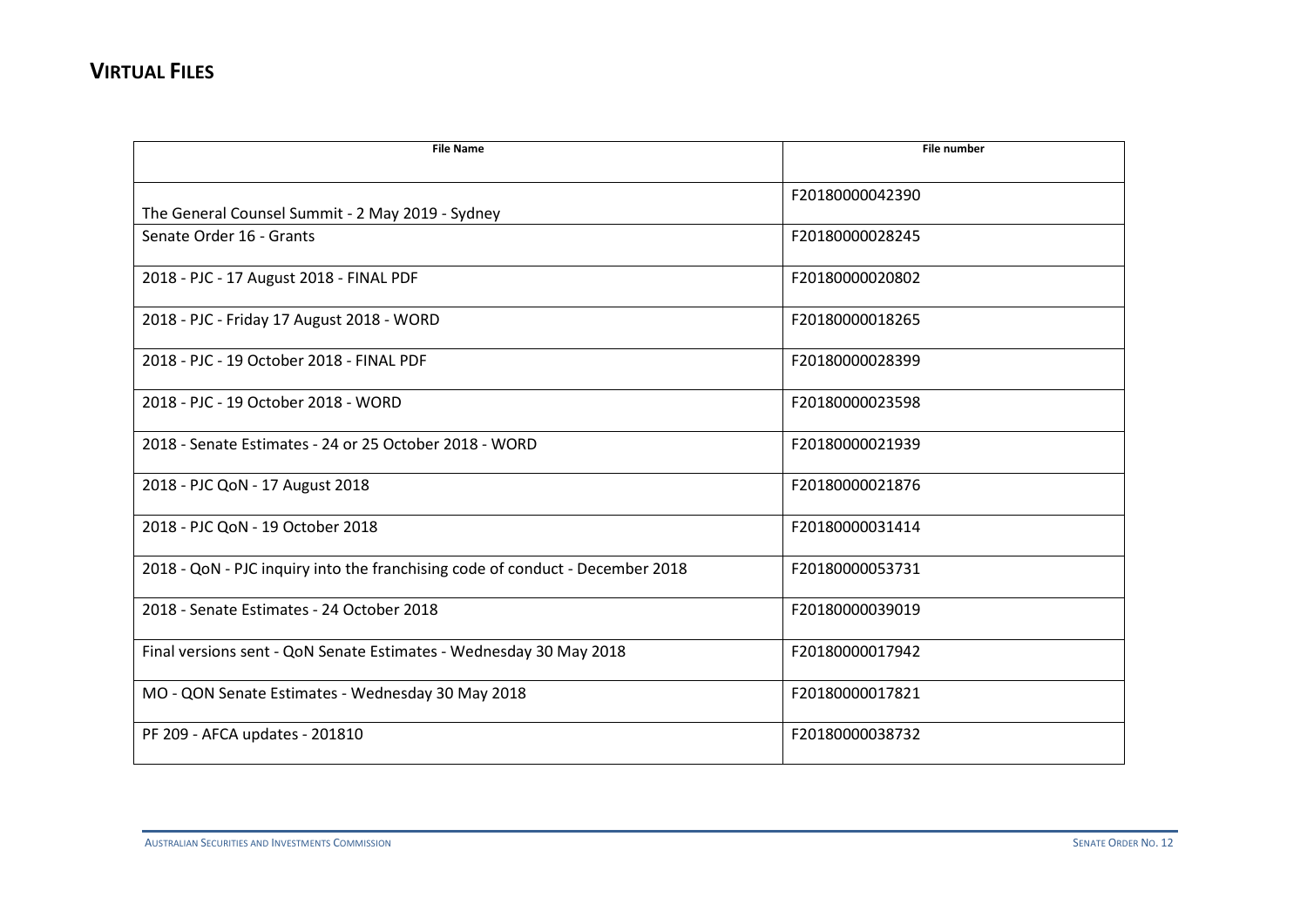| PF 224 - AFCA updates - 20181031               | F20180000038735 |
|------------------------------------------------|-----------------|
| Advice on use of AUSTRAC SMRs                  | F20180000021611 |
| International MoU with ISG                     | F20180000050168 |
| MOU with Department of Human Services          | F20180000026747 |
| MOU with Queensland Police                     | F20180000044527 |
| QoN - July 2018 - Air Travel                   | F20180000018690 |
| Indigenous Employment Strategy                 | F20180000049703 |
| <b>International Strategy</b>                  | F20180000019251 |
| IOSCO C8 BI investor education report - review | F20180000018506 |
| INFE 201810 Moscow October 2018                | F20180000024163 |
| IOSCO C8 - 201809 - Bali - September 2018      | F20180000024845 |
| <b>Free Trade Agreements</b>                   | F20180000025942 |
| AEUFTA - Australia-EU Free Trade Agreement     | F20180000025925 |
| Madrid - February 2019                         | F20180000048205 |
| Madrid - October 2018                          | F20180000022300 |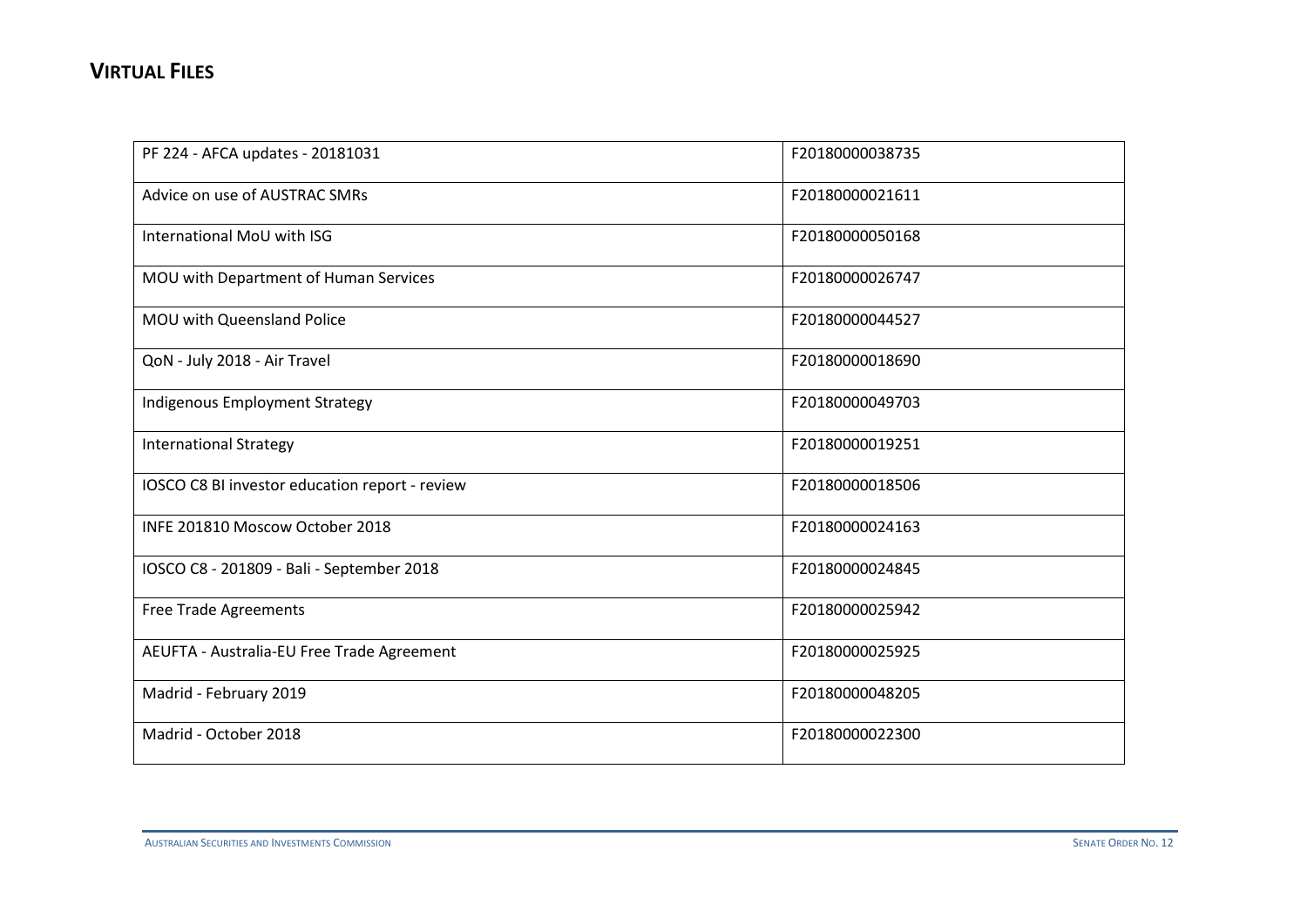| IOSCO Global Certificate Program                                  | F20180000017405 |
|-------------------------------------------------------------------|-----------------|
| IOSCO Global Certificate Program 2018                             | F20180000017412 |
| Kuala Lumpur - October 2018                                       | F20180000026718 |
| Projects                                                          | F20180000053721 |
| 2019 Program                                                      | F20180000026764 |
| AGFL Board engagement strategy                                    | F20180000039215 |
| <b>ASPA</b>                                                       | F20180000045558 |
| RBA Hedge Funds Request 2018-19                                   | F20180000023220 |
| <b>Royal Commission Submissions</b>                               | F20180000027488 |
| 2018 Consumer Affairs Victoria inquiry re investigation processes | F20180000023180 |
| 2018 Launch of National Financial Literacy Strategy               | F20180000022021 |
| 0 - Treasury                                                      | F20180000019262 |
| <b>ASIC Tsy Engagement Protocol</b>                               | F20180000018133 |
| CFR Crisis Management Working Group 2018                          | F20180000017742 |
| Council of Financial Regulators - Risk Register                   | F20180000037683 |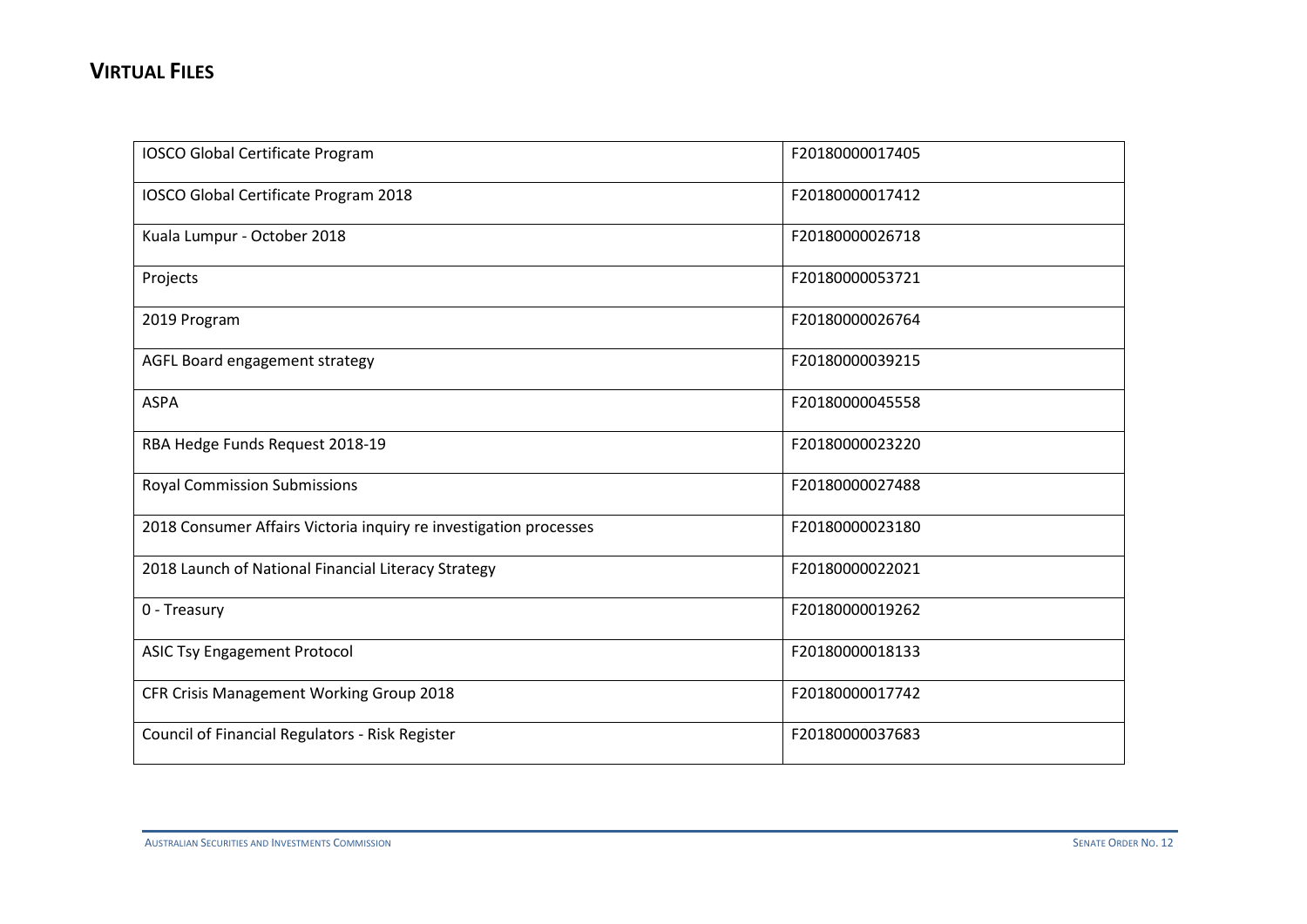| Council of Financial Regulators Crisis Management Working Group 2018 | F20180000040217 |
|----------------------------------------------------------------------|-----------------|
| Council of Financial Regulators Media Releases 2018                  | F20180000025403 |
| Financial Sector Assessment Program 2018                             | F20180000025059 |
| <b>FSAP 2018</b>                                                     | F20180000026224 |
| Competition - PC Inquiry into competition - Final Report             | F20180000016958 |
| FSRC - Treasury correspondence                                       | F20180000050007 |
| 3.A. Industry Group - COBA                                           | F20180000031910 |
| 2B. Industry Groups - ABA                                            | F20180000016852 |
| 0 Parliamentary Joint Committee Hearing 20180817                     | F20180000018306 |
| 0_Parliamentary Joint Committee Hearing 20181019_SE 21081024-25      | F20180000026468 |
| 0 2018 Liaison - APRA                                                | F20180000023730 |
| 0 2018 Liaison - ATO                                                 | F20180000027343 |
| <b>APRA 2018</b>                                                     | F20180000020851 |
| 20181106 ASFA Conference Panel Presentation                          | F20180000039490 |
| <b>ASFA Roadshows 2018</b>                                           | F20180000020708 |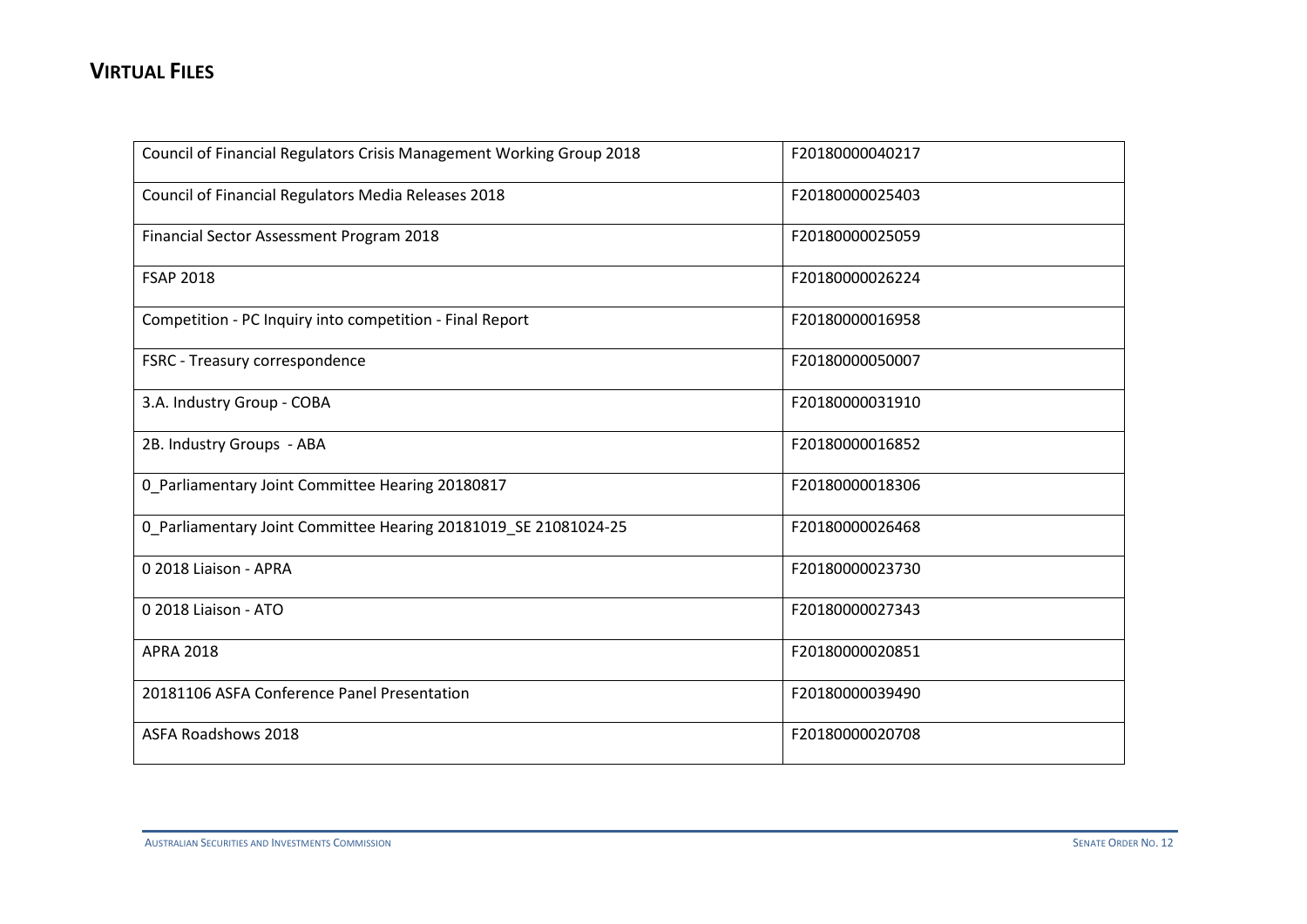| Productivity Commission - Efficiency and competitiveness of super review | F20180000019137 |
|--------------------------------------------------------------------------|-----------------|
| <b>APRA-ASIC Regulatory Architecture</b>                                 | F20180000048940 |
| ARFP and CCIV - Financial Reporting and Audit - 2017                     | F20180000021073 |
| ARFP and CCIV - Winding up and deregistration                            | F20180000039559 |
| DFSA - 18 - 30102 - Research Request for ### self assessment - 201810    | F20180000046862 |
| DFSA-18-28778- ### ### ### ### ### Pty Ltd - 201809                      | F20180000028218 |
| SCA - 18 - 23365 - Disclosures, public joint stock companies - 201808    | F20180000020762 |
| SCA - 18 - 23549 - Best practices, equity trading - 201808               | F20180000020657 |
| SCA - 18-37098 - Advisory Panel Compensation - 201811                    | F20180000046389 |
| SCA - 18-33306 - ### ### ### ### - 20181025                              | F20180000031735 |
| FMA - 18 - 24259 - ### ### Pty Ltd - 201808                              | F20180000022071 |
| Interpol - 18-36473 - ### ### Ltd - 20181114                             | F20180000043214 |
| IBC-18-35425- ### ### LIMITED -201811                                    | F20180000039647 |
| BMA - 18-22362 - ### ### ### Pty Ltd - 20180727                          | F20180000019132 |
| INTERPOL - 18-29367 - ### ### ### Pty Ltd - 201810                       | F20180000028840 |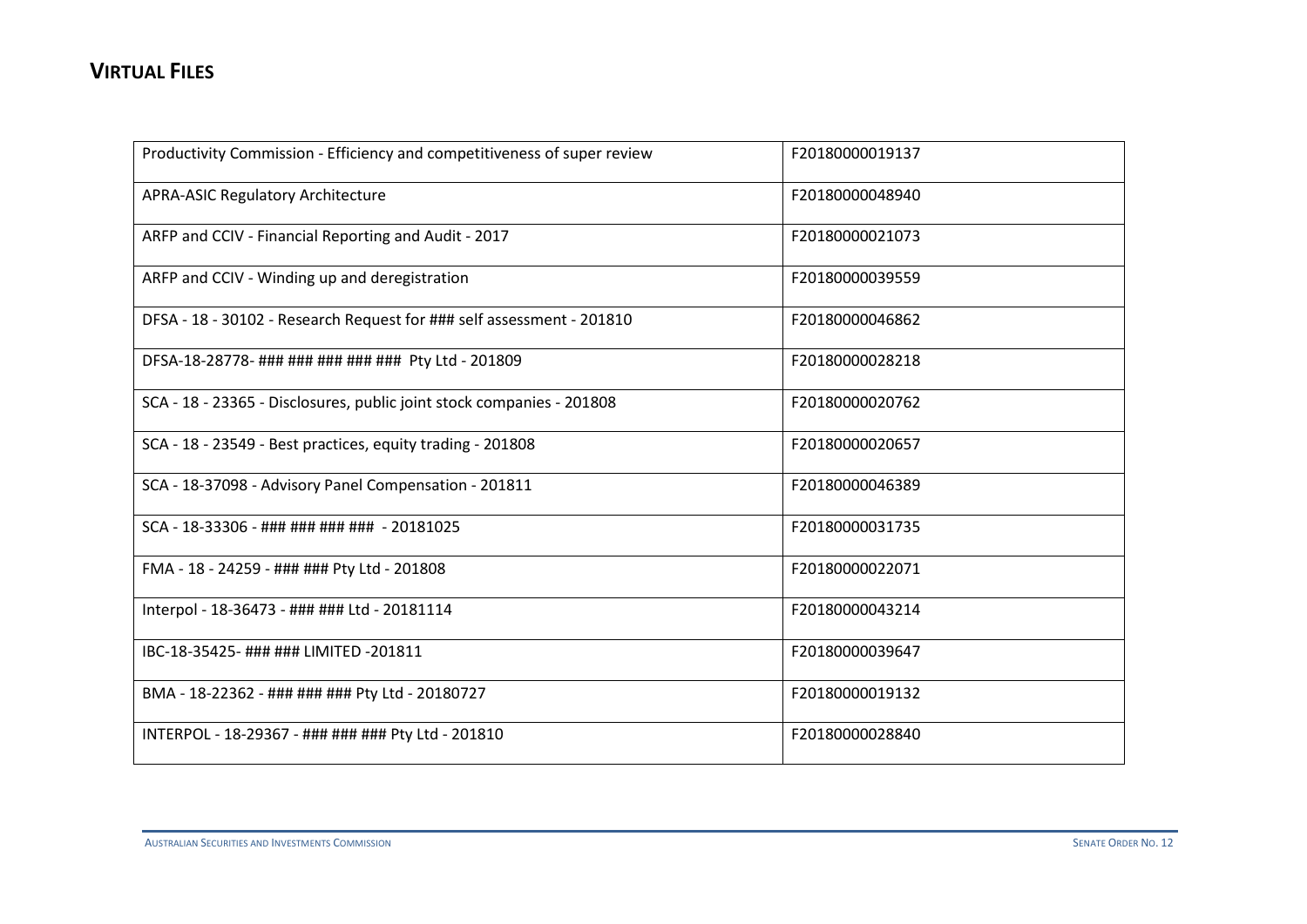| Requests In                                                                          | F20180000020086 |
|--------------------------------------------------------------------------------------|-----------------|
| AMF - 18 - 22657 - Business Acquisition Reporting system query 201807                | F20180000019358 |
| AMF - 18 - 25185 - Peer Review data analytics - 201808                               | F20180000022555 |
| AMF - 18-22417 - Registration requirements for listing - 20180730                    | F20180000019157 |
| AMF - 18-41166 - FX Derivatives Traders Exemptions - 201812                          | F20180000053897 |
| BCSC-18-32572-Teleconference to discuss AFSL conduct and registration requirements - |                 |
| 201810                                                                               | F20180000030510 |
| FSRA - 18-21114 - Industry Funding - 20180717                                        | F20180000017909 |
| Interpol - 18-40273 - ### ### ### INC - 201812                                       | F20180000053453 |
| OSC - 18-21560 - ### ### - 20180720                                                  | F20180000018329 |
| OSC - 18-28926 - ### ### - 20180926                                                  | F20180000026801 |
| OSC - 18-29566 - ### ### and ### - 20181003                                          | F20180000027592 |
| OSC - 18-29575 - Pre request call - 20181003                                         | F20180000027669 |
| OSC - 18-30093 - ### - 201810                                                        | F20180000028726 |
| OSC - 18-30270 - ### ### - 20181007                                                  | F20180000028186 |
| OSC - 18-30365 - ### and ### ### ### ### ### - 201810                                | F20180000028234 |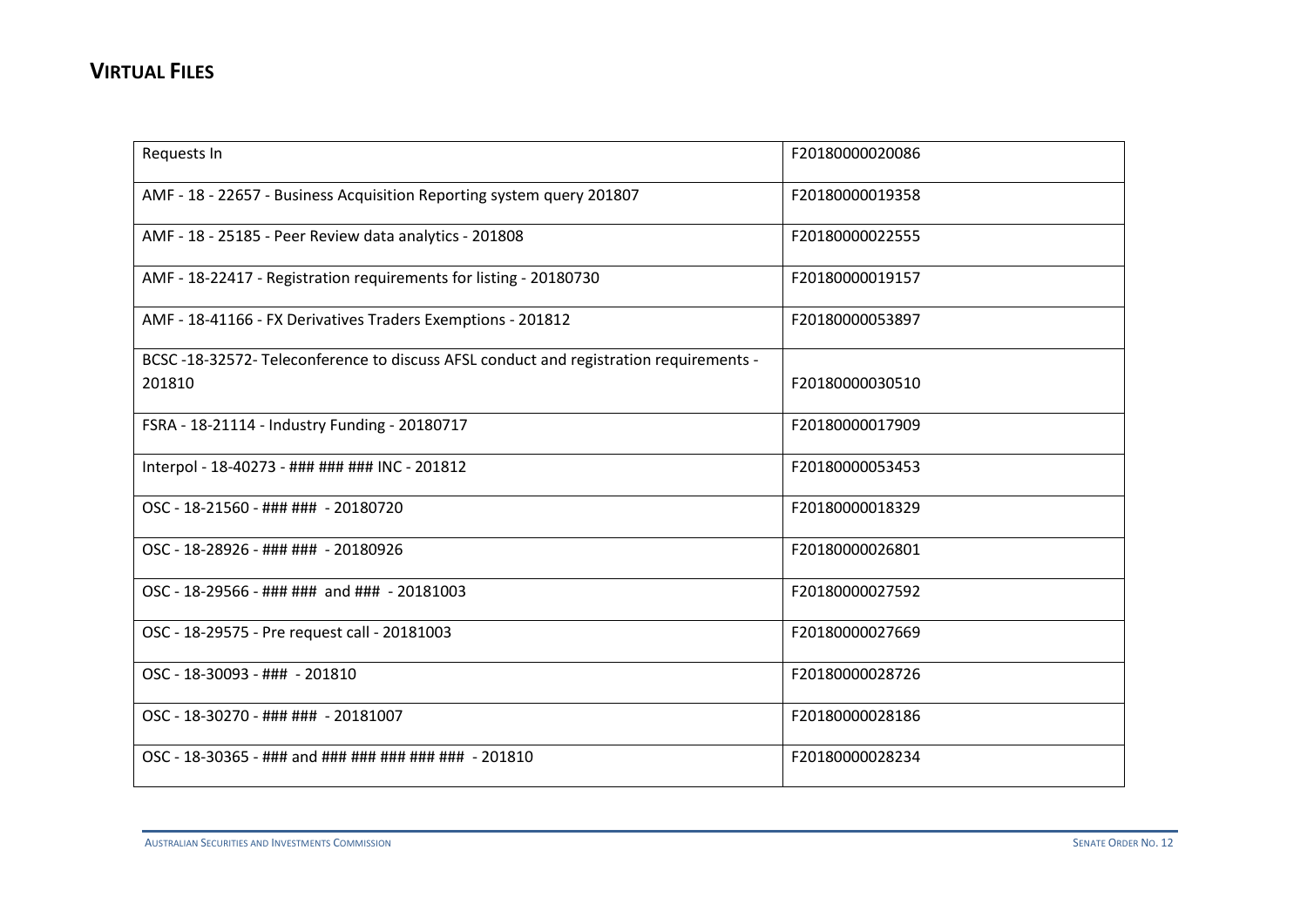| OSC - 18-31925 - Proactive enforcement outcomes - 20181017 | F20180000029137 |
|------------------------------------------------------------|-----------------|
| OSC - 18-36942 - ### ### ### ### - 20181120                | F20180000044510 |
| OSC - 18-37283 - ### ### Pty Ltd - 201811                  | F20180000045341 |
| OSC-18-23295 - ### ### ### ### - 201808                    | F20180000020233 |
| OSC-18-28569- ### ### ### Pty Ltd - 201809                 | F20180000026587 |
| BCSC - 18-21873 - ### - 20180724                           | F20180000018665 |
| BCSC - 18-39740 - ### ### and ### ### - 20181213           | F20180000050001 |
| IIROC - 18-23351 - ### ### - 20180828                      | F20180000022348 |
| OSC - 18-23784 - ### ### Limited and ### ### ### - 201808  | F20180000020857 |
| OSC - 18-25302 - Data Management and Governance - 201808   | F20180000022304 |
| OSC - 18-33739 - ### ### - 20181029                        | F20180000037644 |
| OSC - 18-38569 - ### ### ### ### - 20181204                | F20180000048975 |
| FINMA - 18-35343 - ### ### - 20181105                      | F20180000039346 |
| FINMA-18-35892 - ### ### ### ### -201811                   | F20180000040724 |
| INTEROL - 18-31172 - ### ### - 20181011                    | F20180000043441 |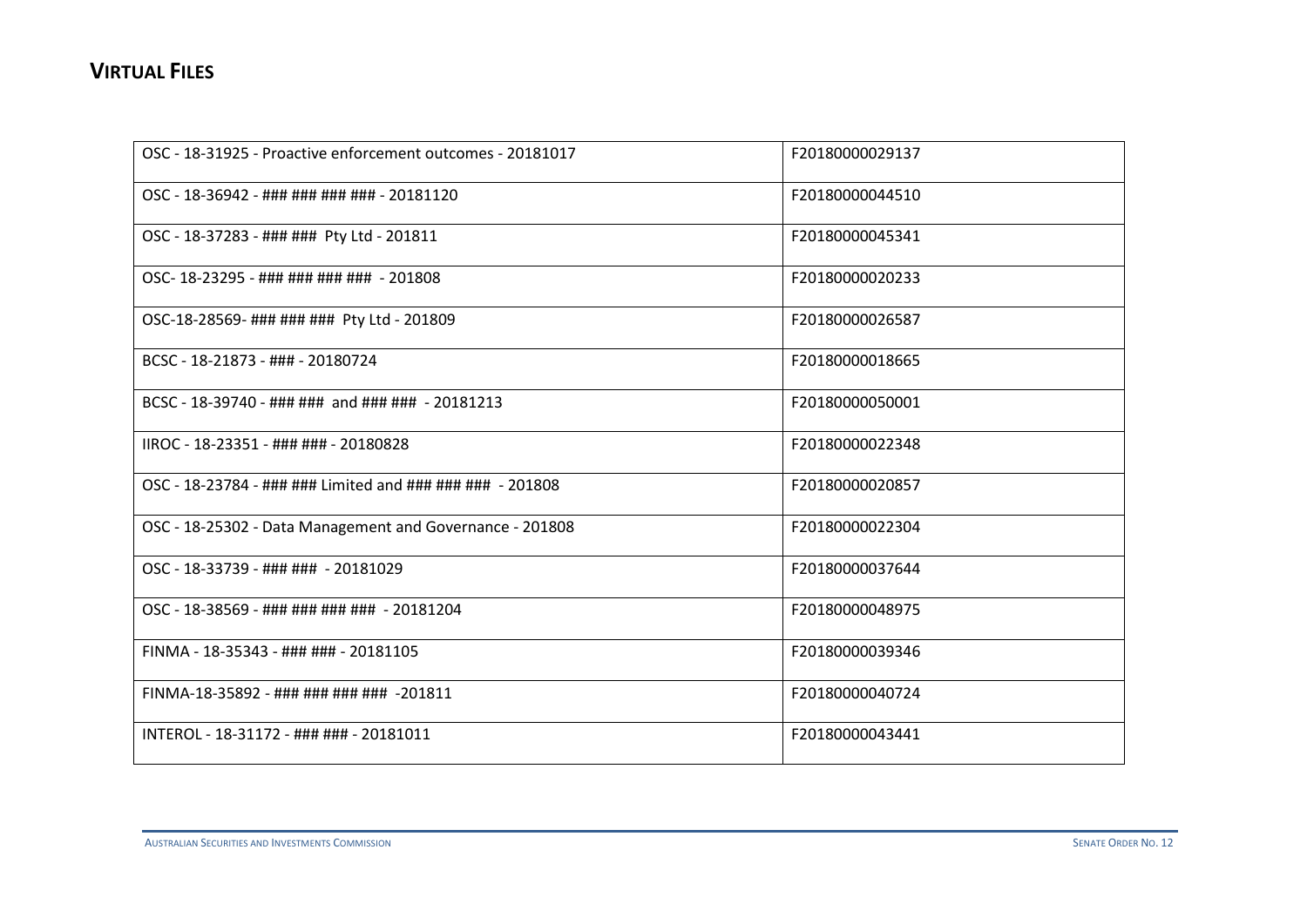| AGD - 18 - 17730 - ### ### ### Pty Ltd - 201806           | F20180000023998 |
|-----------------------------------------------------------|-----------------|
| Ministry of Finance - 18-25011 - VISIT - 20180824         | F20180000024214 |
| MOF - 18-25975 - VISIT TO ASIC - 20180911                 | F20180000024741 |
| MOF - 18-35457 - ### ### ### ### ### - 201811             | F20180000039788 |
| CBRC - 18-3167 - ### ### ### ### - 20180218               | F20180000023981 |
| CSRC - 18-17643 - ### ### - 20180618                      | F20180000023938 |
| CSRC - 18-23614 - ### ### Ltd - 20180809                  | F20180000020648 |
| SAFE - 23546 -### ### ### ### - 20180816                  | F20180000023997 |
| SAIC - 17-39776 - ### ### ### ### ### ### - 20171024      | F20180000023956 |
| Interpol - 18-23721 - ### and ### - 20180810              | F20180000020755 |
| CIMA - 18-22115 - ### ### Ltd - 20180726                  | F20180000018907 |
| CySEC - 18-36954 - ### - 20181120                         | F20180000044536 |
| CySEC-18- ### ### ### Pty Ltd - 201810                    | F20180000029791 |
| CySEC - 18-30091 - ### ### Ltd and ### Pty Ltd - 20181005 | F20180000027905 |
| BaFin - 18-19879 - ### ### Ltd - 201807                   | F20180000016840 |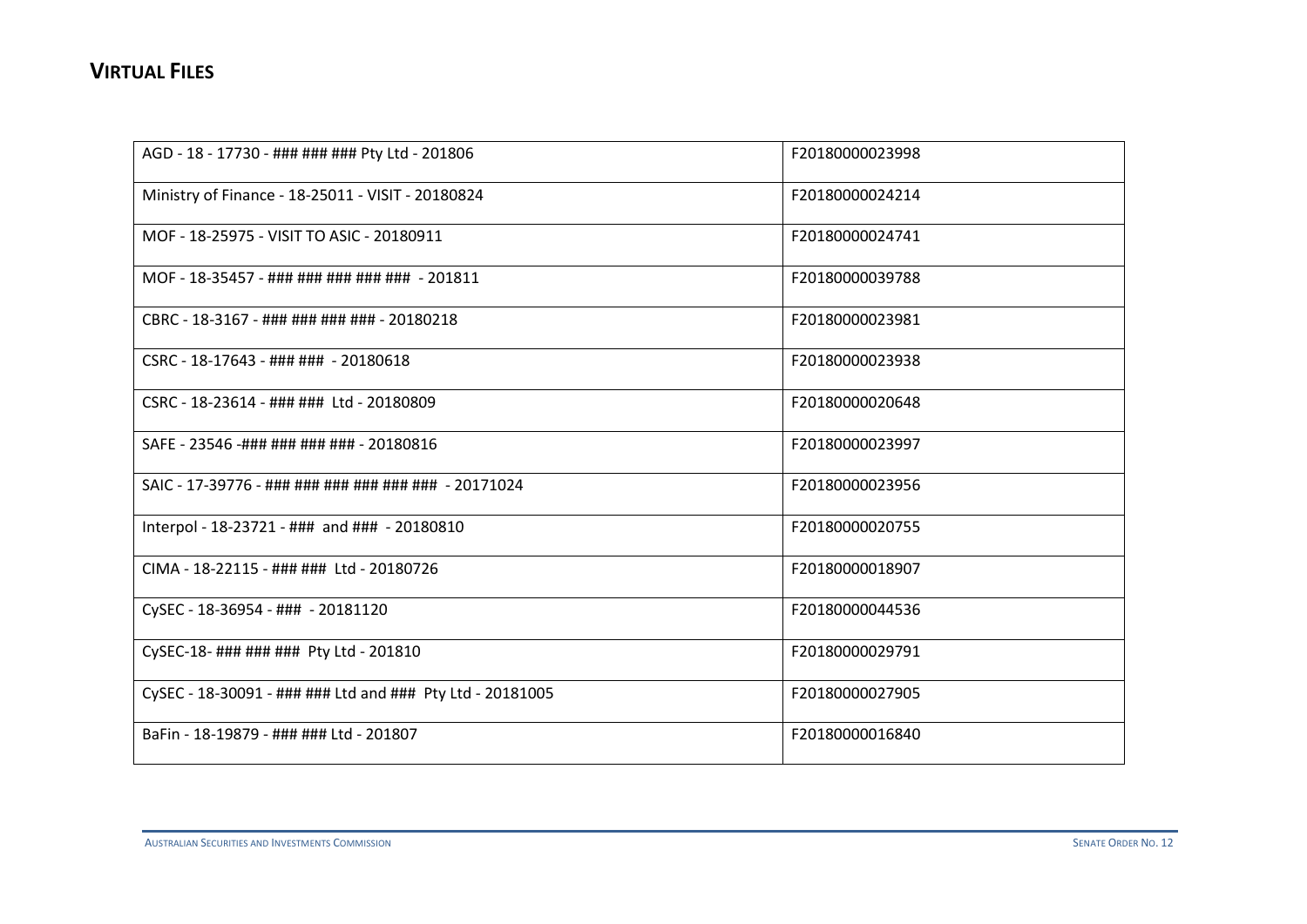| Interpol - 18-25155 - ### ### - 20180827                                          | F20180000022158 |
|-----------------------------------------------------------------------------------|-----------------|
| BaFin - 18-29177 - ### and ### - 20180928                                         | F20180000027072 |
| BME - 18-25259 - Market application query - 20180827                              | F20180000022271 |
| CNMV - 18-19985 - Trading Policy - 20180705                                       | F20180000016946 |
| CNMV - 18-21252 - ### ### ### - 20181807                                          | F20180000018036 |
| <b>MOUs and Protocols</b>                                                         | F20180000049736 |
| FSA - 18-25673 - ### - 20180830                                                   | F20180000022959 |
| AMF - 18 - 20693 - ### ### ### Pty Ltd - 201807                                   | F20180000017651 |
| AMF - 18-19717 - Research re Whistleblower and secrecy of investigations - 201807 | F20180000016703 |
| AMF - 19-39587 - ### ### - 20181212                                               | F20180000049821 |
| AMF - 18-27788 - ### LLC and ### ### - 20180918                                   | F20180000025675 |
| PN - 18-24372 - ### ### ### and ### ### Ltd - 201808                              | F20180000021450 |
| Police - 18-32332 - ### ### - 20181018                                            | F20180000029516 |
| BIS - 18-27679 - ### ### Ltd and ### - 20170918                                   | F20180000025553 |
| FCA - 18 - 29415 - ### ### ### ### - 201809                                       | F20180000027744 |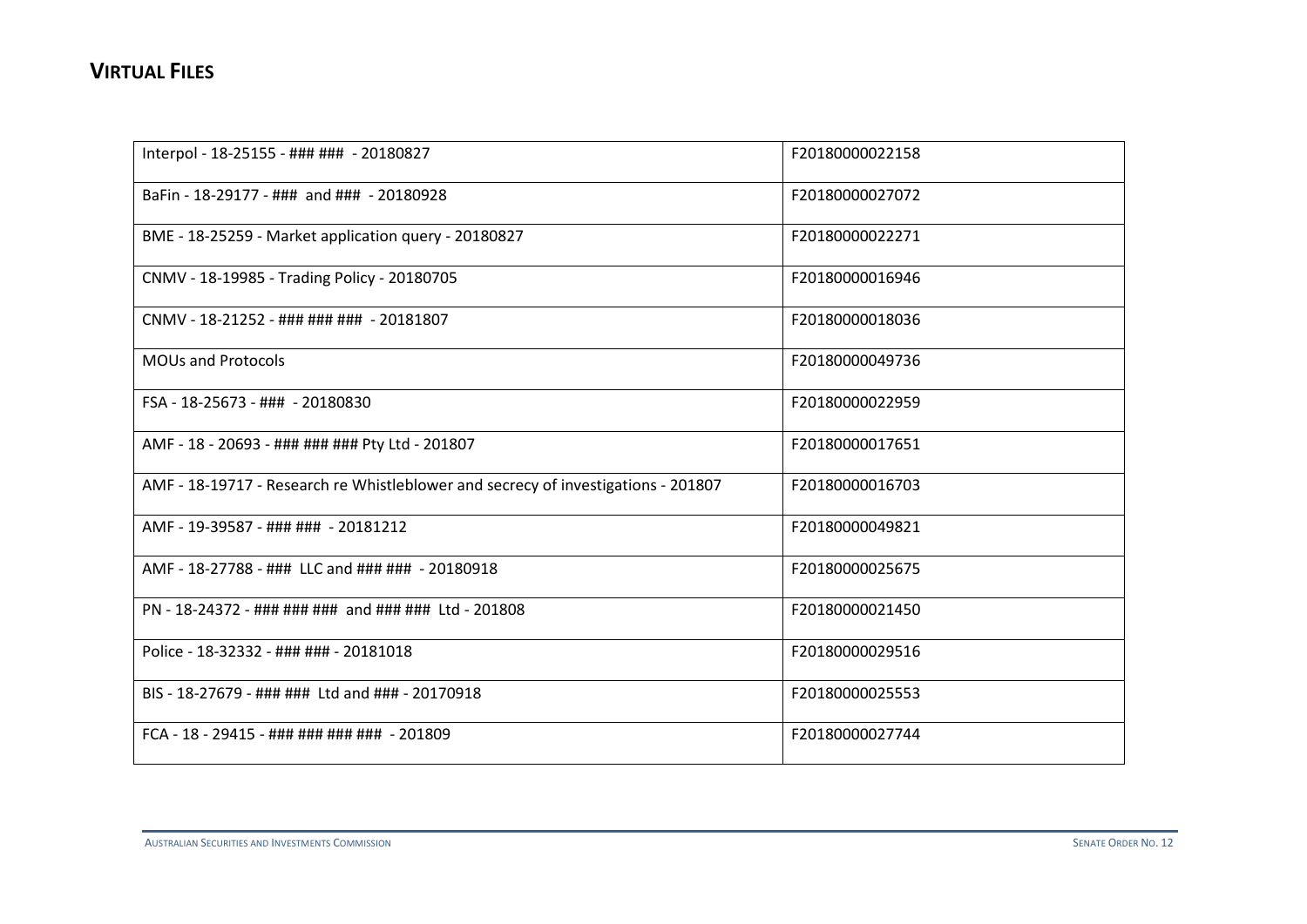| FCA - 18 - 29421 - ### ### ### ### LIMITED - 201809                                | F20180000027750 |
|------------------------------------------------------------------------------------|-----------------|
| FCA - 18-22768 - ### ### - 20180801                                                | F20180000019443 |
| FCA - 18-22842 - Consumer lease reforms - 20180802                                 | F20180000019552 |
| FCA - 18-25599 - ### ### ### ### ### ### ### ### + 20180830                        | F20180000022887 |
| FCA - 18-27740 - ### ### ### ### Ltd - 201809                                      | F20180000025088 |
| FCA - 18-28413 - ### ### ### ### Ltd and ### ### - 201809                          | F20180000026389 |
| FCA - 18-28418 - ### ### ### ### Ltd and ### ### - 201809                          | F20180000026391 |
| FCA - 18-28443 - ### ### Ltd - 201809                                              | F20180000026768 |
| FCA - 18-29245 - ### ### ### Ltd - 201809                                          | F20180000027136 |
| FCA - 18-29256 - ### ### ### Ltd, ### ### Pty Ltd and ### ### ### ### ### - 201809 | F20180000027139 |
| FCA - 18-29263 - ### ### Ltd and ### ### - 201809                                  | F20180000027143 |
| FCA - 29315 - ### ### Ltd and ### - 20180930                                       | F20180000027334 |
| FCA - 18-29349 - ### ### Ltd - 201809                                              | F20180000027794 |
| FCA - 18-29726 - ### ### and ### ### - 201810                                      | F20180000027730 |
| FCA - 18-29859 - ### ### -201809                                                   | F20180000027841 |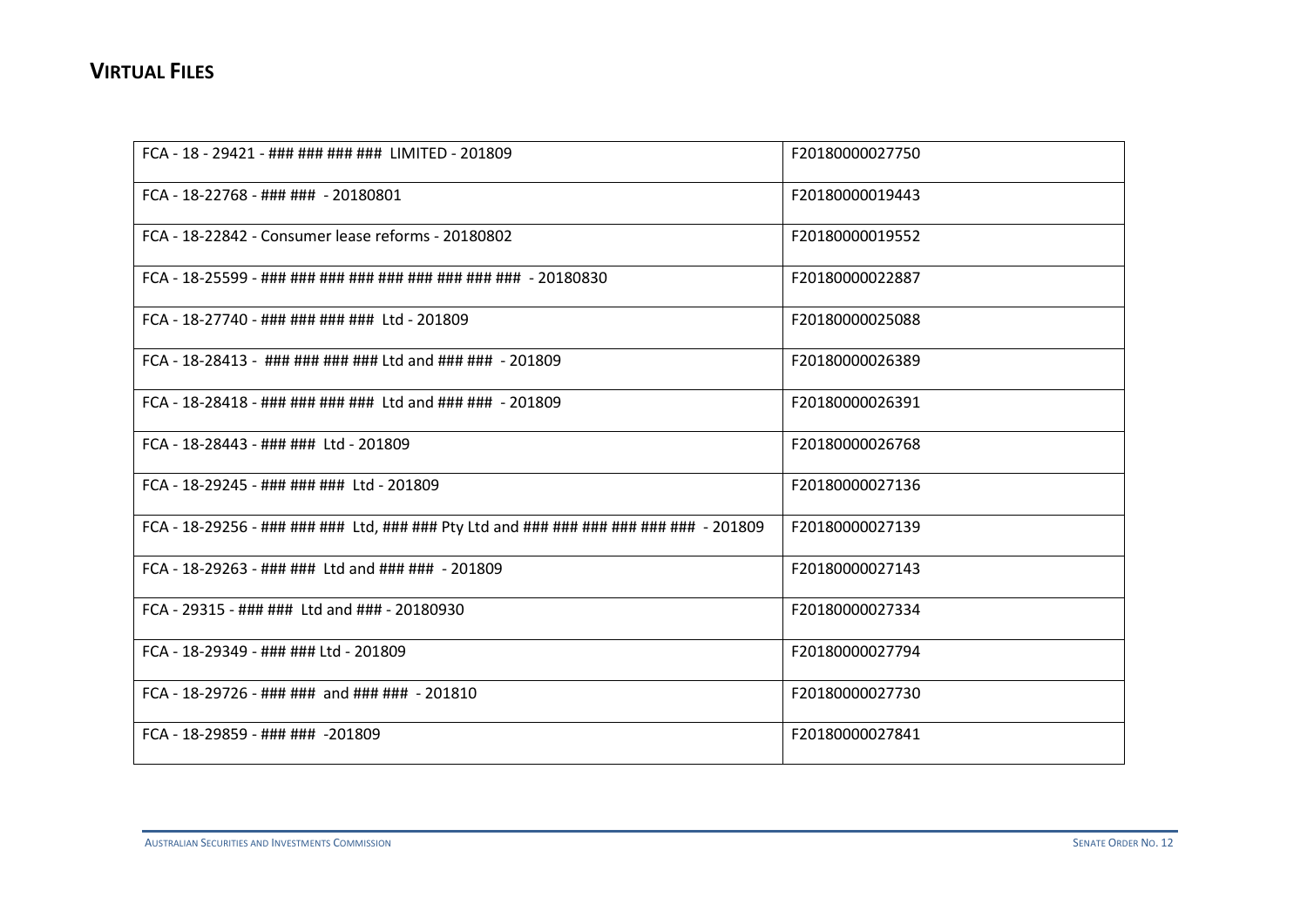| FCA - 18-29862 - ### ### ### Ltd - 201809                                           | F20180000027842 |
|-------------------------------------------------------------------------------------|-----------------|
| FCA - 18-33962 - ### ### ### visit - 20181030                                       | F20180000038191 |
| FCA - 18-34192 - ### - 20181101                                                     | F20180000038982 |
| FCA - 18-35427 - ### ### ### ### ### - 201811                                       | F20180000039428 |
| FCA - 18-35434 - ### ### ### ### ### - 201811                                       | F20180000039431 |
| FCA - 18-35442- ### ### ### ### ### - 201811                                        | F20180000039436 |
| FCA - 18-35445- ### ### ### ### ### ### - 201811                                    | F20180000039440 |
| FCA - 18-36472 - ### ### Ltd - 201811                                               | F20180000043213 |
| FCA - 18-39722 - ### ### - 20181213                                                 | F20180000049979 |
| FCA-18-28494- ### ### - ### ### - 201809                                            | F20180000026502 |
| FCA-18-28496- ### Limited - ### Pty Ltd - 201809                                    | F20180000026509 |
| FCA-18-28501- ### Limited - ### ### - 201809                                        | F20180000026517 |
| FCA-18-35124- Research Concerning the Deterrent Effect of Regulatory Intervention - |                 |
| 201811                                                                              | F20180000039406 |
| ICAEW-18-30333-### ### -201810                                                      | F20180000028497 |
| Interpol - 18-23336 - ### ### ### and ### - 20180807                                | F20180000020117 |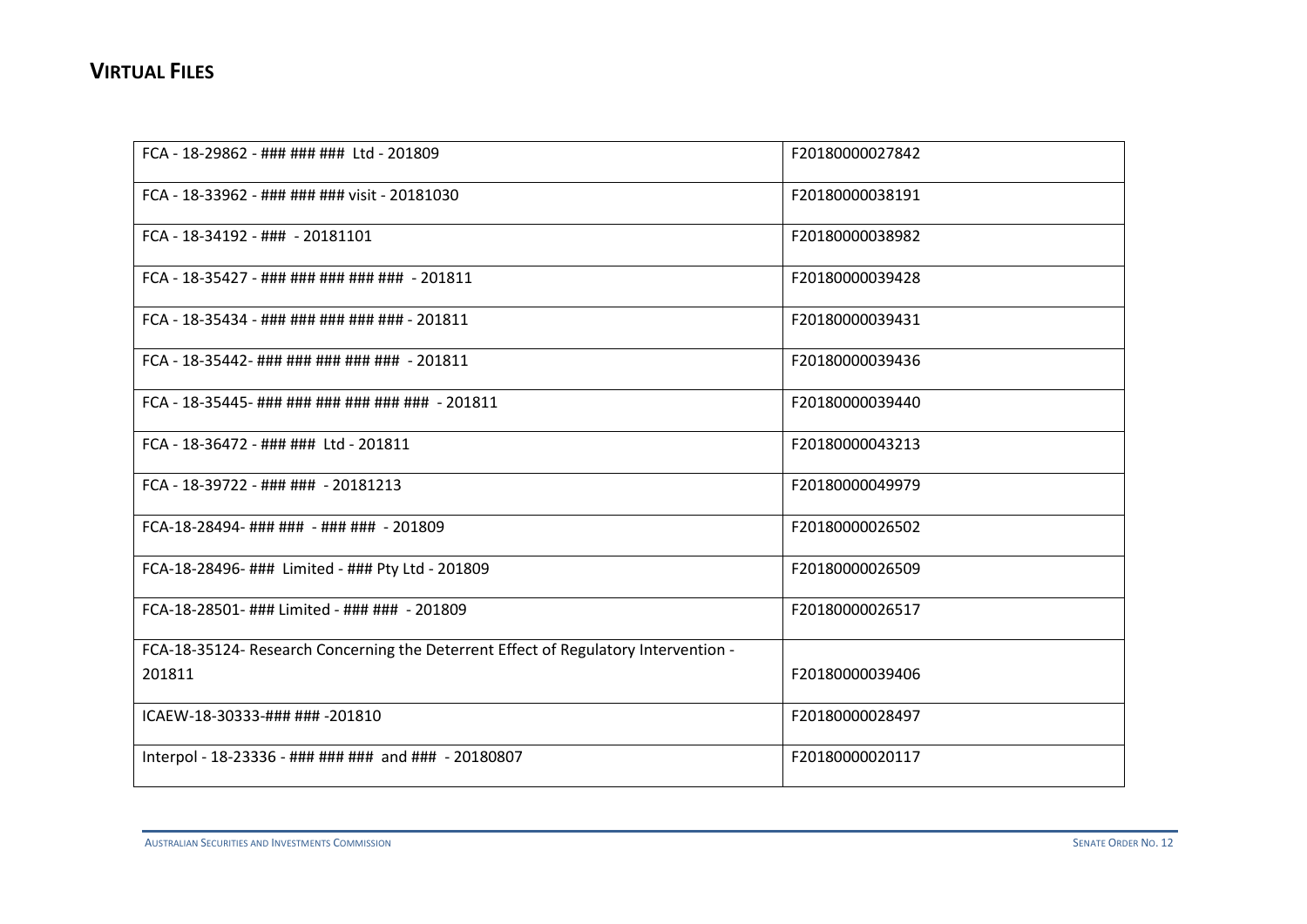| MA Request - 18-19818 - ### Pty Ltd and ### - 20180703                      | F20180000016782 |
|-----------------------------------------------------------------------------|-----------------|
| SFO - 18-30355 - ### ### Limited (transcripts request) - 201810             | F20180000028213 |
| UKDoF - 18-33370 - Duty of Care discussion paper drafted by FCA -201810     | F20180000032548 |
| BIS - 18-24256 - Discussion with IP - 20180816                              | F20180000021335 |
| Companies House - 18-21768 - ### ### ### Ltd - 20180723                     | F20180000018536 |
| FCA - 18-11190 - ### ### LIMITED - 20180424                                 | F20180000017850 |
| FCA - 18-20874 - Information sharing with co-regulatory agencies - 20180713 | F20180000017751 |
| FCA - 18-21862 - ### ### and ### and ### ### ### Pty Ltd - 201807           | F20180000018660 |
| FCA - 18-21958 - Credit Card Lending Report - 20180724                      | F20180000018747 |
| FCA - 18-22398 - ### - 20180727                                             | F20180000019147 |
| FCA - 18-23492 - ### ### Limited (### ### ### ) - 201808                    | F20180000020509 |
| FCA - 18-25001 - ### Ltd - 20180823                                         | F20180000022042 |
| FCA - 18-25131 -### ### - 20180824                                          | F20180000022138 |
| FCA - 18-26302 - ### ### ### ### ### ### Pty Ltd - 201809                   | F20180000024002 |
| FCA - 18-27046 - ### ### ### Pty Ltd - 20180912                             | F20180000024817 |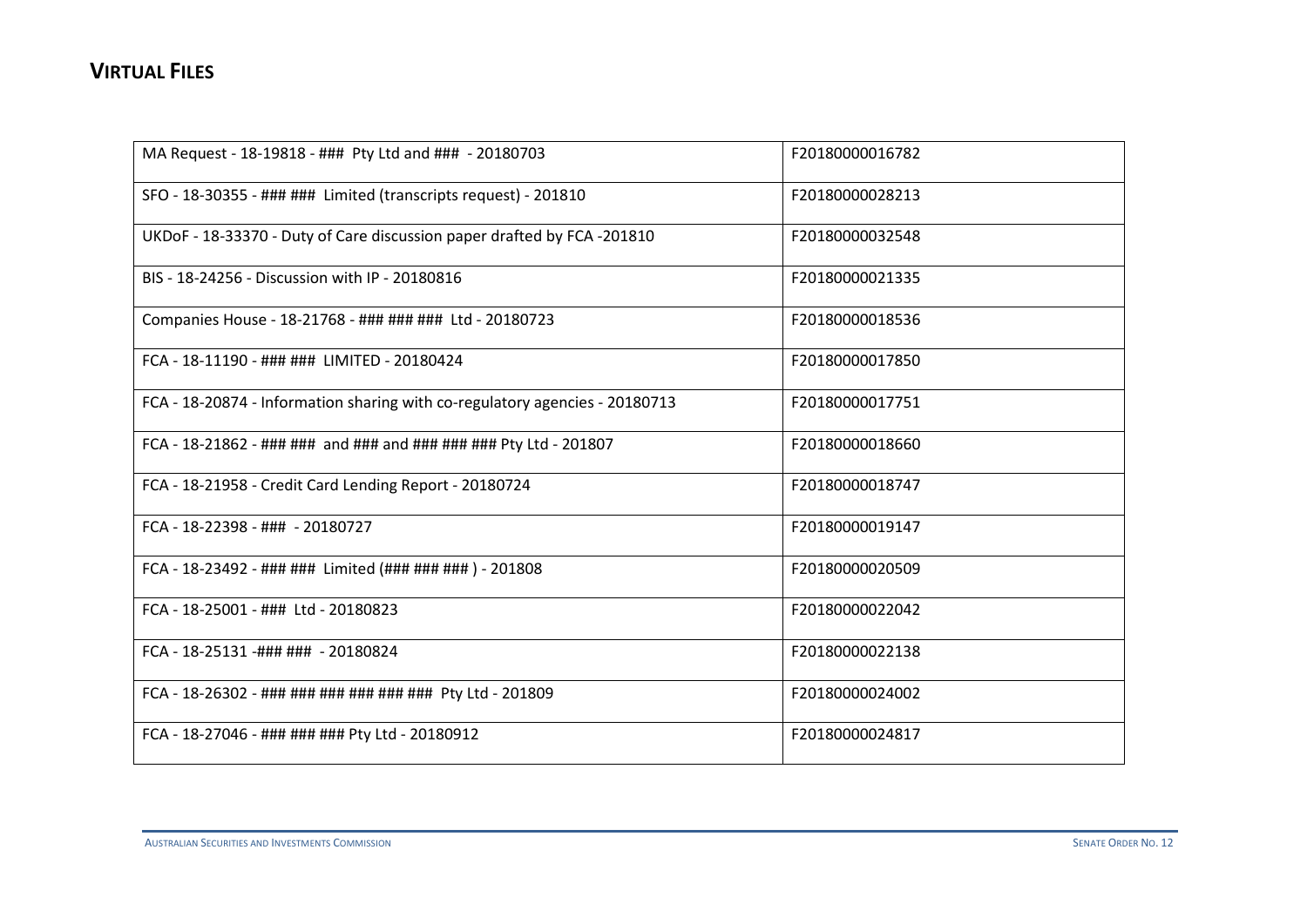| FCA - 18-27065 - ### ### ### - 20180912                  | F20180000024822 |
|----------------------------------------------------------|-----------------|
| FCA - 18-29066 - Pre IOSCO Board meeting call - 20180927 | F20180000026895 |
| FCA - 18-3286 - ### ### - 20180207                       | F20180000022041 |
| FCA - 18-34265 - Product Intervention Powers - 20181030  | F20180000038443 |
| FCA - 18-35295 - ### ### Ltd (### ### ### ### ) - 201811 | F20180000039302 |
| FCA - 18-36337 - ### ### ### Pty Ltd - 20181113          | F20180000042994 |
| FCA - 18-36424 - ### ### - 20181114                      | F20180000043127 |
| FCA - 18-38176 -### ### - 201811                         | F20180000047143 |
| FCA - 1838176 - ### ### - 201811                         | F20180000053857 |
| FCA - 18-38726 - ### ### ### - 20181204                  | F20180000049100 |
| FCA - 18-38900 - ### LIMITED                             | F20180000053987 |
| FCA - 18-41194 - ### ### ### ### ### - 20181224          | F20180000053989 |
| FCA - 39408 - ### ### ### PTY LTD - 20181211             | F20180000050033 |
| FRC - 18-23651 - ### ### Ltd (### ### ### ) - 201808     | F20180000020670 |
| Interpol - 18-40433 - ### ### and ### ### - 201812       | F20180000053685 |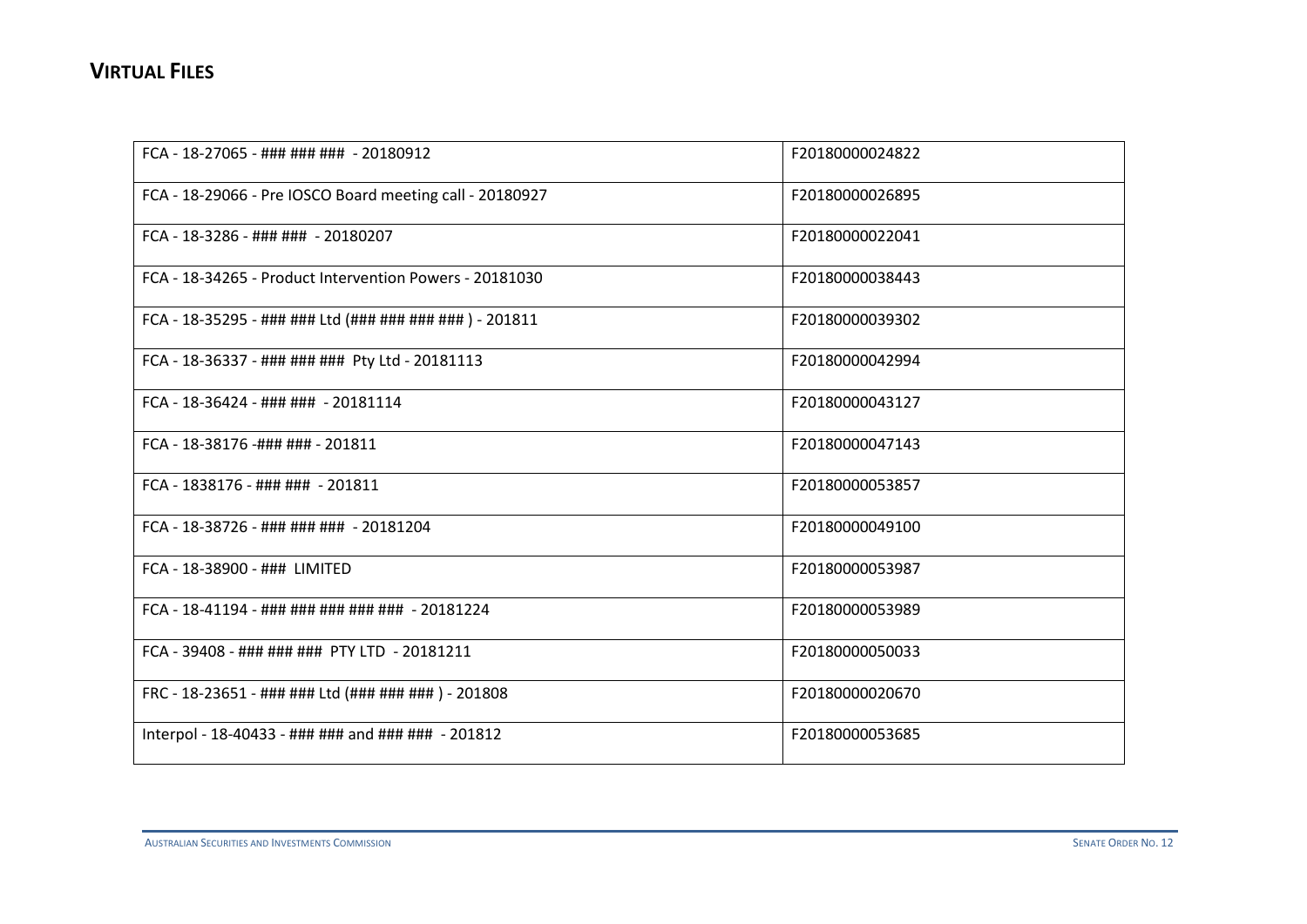| SFO - 18-32468 - ### ### ### (transcripts request) - 201810           | F20180000029755 |
|-----------------------------------------------------------------------|-----------------|
| Interpol - 18-25926 - ### ###                                         | F20180000023624 |
| HKMA - 18 - ### ### ### ### ### ### ### - 201809                      | F20180000026154 |
| HKMA - 18-21107 - ### ### ### ### ### - 20180717                      | F20180000017904 |
| HKMA - 18-21140 -### ### ### - 20180717                               | F20180000017923 |
| HKMA - 18-26715 - ### - 20180910                                      | F20180000024532 |
| HKMA - 18-28922 - ### ### - 20180926                                  | F20180000026795 |
| HKMA - 18-32986 - ### ### ### - 20181024                              | F20180000031186 |
| HKMA - 18-36973 - ### ### Pty Ltd - 201811                            | F20180000044559 |
| Interpol - 18-19440 - ### ### ### Pty Ltd - 20180702                  | F20180000016483 |
| Interpol - 18-23289 - ### ### Limited - 20180807                      | F20180000020058 |
| Interpol - 18-36531 - ### ### Pty Ltd - 201811                        | F20180000043307 |
| SFC - 18-19487 - ### ### Limited - 201807                             | F20180000016497 |
| SFC - 18-20809 - ### ### ### ### - 20180713                           | F20180000017673 |
| SFC - 18-21372 - ### ### ### ### Limited and ### ### Limited - 201807 | F20180000018131 |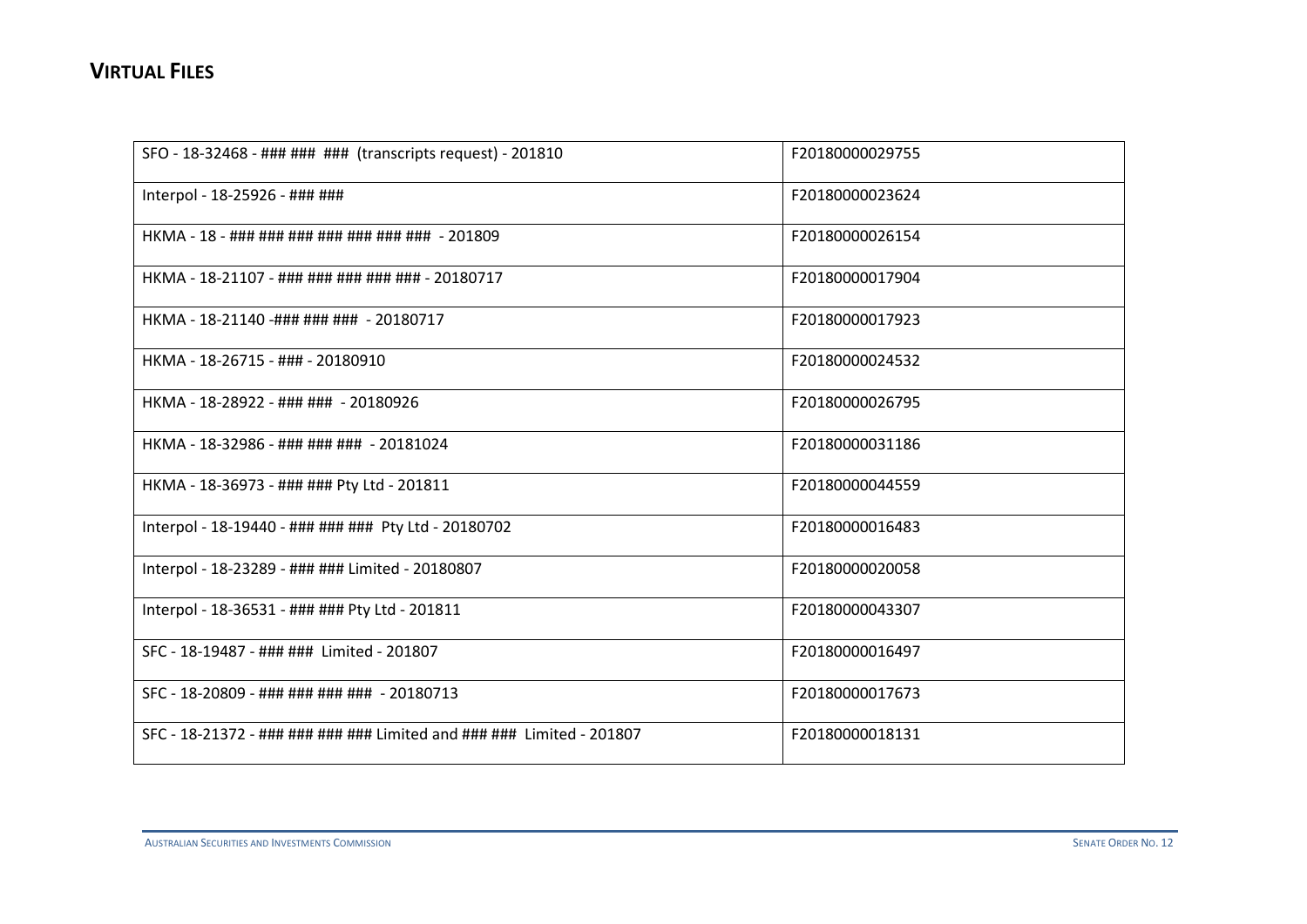| SFC - 18-21957 - ### ### - 20180724                     | F20180000018746 |
|---------------------------------------------------------|-----------------|
| SFC - 18-22704 - ### ### - 20180801                     | F20180000019401 |
| SFC - 1822726 - ### ### Ltd - 201808                    | F20180000019618 |
| SFC - 18-24096 - ### ### ### - 20180815                 | F20180000021182 |
| SFC - 18-29598 - ### ### and ### ### - 201810           | F20180000027673 |
| SFC-18-33141- ### ### - 201810                          | F20180000038458 |
| CR - 18-21765 - ### Limited - 20180723                  | F20180000018535 |
| CR - 18-21866 - ### ### ### and ### ### ### - 20180724  | F20180000018670 |
|                                                         | F20180000053838 |
| SFC - 18-20239 - ### ### ### - 20180706                 | F20180000017139 |
| SFC - 18-23450 - Review on share allocations - 20180808 | F20180000020385 |
| SFC - 18-23983 - onsite inspections - 20180814          | F20180000020999 |
| SFC - 18-27317 - Product Intervention Powers - 20180913 | F20180000025018 |
| SFC - 18-31189 - ### ### and ### ### - 20181011         | F20180000028651 |
| SFC - 18-31355 - ### ### ### ### ### - 20181012         | F20180000053991 |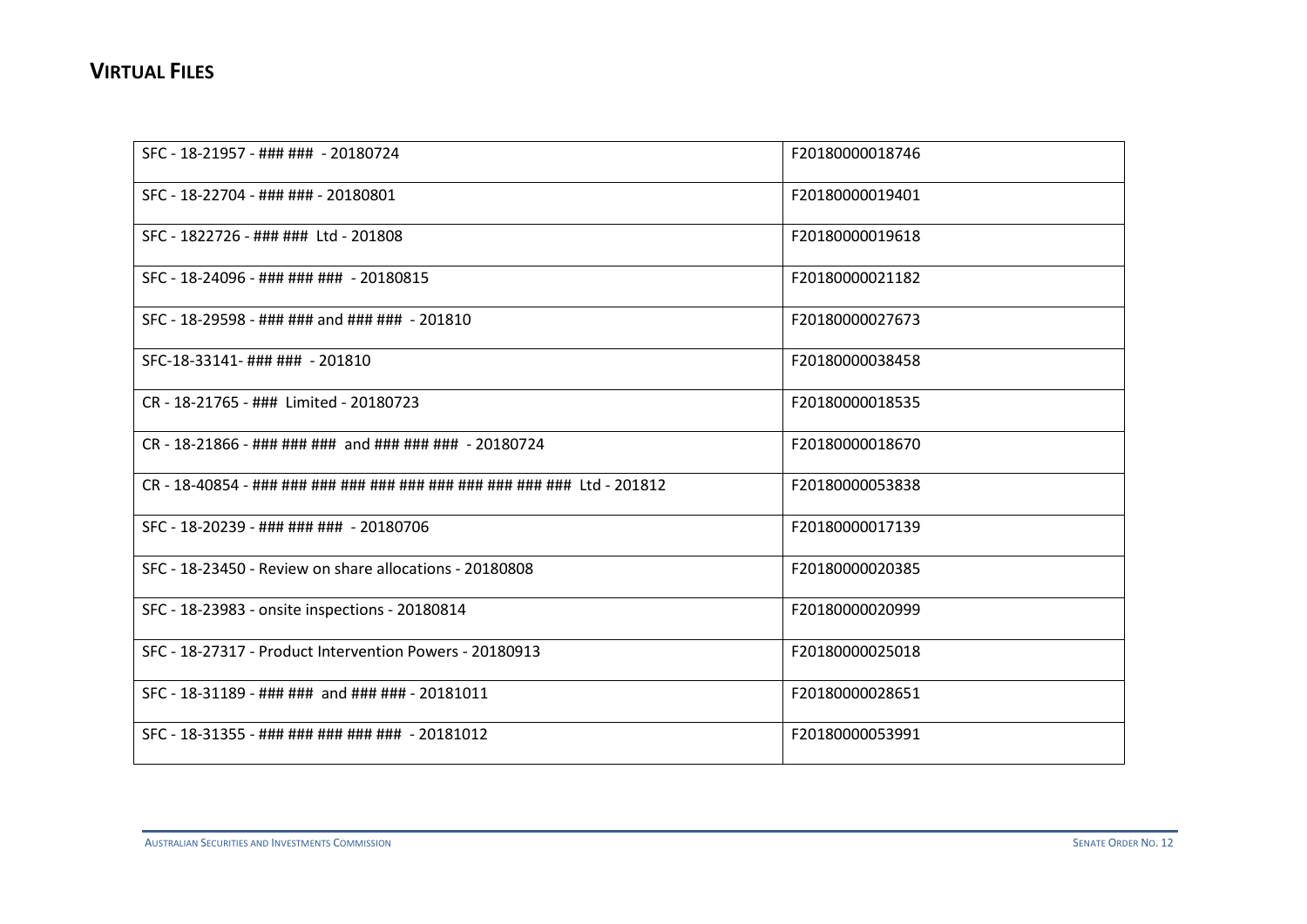| SFC - 18-32563 - ### ### - 20181022                                                     | F20180000030150 |
|-----------------------------------------------------------------------------------------|-----------------|
| SFC - 18-36462 - ### ### - 20181114                                                     | F20180000043185 |
| SFC - 18-40837- ### ### ### Ltd et al - 201812                                          | F20180000053770 |
| SFC-18-29770 - ### ### ###                                                              | F20180000027760 |
| Central Bank of Hungary - 18-26273 - ### ### Pty Ltd and ### ### ### Pty Ltd - 20180905 | F20180000024612 |
| MNB - 18-25639 - ### ### ### ### - 20180830                                             | F20180000022922 |
| MoLHR - 18-37644 - ### ### - 20181126                                                   | F20180000046400 |
| OJK - 18-37650 - ### ### - 20181126                                                     | F20180000046406 |
| IFSA - 18 - 18786 - ### ### ### ### - 201806                                            | F20180000018216 |
| OJK - 18-38094 - whistleblower discussion - 20181129                                    | F20180000046737 |
| OJK - 18-38843 - ### ### ### - 20181205                                                 | F20180000049233 |
| FSA - 18-31447 - ### ### ### - 201810                                                   | F20180000028725 |
| IOMFSA - 18-20638 - ### ### Pty Ltd and ### ### - 201807                                | F20180000017535 |
| FSA - 18-37691 - ### ### - 20181126                                                     | F20180000046433 |
| SEBI - 18-22537 - Organisation structure research - 201807                              | F20180000019583 |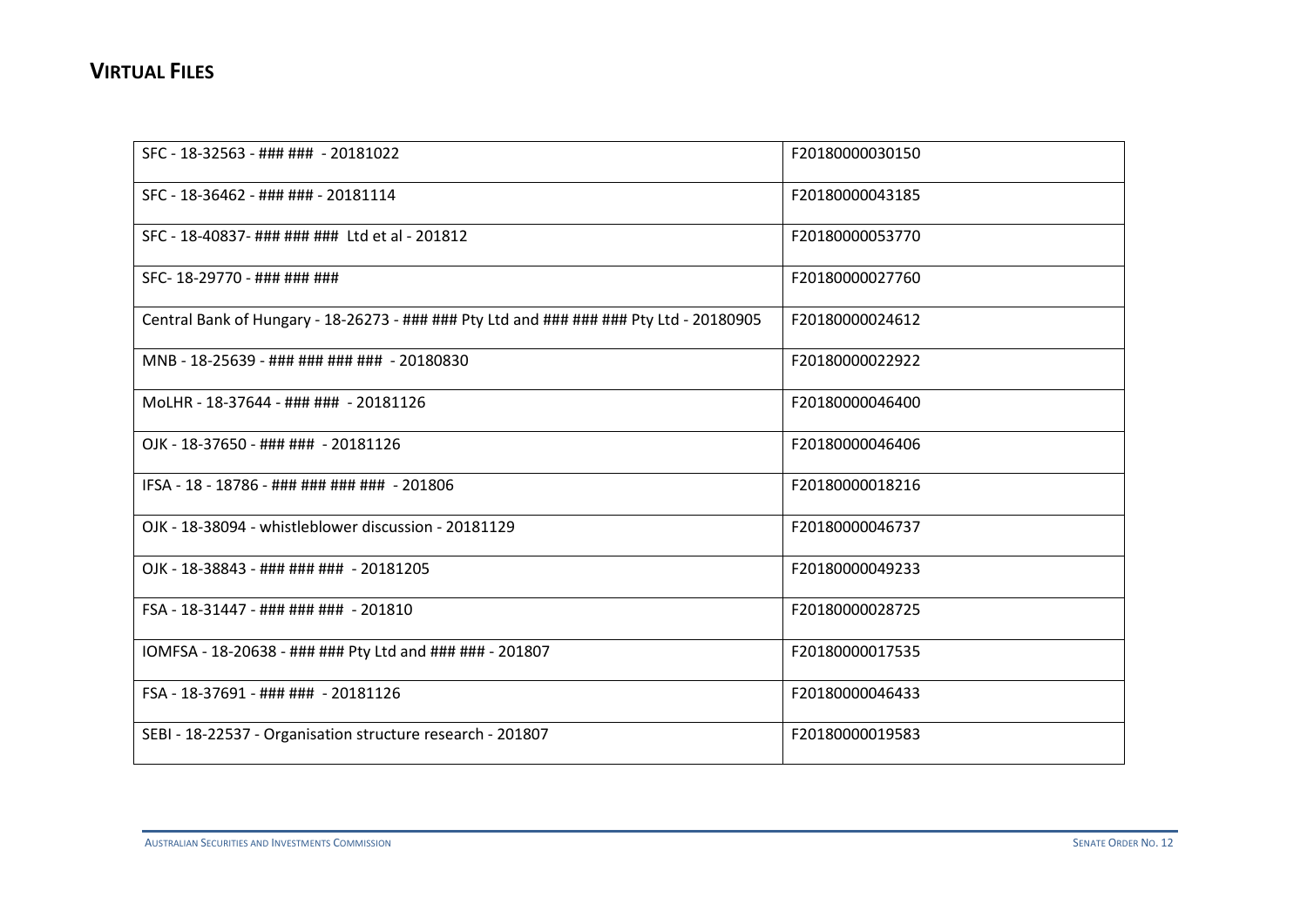| SEBI - 18-22537 - Cost benefit of deregulation - 201807  | F20180000019609 |
|----------------------------------------------------------|-----------------|
| MOCA - 18-32645 - ### ### - 20181022                     | F20180000030253 |
| MOCA - 18-36118 - ### - 20181112                         | F20180000042449 |
| <b>MOUs and Protocols</b>                                | F20180000017701 |
| FEMG - 18-20091 - Technical Assistance in ### - 20180705 | F20180000017046 |
| Interpol - 18-28274 - 2018 Conference Input - 20180921   | F20180000026202 |
| ESMA - 18-32033 - Product Intervention Powers - 20181017 | F20180000029228 |
| Interpol - 18-27516 - ### and ### - 20180916             | F20180000025387 |
| ISG - 18-28442 - ### ### - 20180924                      | F20180000026405 |
| TCIFSC - 18-32645 - ### ### Limited - 20181023           | F20180000030499 |
| CBI - 18 - 22445 - ### ### Limited - 201807              | F20180000019178 |
| CBI - 18-20173 - ### ### ### Limited - 201807            | F20180000017101 |
| CBI - 18-20741 - ### ### Ltd - 20180712                  | F20180000017632 |
| CBI - 18-24272 - ### ### - 20180817                      | F20180000021361 |
| CBI - 1827769 - ### ### ### Limited - 201809             | F20180000025647 |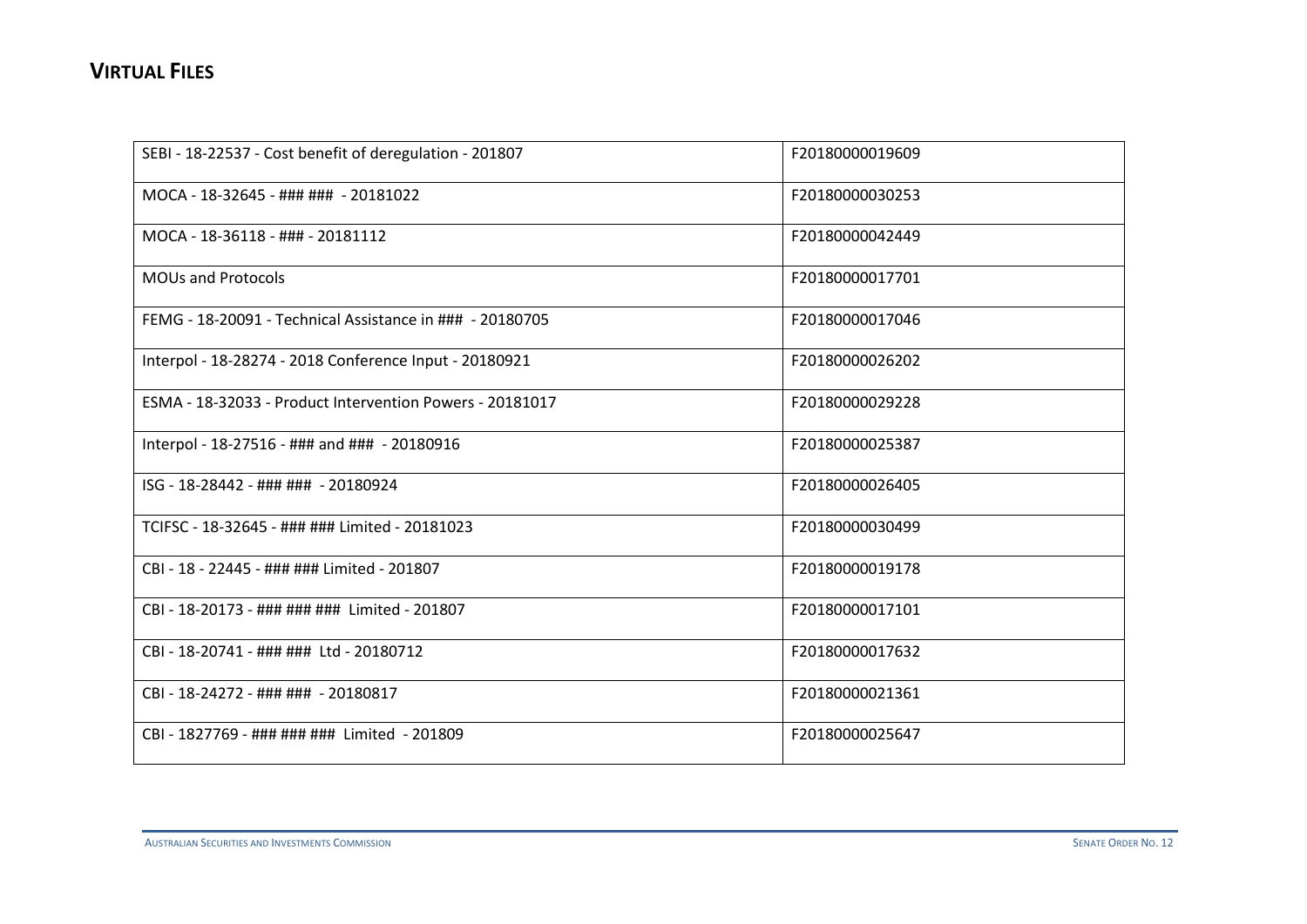| CBI - 18-269494 - ### ### Limited - 20180906                    | F20180000024112 |
|-----------------------------------------------------------------|-----------------|
| ISA - 18-16577 - ### ### ### PTY LTD - 20180606                 | F20180000019494 |
| ISA - 18-22707 -### and ### - 20180801                          | F20180000019396 |
| ISA - 18 - 30102 - Foreign Financial Service Providers - 201810 | F20180000038514 |
| CONSOB - 18 - 24261 - ### ### Pty Ltd - 201808                  | F20180000022072 |
| CBJ - 18-24036 - ### ### ### - 20180815                         | F20180000021130 |
| JFSC - 18 - 23760 - ### ### - 201808                            | F20180000020964 |
| JFSC - 18-22395 - ### - 20180727                                | F20180000019144 |
| CPAAOB - 18-34568 - ### ### ### - 20181031                      | F20180000038763 |
| FSA - 18-20625 - ### Pty Ltd and ### ### ### ### - 201807       | F20180000017529 |
| Interpol - 18-19441 - ### ### - 20180702                        | F20180000016477 |
| Interpol - 18-35491 -### ### ### - 20181106                     | F20180000039491 |
| JITA - 18-30865 - ### ### - 20181010                            | F20180000028496 |
| SESC - 18-22989 - ### Pty Ltd and ### ### ### ### - 201808      | F20180000019715 |
| FSA - 18-26576 - ### ### - 20180907                             | F20180000024184 |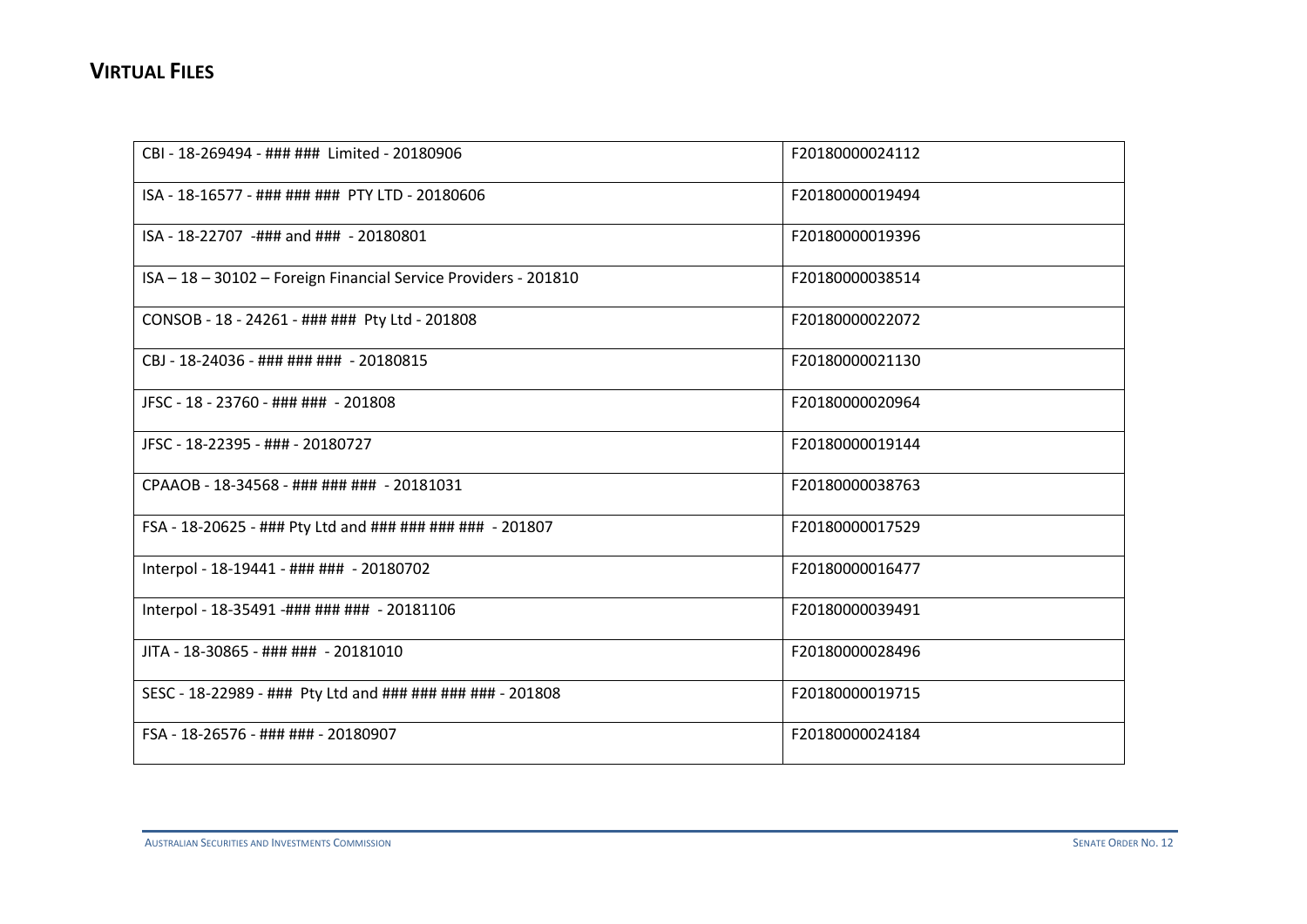| FSA - 18-27319 - ### ### ### - 20180913                             | F20180000025019 |
|---------------------------------------------------------------------|-----------------|
| FSA - 18-27789 - ### and### ### - 20180918                          | F20180000025682 |
| METI - 18-21929 - ### ### ### and ### ### ### - 20180724            | F20180000018729 |
| AFSA - 18-39372 - VISIT 2019 - 20181211                             | F20180000049833 |
| FSC-18-30045- Request for meeting re Supervisory knowledge - 201809 | F20180000029373 |
| DFAT - 18-39599 - VISIT BY CONGRESSMAN - 20181212                   | F20180000049837 |
| FSS - 18-29378 - FSS Regtech delegation - 20181001                  | F20180000027396 |
| FSS - 18-31626 - ### ### ### ### Limited and ### ### - 201810       | F20180000028823 |
| FSS-18-35526- ### ### ### - 201811                                  | F20180000043088 |
| MEDIA - 18-27742 - Superannuation research - 201809                 | F20180000025651 |
| NHI - 18-21667 -### ### - 20180720                                  | F20180000018428 |
| FSS - 18-27320 - ### ### ### - 20180913                             | F20180000025020 |
| NTS - 18-36166 - ### ### - 20181112                                 | F20180000042598 |
| Interpol - 18-26569 - ### ### ### ### - 20180907                    | F20180000024178 |
| CSSF - 18-20302 - ### ### ### Limited - 201807                      | F20180000017200 |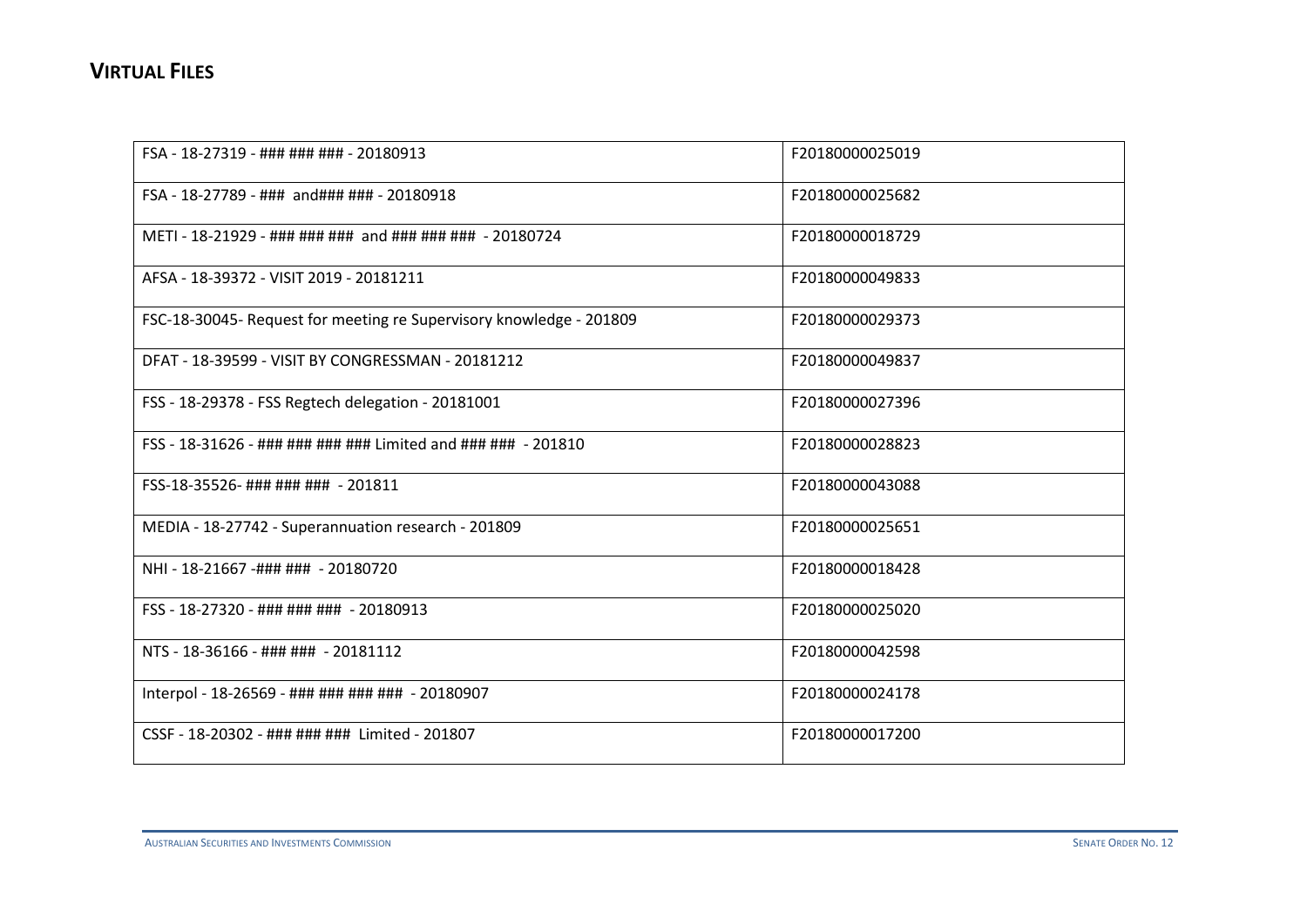| CSSF - 18-37243 - ### ### ### PTY LTD - 20181122          | F20180000045230 |
|-----------------------------------------------------------|-----------------|
| CSSF - 18-37216 - ### ### ### ### - 20181121              | F20180000044908 |
| INTERPOL - 18 -22080 -### ### - 201807                    | F20180000026799 |
| FSA-18-21617 - ### ### ### - 201807                       | F20180000018398 |
| MFSA - 18 - 19995 - ### ### - 201807                      | F20180000017014 |
| MFSA - 18 - 27734 - ### ### ### - 201809                  | F20180000026087 |
| MFSA - 18-21624 - ### ### Limited - 201807                | F20180000018401 |
| Requests In                                               | F20180000022352 |
| FSC - 18-25355 - ### ### ### ### ### ### Pty Ltd - 201808 | F20180000023803 |
| FSC - 18-29786 - ### ### ### Pty Ltd - 201810             | F20180000027770 |
| FSC - 18-37001 -### ### ### Pty Ltd - 201811              | F20180000044588 |
| FSC-18-36423 - ### ### and ### ### Pty Ltd-201811         | F20180000045320 |
| CCM - 18-31678 - ### ### - 20181016                       | F20180000028915 |
| CCM-18-33595- ### ### ### - 201810                        | F20180000032587 |
| MSC - 18-23245 - Analytics staff - 20180807               | F20180000020016 |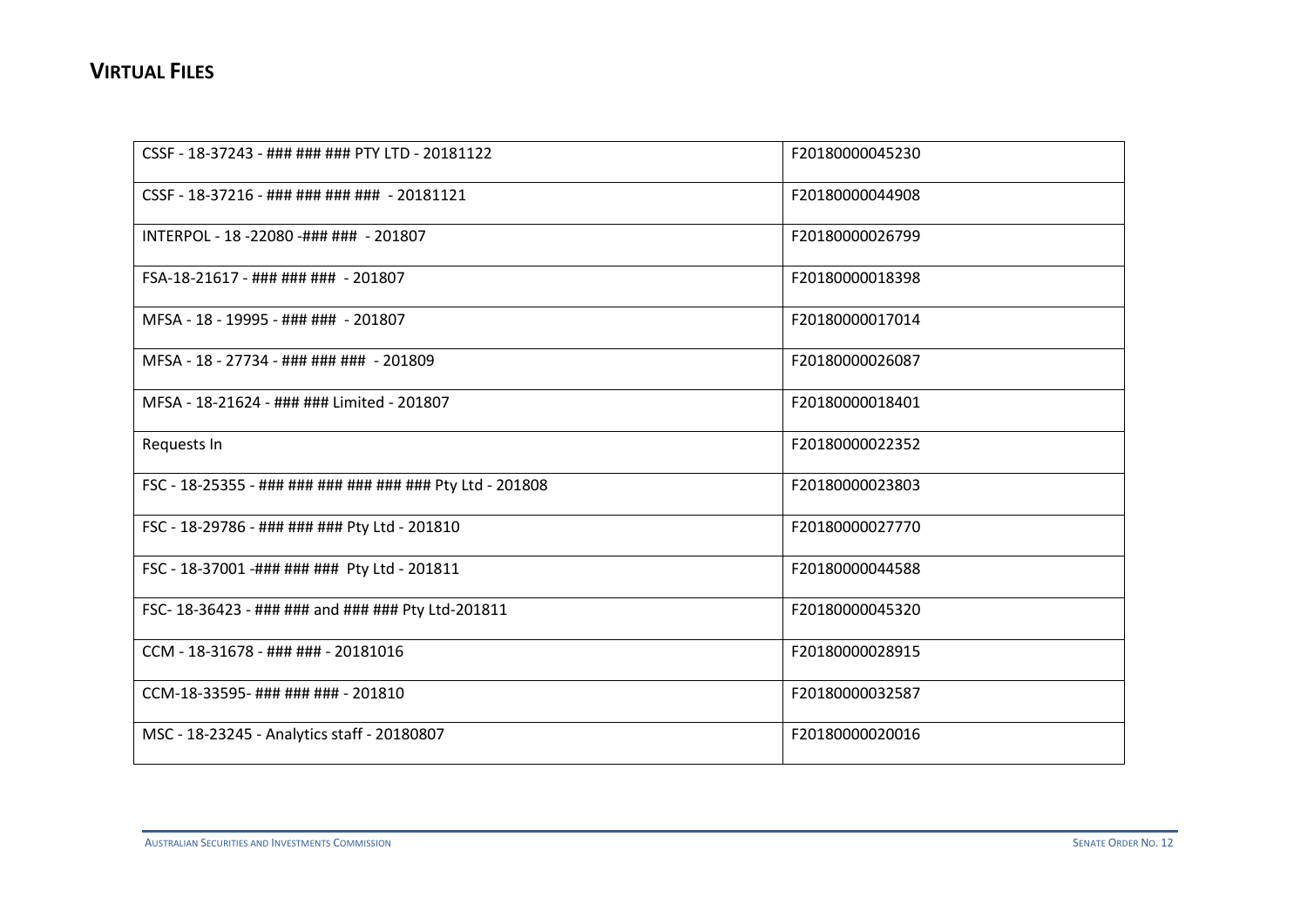| MSC - 18-25529 - ### Enforcement Director's Meeting - 20180829            | F20180000022684 |
|---------------------------------------------------------------------------|-----------------|
| MSC - 18-28635 - EU-Asia Pacific Forum on Financial Regulation - 20180925 | F20180000026555 |
| SCM - 18-38002 - ### ### - 20181128                                       | F20180000046675 |
| BNM - 18-27594 - ### ### - 20180917                                       | F20180000025482 |
| MACC - 18-31419 - ### ### meeting - 20181012                              | F20180000028723 |
| SCM - 18-29401 - Meeting with ### - 20181002                              | F20180000027421 |
| AFM - 18-21566 - ### ### ### ### ### - 20180720                           | F20180000018338 |
| AFM - 18-23513 - ### ### ### ### - 20180809                               | F20180000020495 |
| DNB - 18-25559 - ### ### - 20180829                                       | F20180000022707 |
| SEBON-18-33735- Delegation visit -201810                                  | F20180000039103 |
| FMA - 18-21194 - ### - 20180717                                           | F20180000017978 |
| FMA - 18-21985 -### ### ### ### ### ### ### ### ### + 201807              | F20180000018793 |
| FMA - 18-22888 - ### ### ### - 20180802                                   | F20180000019607 |
| FMA - 18-26321 - Cyber resilience research - 201809                       | F20180000023995 |
| FMA - 18-26938 - Number of Requests - 20180911                            | F20180000024732 |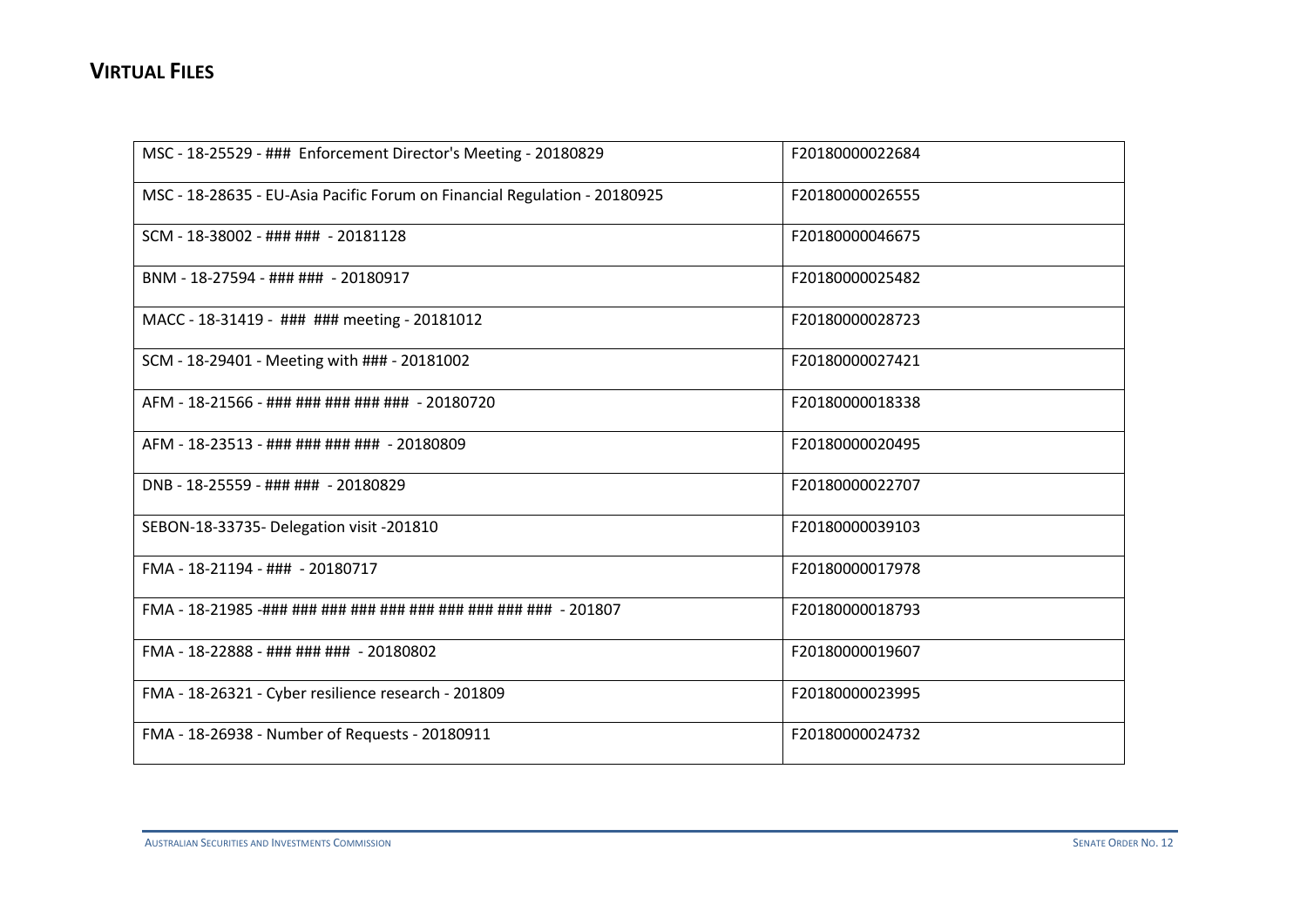| FMA - 18-28934 - ### ### ### - 201809                        | F20180000026803 |
|--------------------------------------------------------------|-----------------|
| FMA - 18-37744 - ### ### - 20181127                          | F20180000046473 |
| FMA - 18-39107 - ### ### ### ### ### ### ### ### - 20181207  | F20180000049428 |
| FMA -18-36365 - Query into Mutual Risk Products - 201811     | F20180000048222 |
| FMA-18-36469-########## -201811                              | F20180000043200 |
| Interpol - 18-27524 - ### ### ### ### - 20180917             | F20180000025399 |
| RBNZ - 18 - 19954 - ### ### ### ### - 201807                 | F20180000016974 |
| ComCom - 18-35655 - Buy now pay later review - 20181107      | F20180000039720 |
| FMA - 18-21852 - ### ### and### ### ### ### ### ### + 201807 | F20180000018654 |
| FMA - 18-22736 - Insurance contact - 20180801                | F20180000019421 |
| FMA - 18-25682 - ### - 20180830                              | F20180000022963 |
| FMA - 18-27041 - ### ### ### ### ### - 20180912              | F20180000024815 |
| FMA - 18-35187 - ### ### ### ### - 20181102                  | F20180000039178 |
| FMA - 18-36326 - Buy now pay later review - 20181113         | F20180000042975 |
| FMA-18-36469- ### ### ### - 201811                           | F20180000043207 |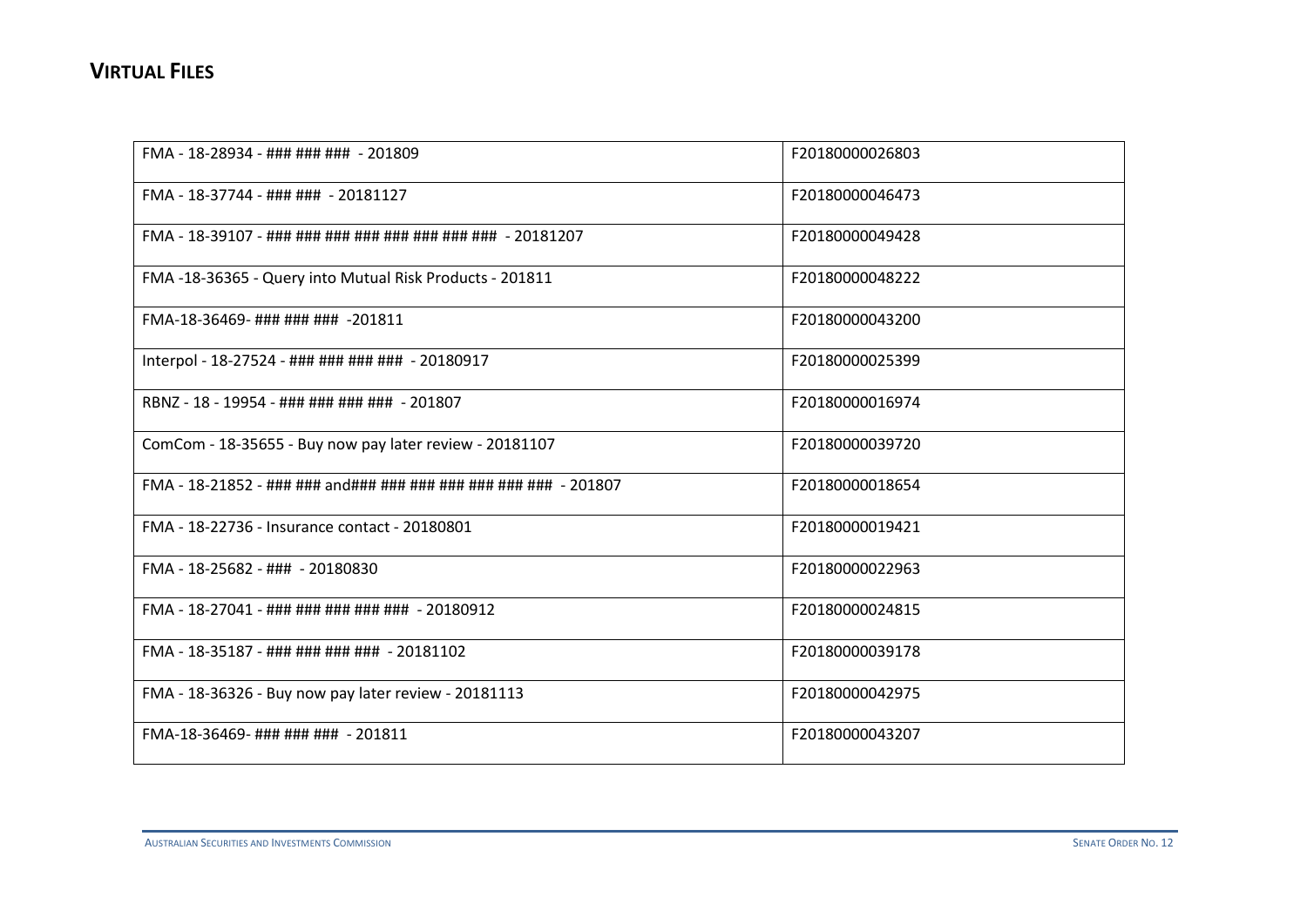| MACMA - 18-25679 - ### ### ### ### ### - 20180907                 | F20180000024188 |
|-------------------------------------------------------------------|-----------------|
| NZPol - 18-21503 -### ### - 20180719                              | F20180000018260 |
| Bank of Philippines - 18-20814 - ### ### - 20180713               | F20180000017677 |
| BSP - 18-33951 - ### ### ### ### - 20181029                       | F20180000038018 |
| SEC - 18-32476 - ### ### ### and ### ### ### ### - 2018010        | F20180000029763 |
| QFCRA - 18-23089 - ### ### - 20180806                             | F20180000019828 |
| CMA - 18 - 22942 - Assets, Confiscations and Fines query - 201808 | F20180000020004 |
| CMA - 18 - 22942 - Enforcement Procedure query - 201808           | F20180000019682 |
| ACRA - 18 - 22678 - Visit to Registry 201807                      | F20180000019555 |
| CAD - 18-31198 - ### ### - 20181011                               | F20180000037711 |
| INTERPOL - 18 - 23444 - ### ### - 201808                          | F20180000020374 |
| Interpol - 18-23736 - ### ### ### and ### ### - 20180813          | F20180000020803 |
| Interpol - 18-28899 - ### ### ### ### - 201809                    | F20180000028825 |
| MAS - 18 - 20002 - ### ### - 201807                               | F20180000017044 |
| MAS - 18 - 21729 -### ### ### ###                                 | F20180000018520 |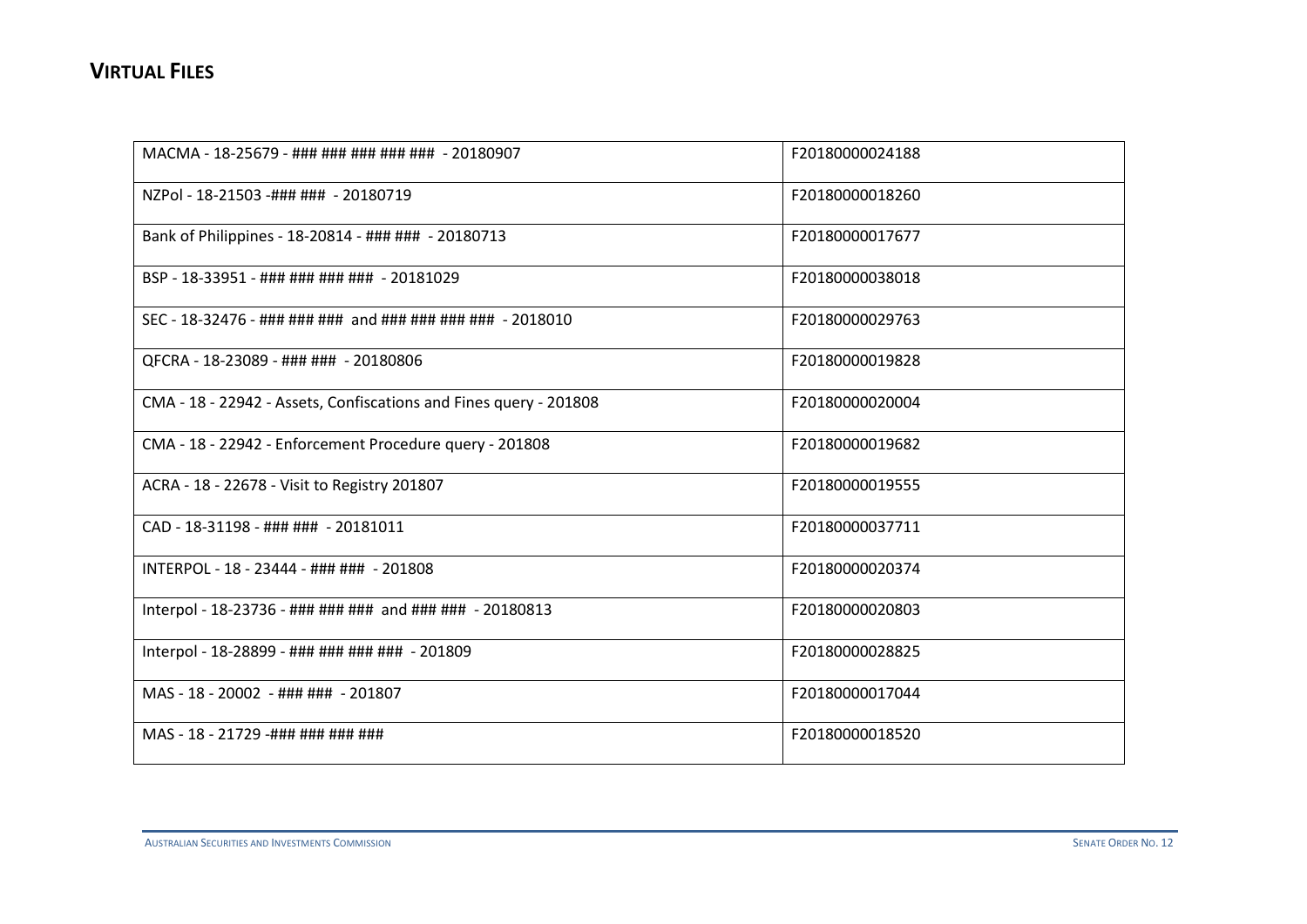| MAS - 18-21311 - ### ### ### ###                                 | F20180000018076 |
|------------------------------------------------------------------|-----------------|
| MAS - 18-21390 - ### ### ### and ### ### ### - 20180718          | F20180000018167 |
| MAS - 18-26212 - ### ### ### - 20180904                          | F20180000023871 |
| MAS - 18-26979 - Distribution arrangement fees - 201809          | F20180000024989 |
| MAS - 18-270521 - ### ### PTY LTD -ORS - 20180912                | F20180000024820 |
| mas - 18-27276 - ### ### ### PTY LTD - 20180913                  | F20180000024965 |
| MAS - 18-35218 - ASIC REP 484 - 20181102                         | F20180000039214 |
| MAS - 18-36017 - ### ### ### - 201811                            | F20180000043396 |
| MAS - 18-36083 - ### ### ### ### Limited - 201811                | F20180000049566 |
| MAS - 18-36659 - ### ### - 20181116                              | F20180000043459 |
| MAS - 18-38796 - security token intermediaries - 20181205        | F20180000049158 |
| MAS - 18-39691 - ### ### - 201811                                | F20180000044540 |
| MAS -18 - 20624 - Gate Keeping - Authorisation Function - 201807 | F20180000017660 |
| MAS-18-36753 - ### ### ### ### ### - 201811                      | F20180000043636 |
| MAS-18-23726- Digital tokens Query-201808                        | F20180000021883 |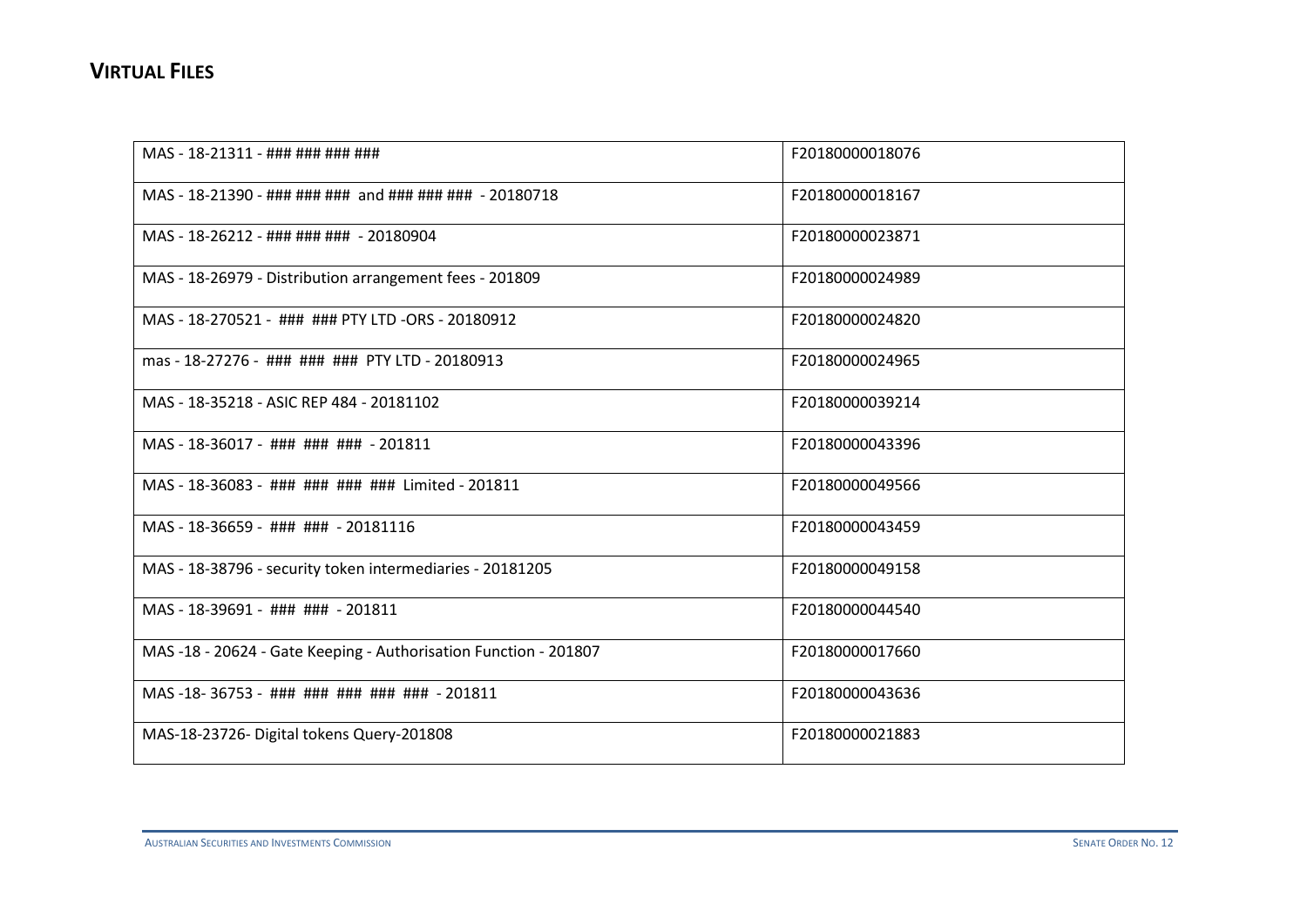| 201810                                                                                     | F20180000028384 |
|--------------------------------------------------------------------------------------------|-----------------|
| SPF - 18-37211 - ### ### Limited - 201811                                                  | F20180000045263 |
| MAS - 18 - 17831 - ### ### - 201806                                                        | F20180000016530 |
| MAS - 18-21306 - ### ### Pty Ltd - 20180718                                                | F20180000018069 |
| MAS - 18-25046 - ### ### - 20180824                                                        | F20180000022083 |
| MAS - 18-27316 - Product Intervention Powers                                               | F20180000025017 |
| MAS - 18-27785 - ### ### - 20180918                                                        | F20180000025691 |
| MAS - 18-30423 - ### Limited and ### ### Limited (###) - 201810                            | F20180000028381 |
| MAS - 18-31434 - ### ### ### ### Pte. Ltd - 201810                                         | F20180000028724 |
| MAS - 18-35996 - Request about financial advisers re foreign financial service providers - |                 |
| 201811                                                                                     | F20180000042625 |
| MAS - 18-36336 - ### ### ### Pty Ltd - 20181113                                            | F20180000042990 |
| MAS - 18-36646 - Web Services checks - 20181116                                            | F20180000043452 |
| MAS - 18-38342 - ### ### ### Pty Ltd - 20181130                                            | F20180000048519 |
| Questnet - 18 - 18783 - ### ### ### Capital - 201806                                       | F20180000018186 |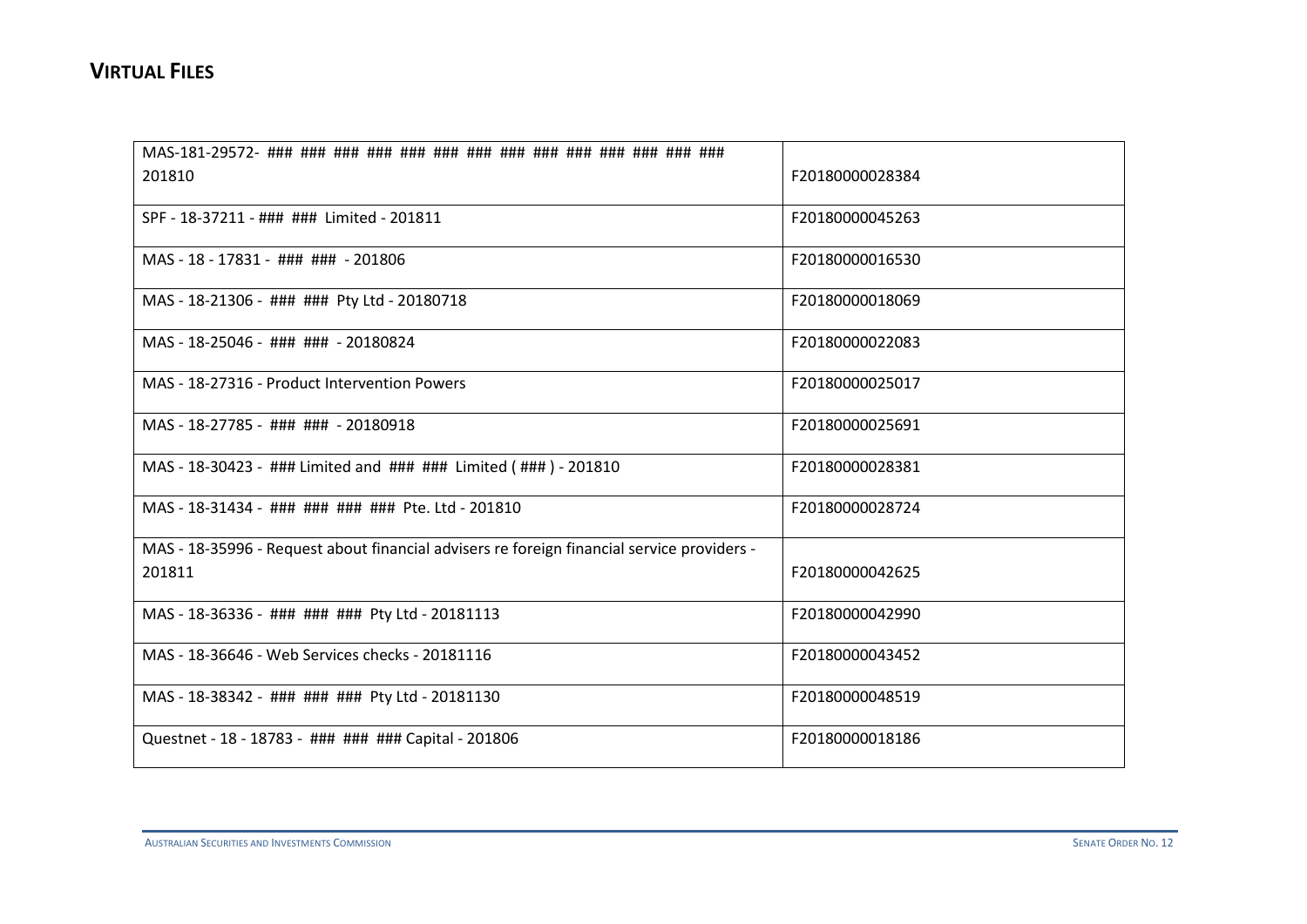| TCIFSC - 18-32645 - ### ### Limited - 20181023                                 | F20180000043322 |
|--------------------------------------------------------------------------------|-----------------|
| AFP - 18-26152 - ### ### and ### Ltd - 20180904                                | F20180000023813 |
| AGD - 18-26267 - ### ### ### ### - 20180905                                    | F20180000023922 |
| CFTC - - - ### - 201808                                                        | F20180000020926 |
| CFTC - 18-19858 - ### and ### ### onsite - 20180704                            | F20180000016822 |
| CFTC - 18-22101 - ### ### - 20180726                                           | F20180000018924 |
| CFTC - 18-24299 - ### ### - Complainant - 201808                               | F20180000021414 |
| CFTC - 18-26380 - ### ### - 20180906                                           | F20180000024072 |
| CFTC - ### ### Pty Ltd, ### ### Pty Ltd and ### ### - 201809                   | F20180000024105 |
| CFTC - 18-31009 - ### ### and ### ### - 20181011                               | F20180000028649 |
| CFTC - 18-32313 - ### ### ### - 201810                                         | F20180000049035 |
| CFTC - 18-32337 - Market monitoring system research - 201810                   | F20180000029795 |
| CFTC - 18-35314 - ### ### visit - 20181104                                     | F20180000039317 |
| CFTC - 18-36718 - ### ### ### ### Pty Ltd and ### ### ### ### Pty Ltd - 201811 | F20180000043559 |
| CFTC - 18-40961 - ### ### ### and ### - 201812                                 | F20180000053801 |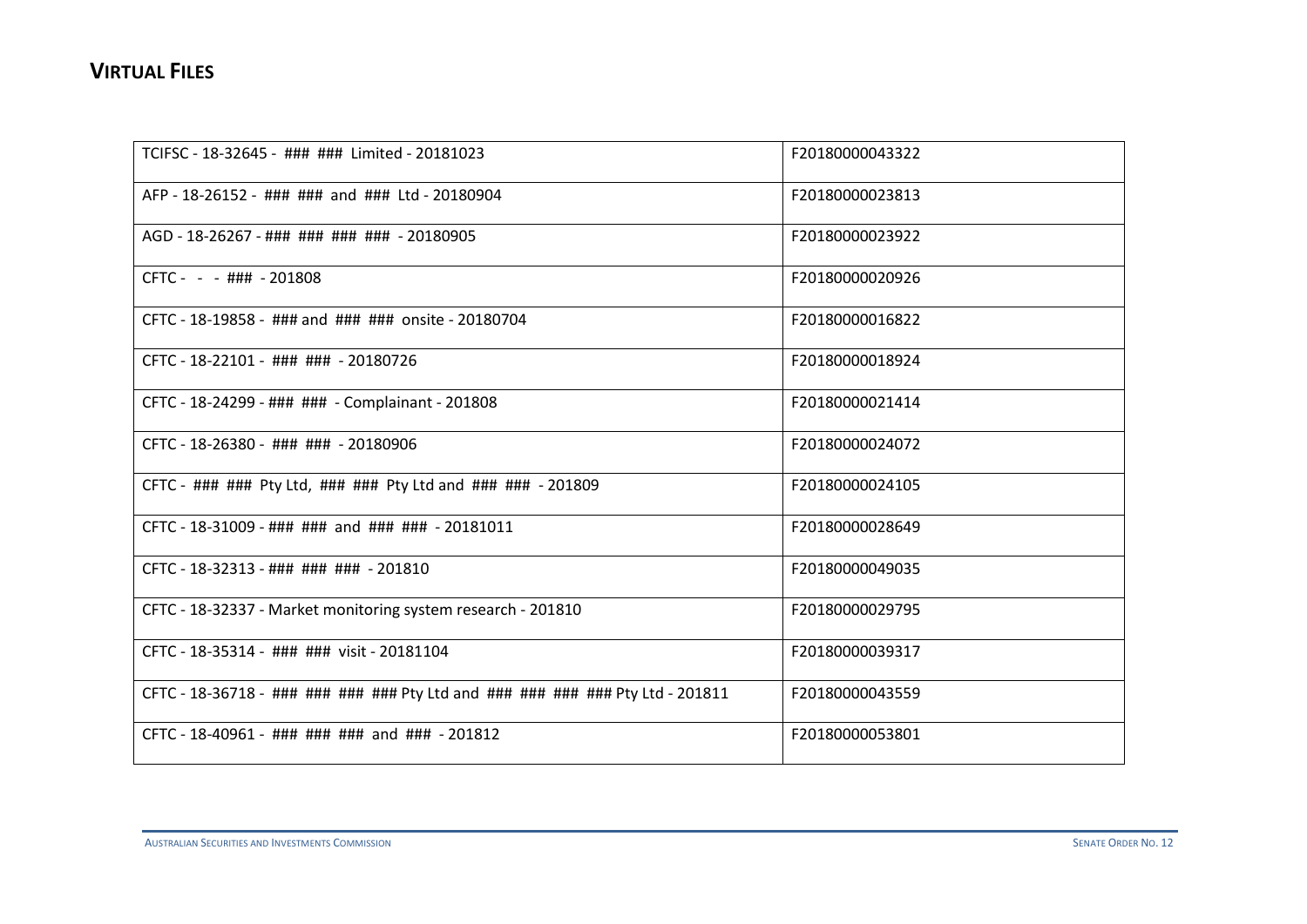| DOJ - 18-39868- ### ### ### Pty Ltd, ### ### ### ### - 201812 | F20180000050195 |
|---------------------------------------------------------------|-----------------|
| FBI - 18 - 25269 - ### ### ### Pty Ltd - 201808               | F20180000022406 |
| FBI - 18-20530 - Liaison Meeting - 201807                     | F20180000017507 |
| FBI - 18-24402 - ### - 20180819                               | F20180000021512 |
| FBI - 18-31377 - ### ### ### Pty Ltd - 201810                 | F20180000028678 |
|                                                               | F20180000039537 |
| FBI - 18-36854 - ### and ### - 20181119                       | F20180000044417 |
| FBI - 18-41158 - ### Limited - 201812                         | F20180000053895 |
| Interpol - 18-31460 - ### ### and ### ### ### - 20181013      | F20180000028736 |
| MOS - 18-21683 - ### ### - 20180720                           | F20180000018436 |
| NASDAQ - 18-38465 - ### ### ### ### ### Pty Ltd - 201812      | F20180000048999 |
| NCYDAO - 18-26379 - ### ### ### ### ### ### - 201809          | F20180000024109 |
| NFA - 18-23856 - ### ### ### Ltd - 20180813                   | F20180000020892 |
| NFA - 18-24075 - ### ### ### ### ### ### Ltd - 20180815       | F20180000021166 |
| NFA - 18-25970 - ### ### ### - 201809                         | F20180000023656 |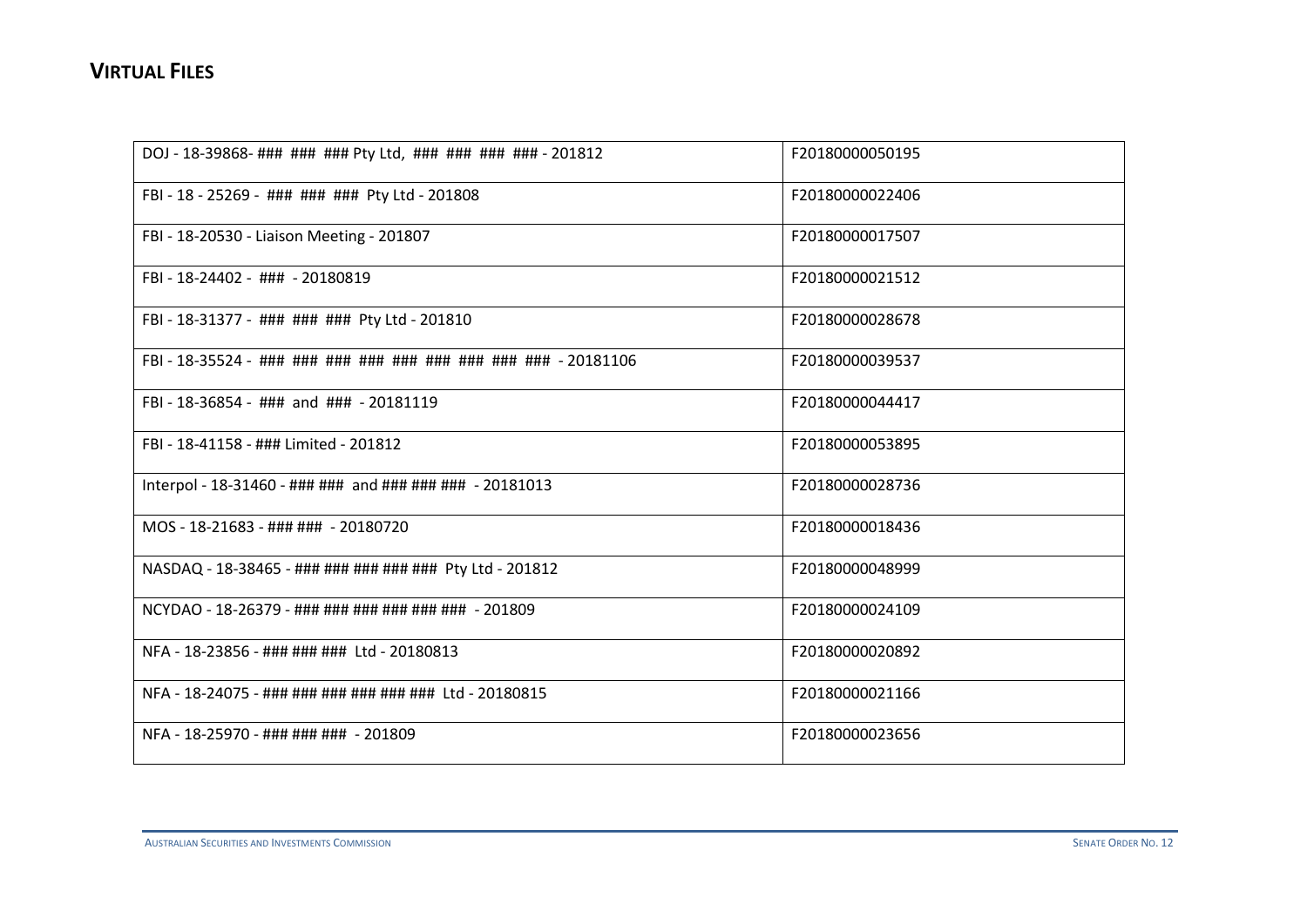| NFA - 18-32547 - ### ### ### ### Ltd - 20181021                 | F20180000030118 |
|-----------------------------------------------------------------|-----------------|
| NFA - 18-32990 - ### ### ### ### ### Ltd - 20181024             | F20180000031238 |
| SEC - 18-20762 - ### - 20180712                                 | F20180000017655 |
| SEC - 18-22280 - ### - 20180727                                 | F20180000019064 |
| SEC - 18-23735 - ### ### Ltd and ### ### - 20180812             | F20180000020801 |
| SEC - 18-27154 - ### ### LTD - 20180507                         | F20180000024934 |
| SEC - 18-28526 - ### ### ### - 20180925                         | F20180000026484 |
| SEC - 18-30902 - ### Ltd (### ### ) - 201810                    | F20180000028650 |
| SEC - 18-31915 - ### Inc - 20181017                             | F20180000029119 |
| SEC - 18-35127 - ### - 20181102                                 | F20180000039142 |
| SEC - 18-35134 -### ### LLC - 20181102                          | F20180000039147 |
| SEC-18-35767 - ### ### ### ### ### ### -201811                  | F20180000040046 |
| SEC-18 - 23530 - ### ### Limited - 201808                       | F20180000020655 |
| CFPB - 18-24194 - Presentation on onsite inspections - 20180816 | F20180000021300 |
| CFTC - 18-24249 - ### ### Ltd, ### and ### - 201808             | F20180000021331 |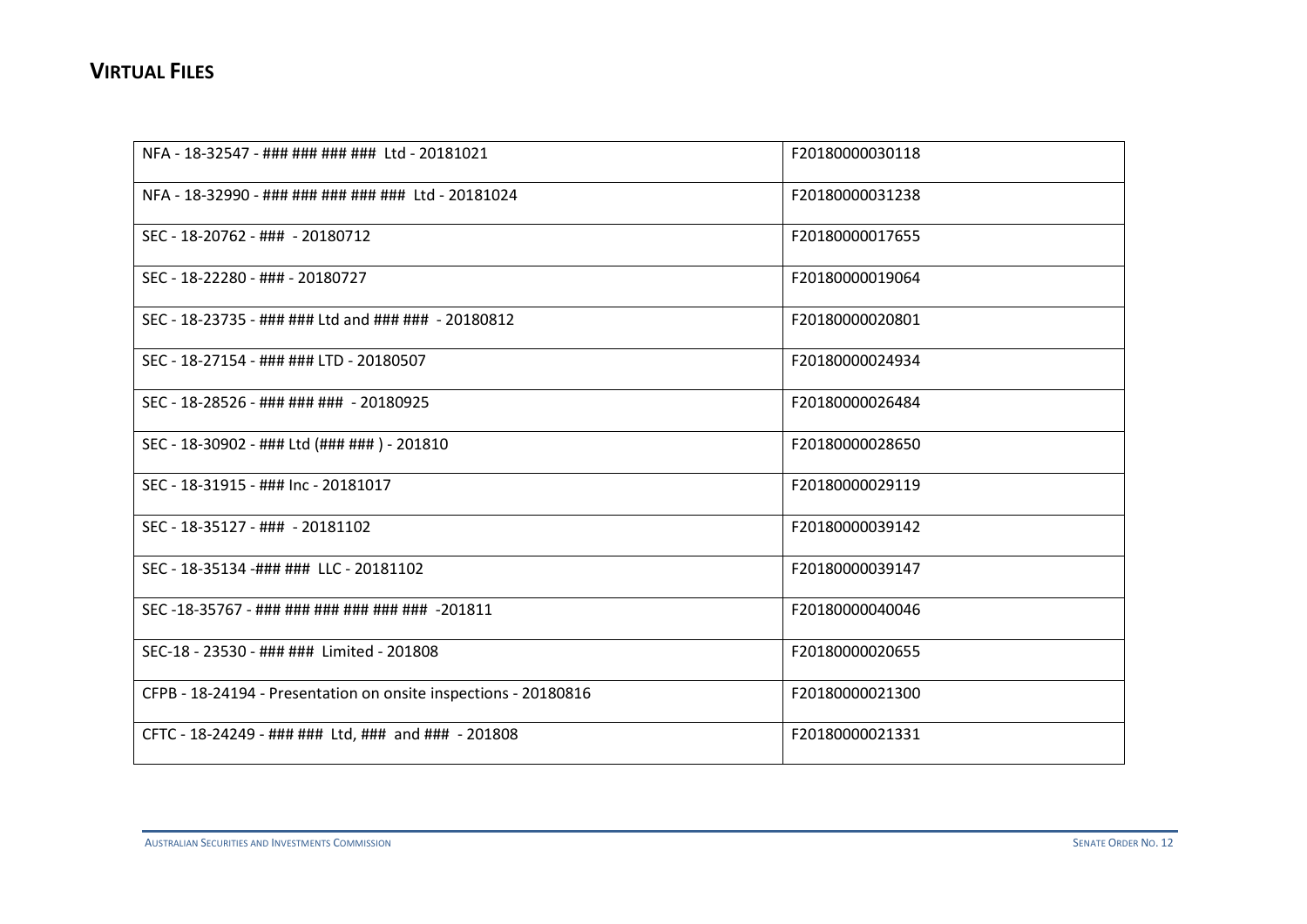| CFTC - 18-28003 - ### ### - 20180920                           | F20180000025916 |
|----------------------------------------------------------------|-----------------|
| DOJ - 18-24659 - ### and ### ### - 20180821                    | F20180000022275 |
| FBI - 18-28448 - ### ### ### ### - 20180924                    | F20180000026409 |
| FBI - 18-31737 - CIU referral ### ### - 20181016               | F20180000028937 |
| NFA - 18-23880 - Onsite inspections presentation - 20180814    | F20180000020924 |
| SEC - 18 - 23530 - ### ### - 201808                            | F20180000021150 |
| SEC - 18-17265 - ### ### PTY LTD - 20180613                    | F20180000018451 |
| SEC - 18-22966 - ### ### Ltd - 20180803                        | F20180000019666 |
| SEC - 18-23255 - ### ### ### ### ### ### ### LP - 201808       | F20180000020024 |
| SEC - 18-23257 - ### ### ### ### and ### Ltd - 201808          | F20180000020031 |
| SEC - 18-25304 - ### ### LLC and ### ### - 201808              | F20180000022315 |
| SEC - 18-25584 - ### - 20180829                                | F20180000022753 |
| SEC - 18-26081 - ### ### Limited - 20180904                    | F20180000023784 |
| SEC - 18-27515 - Experts and remuneration - ### ### - 20180916 | F20180000025386 |
| SEC - 18-30358 - ### ### Limited (### ### ) - 201810           | F20180000028241 |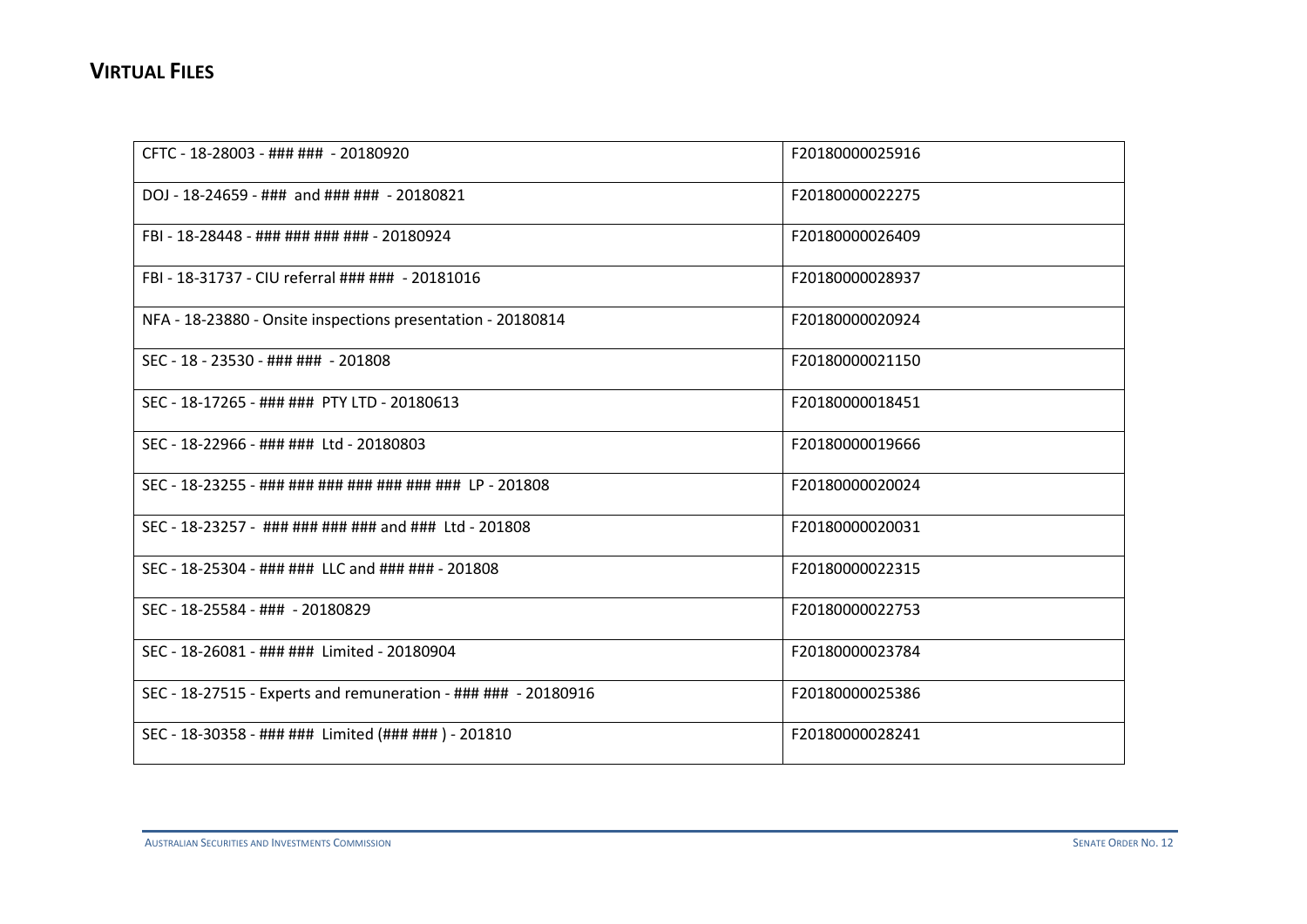| SEC - 18-30409 - ### - 20181008                                    | F20180000028256 |
|--------------------------------------------------------------------|-----------------|
| SEC - 18-31234 - ### ### ### ### - 201810                          | F20180000028923 |
| SEC - 18-35283 - ### ### Ltd (### ### ### ### ) - 201811           | F20180000039301 |
| SEC - 18-36137 - ### ### Ltd (### ###) - 201811                    | F20180000043057 |
| SEC - 18-38167 - ### ### - 201811                                  | F20180000047131 |
| SEC - 18-38841 - ### ### - 20181205                                | F20180000049232 |
| SEC-18-19839 - ### ### - 20180703                                  | F20180000016797 |
|                                                                    | F20180000039099 |
| US - NY Federal Reserve - 201810                                   | F20180000027384 |
| FSC - 17-4950 - ### ### LIMITED - 201702                           | F20180000024224 |
| FSC - 18-23029 - ### ### Limited and ### ### Limited - 201808      | F20180000019722 |
| SSC-19860 - DELEGATION VISIT - 20180704                            | F20180000018712 |
| FSB - 18-20063 - ### - 20180907                                    | F20180000024076 |
| FSB - 18-20192 - ### - 20180907                                    | F20180000024080 |
| FSCA - 18-21868 - ### ### ### ### ### ### ### ### Pty Ltd - 201807 | F20180000022190 |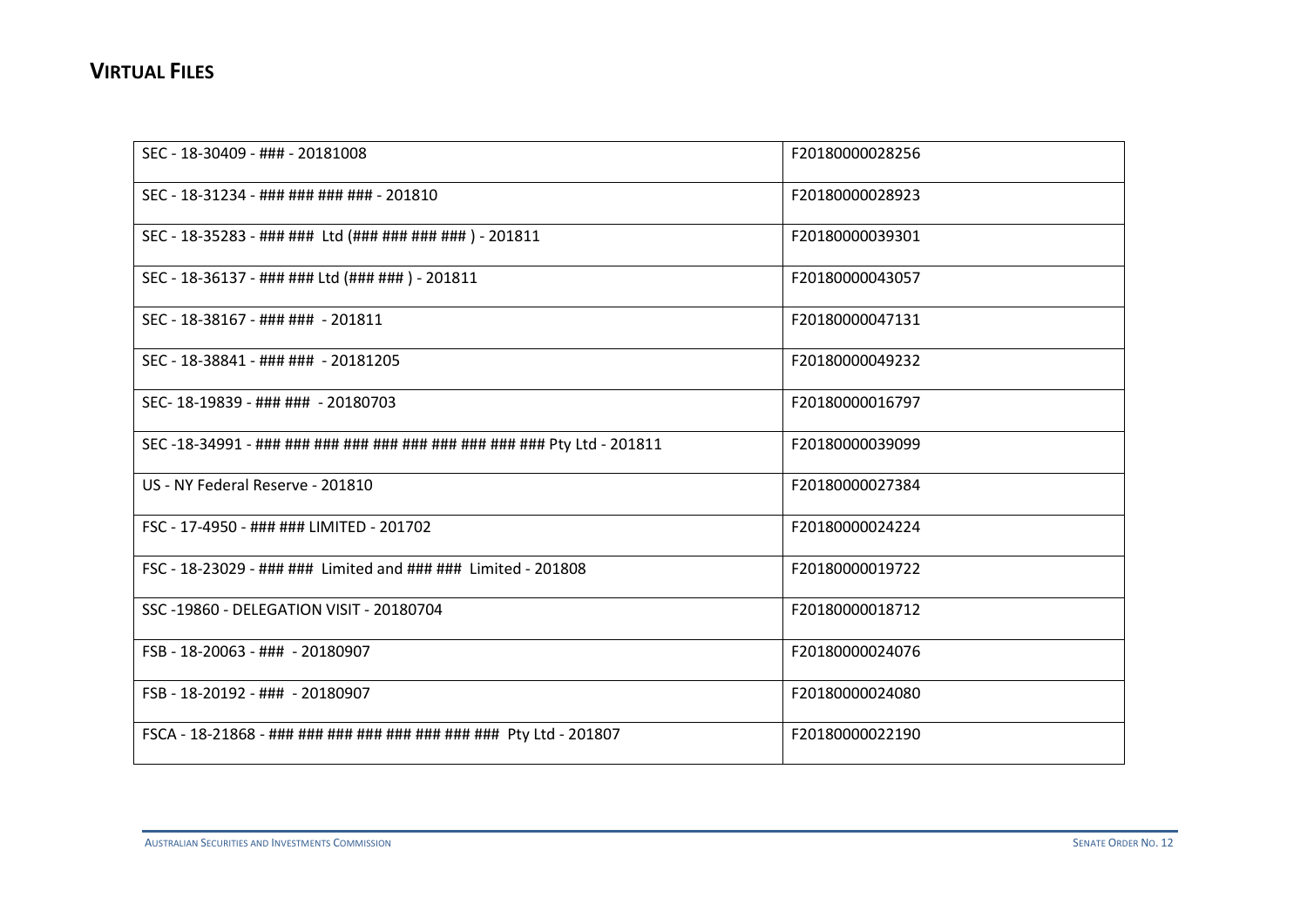| FSCA - 18-27304 - ### ### ### - 20180913        | F20180000024986 |
|-------------------------------------------------|-----------------|
| 18 - ABF Product - ### ###                      | F20180000050159 |
| 18 - ABF RFI - ### ### ###                      | F20180000048854 |
| 18 - ABF RFI - ### ###                          | F20180000017715 |
| 18 - ABF RFI - Unknown                          | F20180000022574 |
| ACIC 18-281022 ### ### ###                      | F20180000053458 |
| 18 - ACIC Product - ACIC Data matching results  | F20180000017623 |
| 18 - ACIC Product October 2018                  | F20180000032113 |
| 18 - ACIC Product ### ### ###                   | F20180000050139 |
| 18 - ACIC Product ### ### ###                   | F20180000044689 |
| 18 - ACIC Product - ### ### ###                 | F20180000024061 |
| 18 - ACIC Product - ### ### ### ### ###         | F20180000050145 |
| 18 - ACIC Product - ### ### ###                 | F20180000049563 |
| 18 - ACIC Product - ### ### ### ### ### ### ### | F20180000028517 |
| 18 - ACIC Product - ### ### ###                 | F20180000050150 |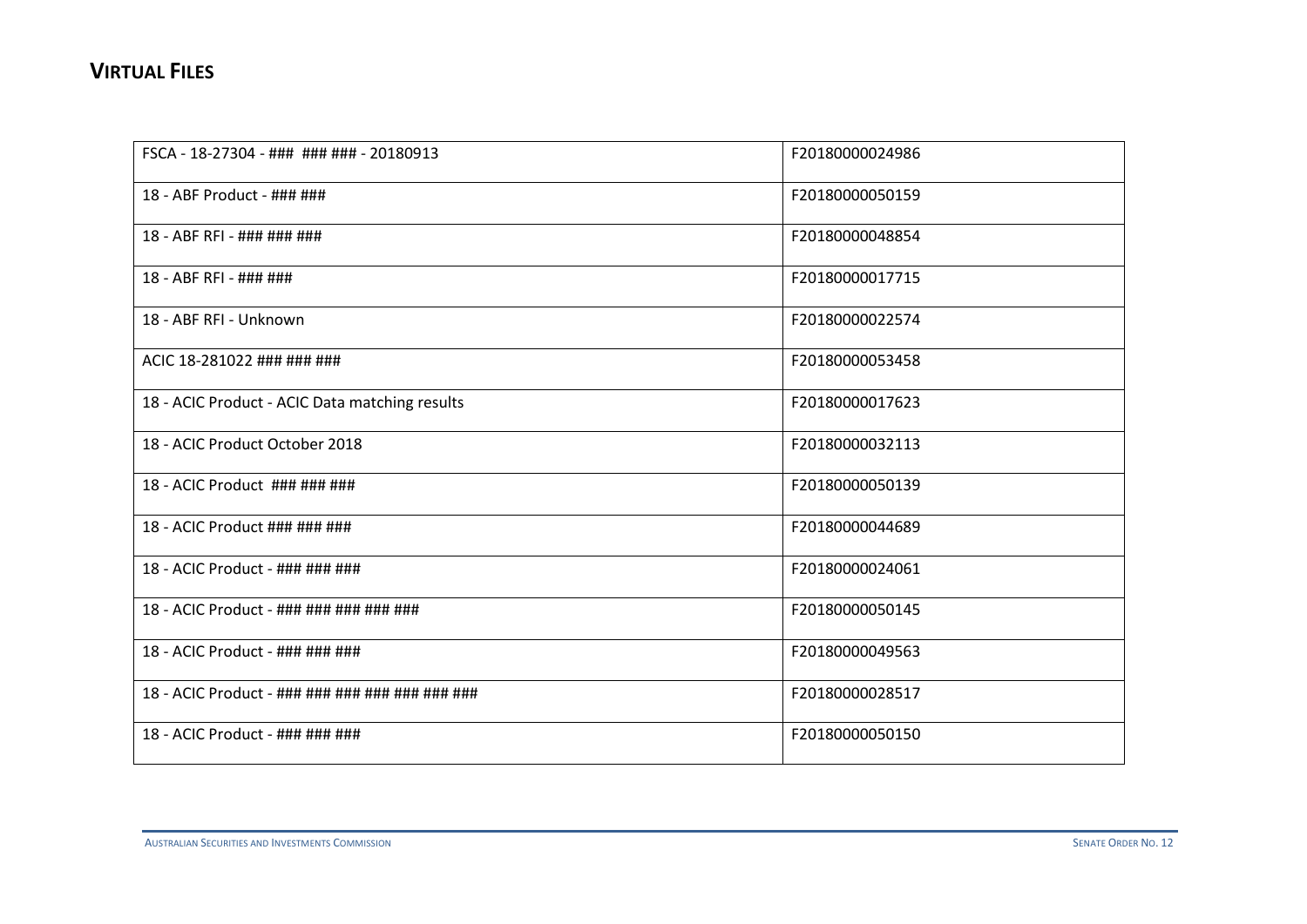| 18 - ACIC Product - ### ###                                 | F20180000049532 |
|-------------------------------------------------------------|-----------------|
| 18 - ACIC Product - ### ###                                 | F20180000050148 |
| 18 - ACIC Product - Australia 2018                          | F20180000027855 |
| 18 - ACIC Product - ### ### ###                             | F20180000016560 |
| 18 - ACIC Product - ### ### ###                             | F20180000016545 |
| 18 - ACIC Product in response to ASIC RFI - ### ### ### ### | F20180000017733 |
| 18 - ACIC RFI - ### ### ### ###                             | F20180000038578 |
| 18 - ACIC RFI - ### ### PTY LTD                             | F20180000022538 |
| 18 - ACIC RFI - ### ### Pty Ltd ### ### ### ### ### #474    | F20180000022580 |
| 18 - ACIC RFI - ### ### ### PTY LTD                         | F20180000017726 |
| 18 - AFP IR ### ### ### ###                                 | F20180000053406 |
| 18 - AFP Product - ### ### and ### ###                      | F20180000028626 |
| 18 - AFP Product - ### ###                                  | F20180000021719 |
| 18 - AFP Product - ### ### ###                              | F20180000020828 |
| 18 - AFP Product - ### ###                                  | F20180000017813 |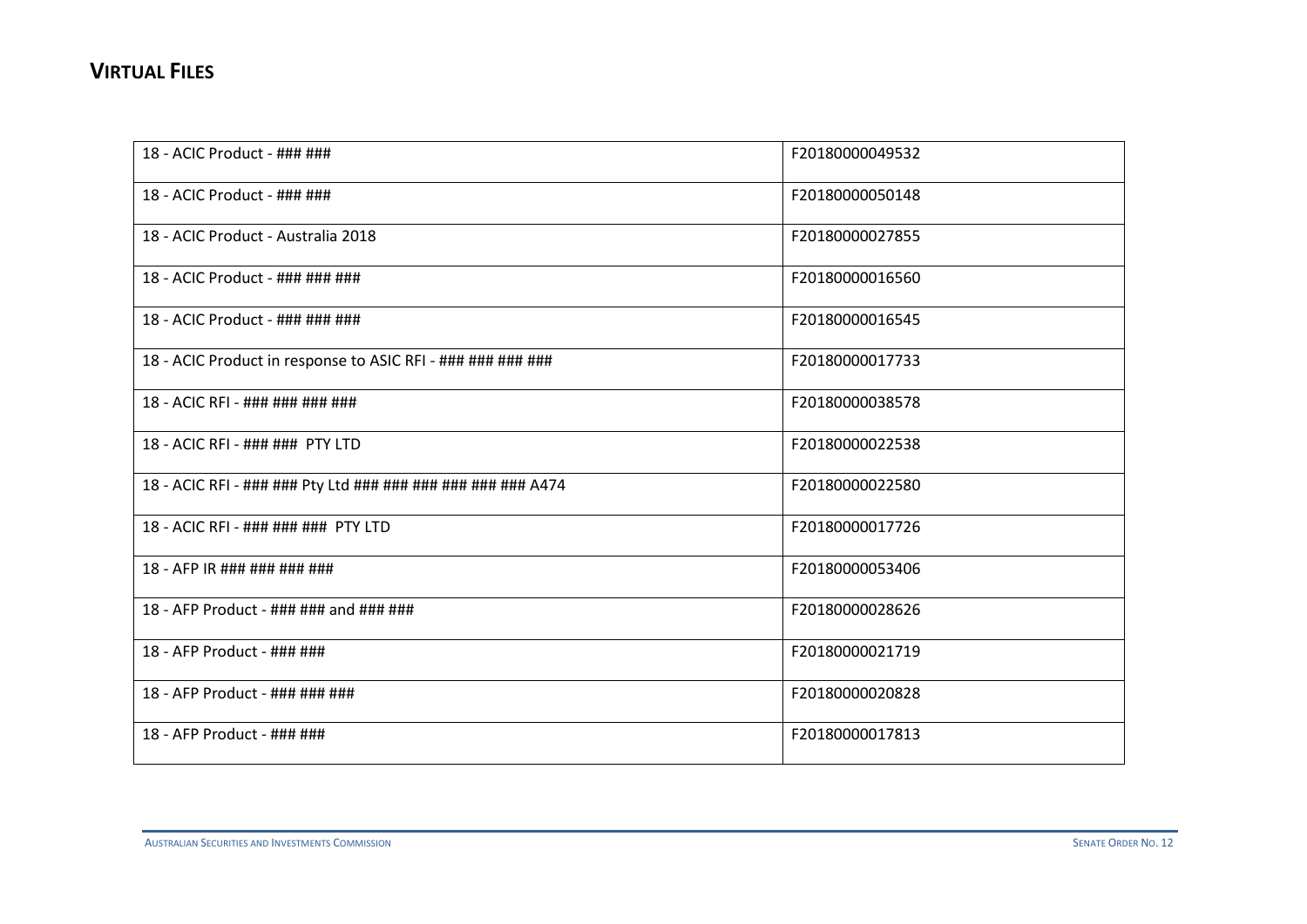| 18 - AFP Product - ### ### ###                                             | F20180000016547 |
|----------------------------------------------------------------------------|-----------------|
| 18 - AFP Product - ### ### ### and ### ### ###                             | F20180000028620 |
| 18 - AFP RFI - ### ### ### PTY LTD                                         | F20180000022535 |
| 18 - AFP RFI - ### ###                                                     | F20180000023761 |
| 18 - ASIC Data to ACIC - ### ### ### PTY LIMITED and ### ### PTY LTD       | F20180000049512 |
| 18 - ASIC Internal Product to ATO - ### ### ### PTY LTD - ### ###          | F20180000050166 |
| 18 - ASIC Internal Referral to AUSTRAC and ATO - ### ### PTY LTD - ### ### | F20180000031347 |
| 18 - ASIC Internal RFI - ### Pty Ltd                                       | F20180000046613 |
| 18 - ASIC Internal RFI - ### ### ### PTY LTD                               | F20180000045405 |
| 18 - ASIC Internal RFI - ### ###                                           | F20180000024540 |
| 18 - ASIC Internal RFI - ### ###                                           | F20180000028764 |
| 18 - ASIC Internal RFI - ### ### PTY LTD                                   | F20180000028289 |
| 18 - ASIC Internal RFI - ### ###                                           | F20180000028911 |
| 18 - ASIC Internal RFI - ### ###                                           | F20180000028787 |
| 18 - ASIC Internal RFI - ### ### ### ### PTY LIMITED                       | F20180000018899 |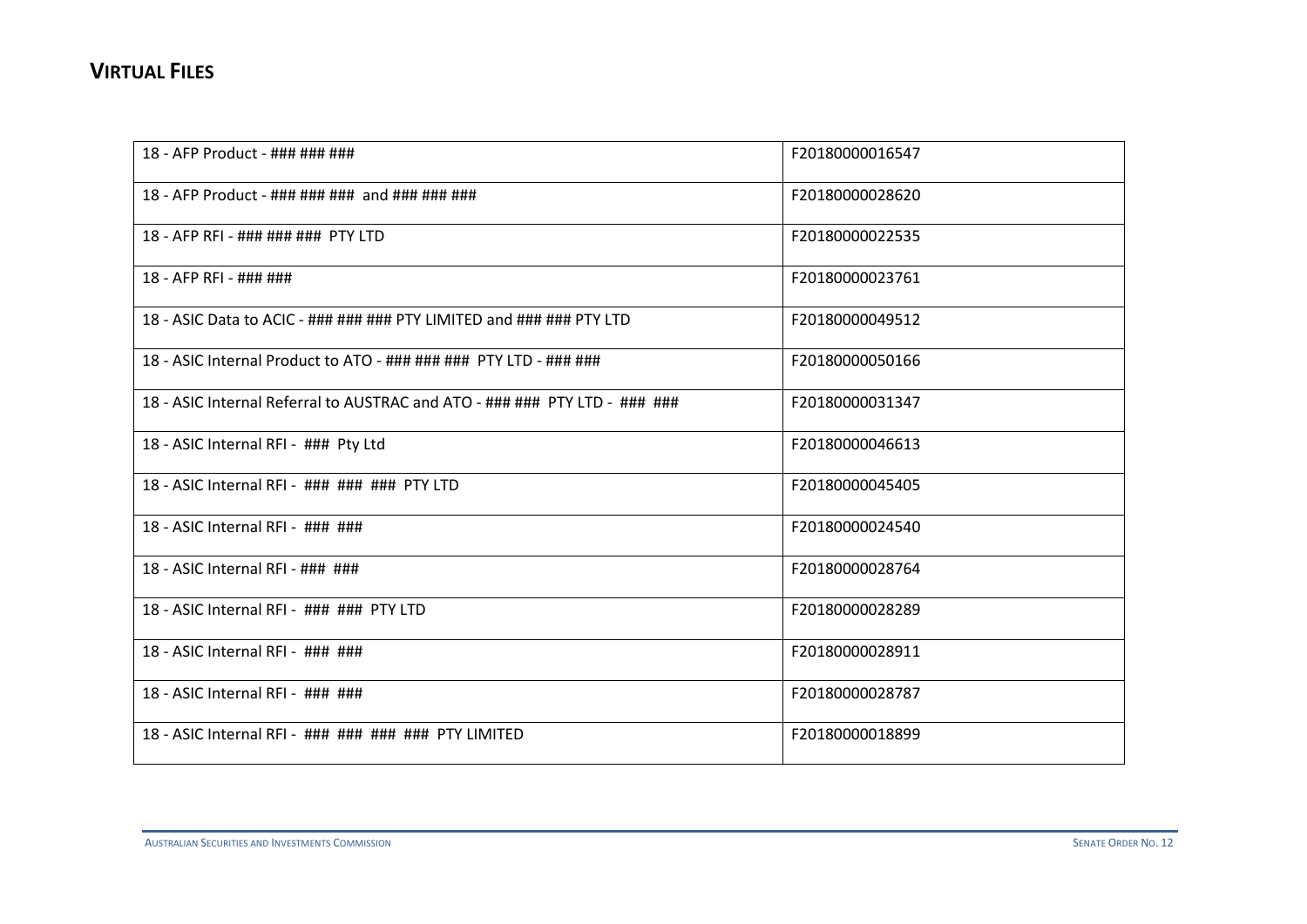| 18 - ASIC Internal RFI - ### ### ### PTY LTD                            | F20180000028527 |
|-------------------------------------------------------------------------|-----------------|
| ASIC Internal RFI - ### ### ### and ### ### ###                         | F20180000031680 |
| 18 - ASIC Internal RFI - ### ### PTY LTD                                | F20180000024790 |
| -18 - ASIC Internal RFI - Registered Agent for 98 ACNs                  | F20180000025548 |
| 18 - ASIC Internal RFI - ### ###                                        | F20180000038579 |
| 18 - ASIC Internal RFI - ### ### ###                                    | F20180000027759 |
| 18 - ASIC Internal RFI - ### ### ###                                    | F20180000018656 |
| 18 - ASIC Internal RFI of ACIC - ### ###                                | F20180000039075 |
| 18 - ASIC Internal RFI of AUSTRAC - ### ###                             | F20180000028284 |
| 18 - ASIC Internal RFI Request - ACIC ### ###                           | F20180000022621 |
| 18 - ASIC Product - AUSTRAC Project - ### ### ### ### ###               | F20180000022670 |
| 18 - ASIC Product - ### ### ### PTY LTD                                 | F20180000022640 |
| 25521-18 - ASIC Product - ### ### ### ### Pty Ltd                       | F20180000022663 |
| -18 - ASIC Product - Newly incorporated companies-1 June - 30 June 2018 | F20180000018896 |
| 18 - ASIC Product - ### ### PTY LTD                                     | F20180000017618 |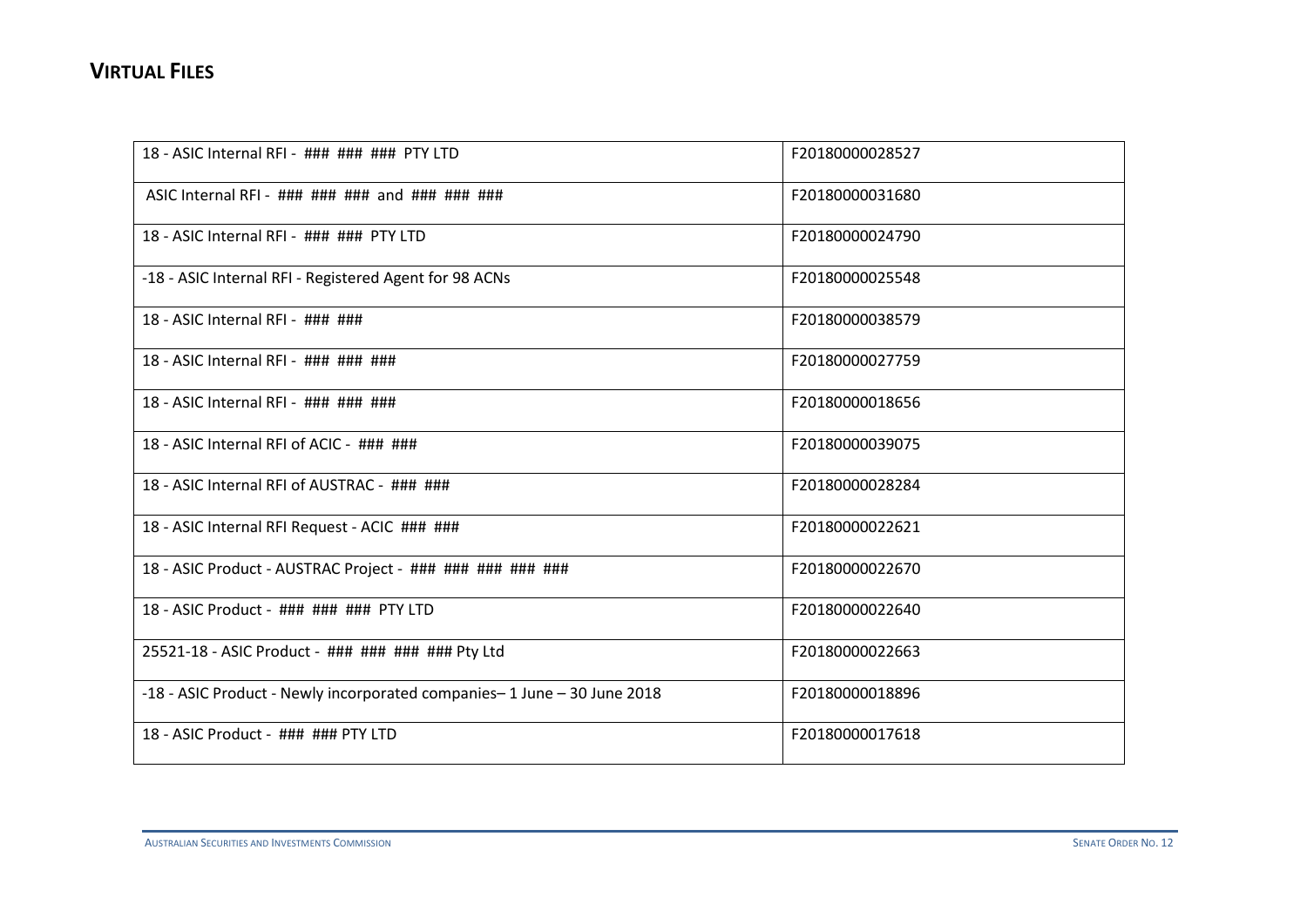| 18 - ASIC Product to ATO - ### ### PTY LIMITED                      | F20180000044600 |
|---------------------------------------------------------------------|-----------------|
| 18 - ASIC Product to ATO MBR Referral - ### ### ### ### ### PTY LTD | F20180000044402 |
| 18 - ASIC Product to ATO - ### ### ###                              | F20180000053784 |
| 18 - ASIC Product to AUSTRAC - ### ###                              | F20180000030455 |
| 18 - ASIC Product to AUSTRAC - ### ### LTD - ### ###                | F20180000018908 |
| 18 - ASIC Product to AUSTRAC AFP ACIC - ### ### ### PTY LTD         | F20180000039489 |
| 18 - ASIC Product to LEAs - ### ### PTY LTD and ### ### ### PTY LTD | F20180000024812 |
| 18 - ASIC Product to NSWPOL - ### ###                               | F20180000049165 |
| 18 - ASIC Product to the ATO - ### ### PTY LTD                      | F20180000044577 |
| 18 - ASIC Product to VICPOL - ### ### PTY LTD                       | F20180000049159 |
| 18 - ASIC RFI - ### ###                                             | F20180000026383 |
| 18 - ASIC RFI - Request for information from ###                    | F20180000025765 |
| 18 - ASIC RFI - ### ### PTY LTD                                     | F20180000026483 |
| 18 - ASIC RFI of ACIC ### ### - ### ### - ### ### - ### - ###       | F20180000018961 |
| 18 - ATO Product - ### ###                                          | F20180000027594 |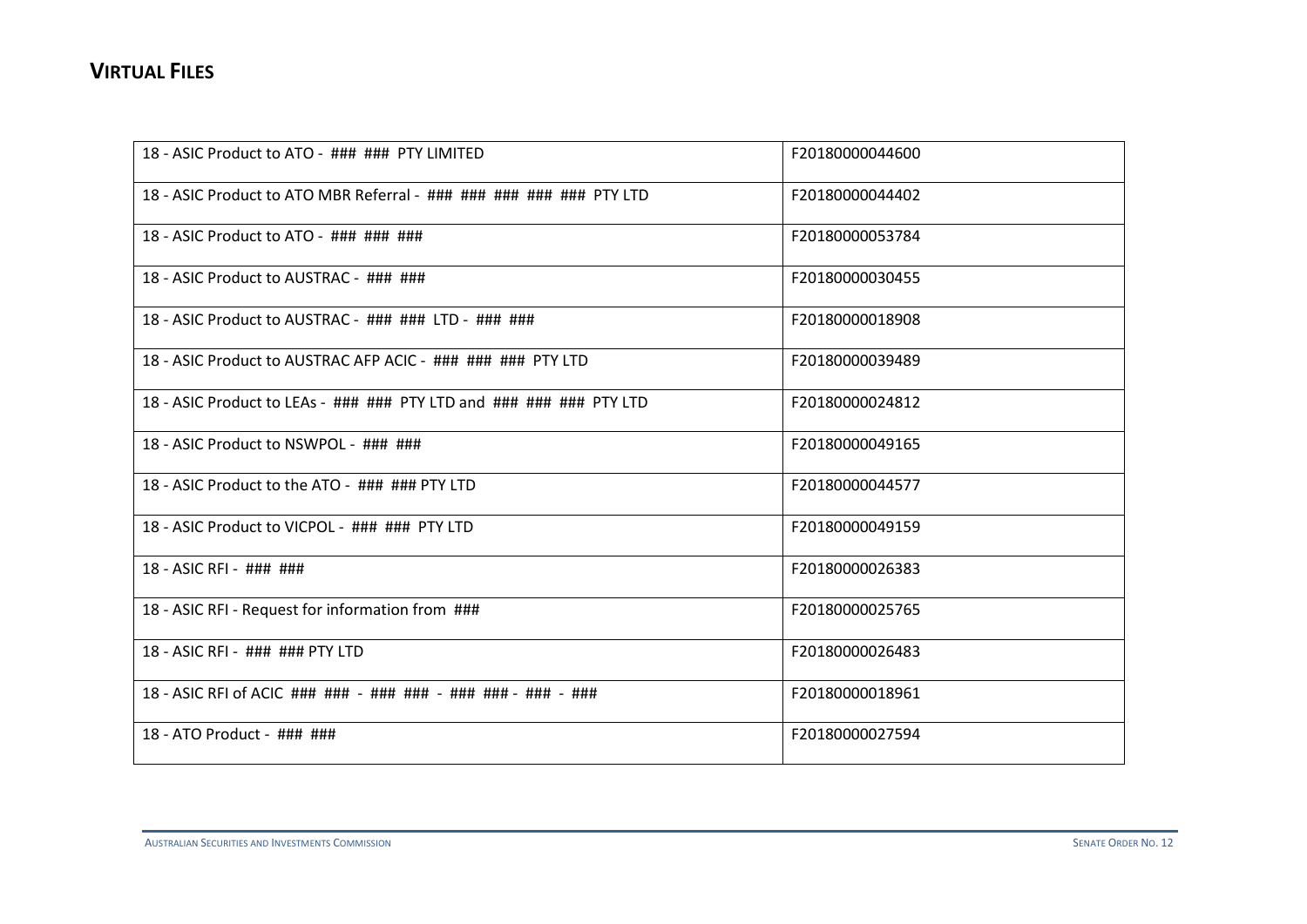| 18 - ATO Product - ### ###                             | F20180000050170 |
|--------------------------------------------------------|-----------------|
| 18 - ATO Product ### ### ###                           | F20180000019890 |
| 18 - AUSTRAC Product - ### ### - ### ### LTD           | F20180000048115 |
| 18 - AUSTRAC Product - ### ### ###                     | F20180000043170 |
| 18 - AUSTRAC Product - ### ### PTY LTD                 | F20180000026402 |
| 18 - AUSTRAC Product - ### ### ### LTD                 | F20180000031504 |
| 18 - AUSTRAC Product - ### ###                         | F20180000016631 |
| 18 - AUSTRAC Product - ### ###                         | F20180000046541 |
| 18 - AUSTRAC Product - ### ### ###                     | F20180000017962 |
| 18 - AUSTRAC Product - ### ### ### ### ### ### ### ### | F20180000049507 |
| 18 - AUSTRAC Product - ### ### ###                     | F20180000024071 |
| 18 - AUSTRAC Product - ### ### ### ### and ### ###     | F20180000043292 |
| 18 - AUSTRAC Product - ### ### ###                     | F20180000016574 |
| 18 - AUSTRAC Product - ### ### ### ### ###             | F20180000016979 |
| 18 - AUSTRAC Product - ### ###                         | F20180000018494 |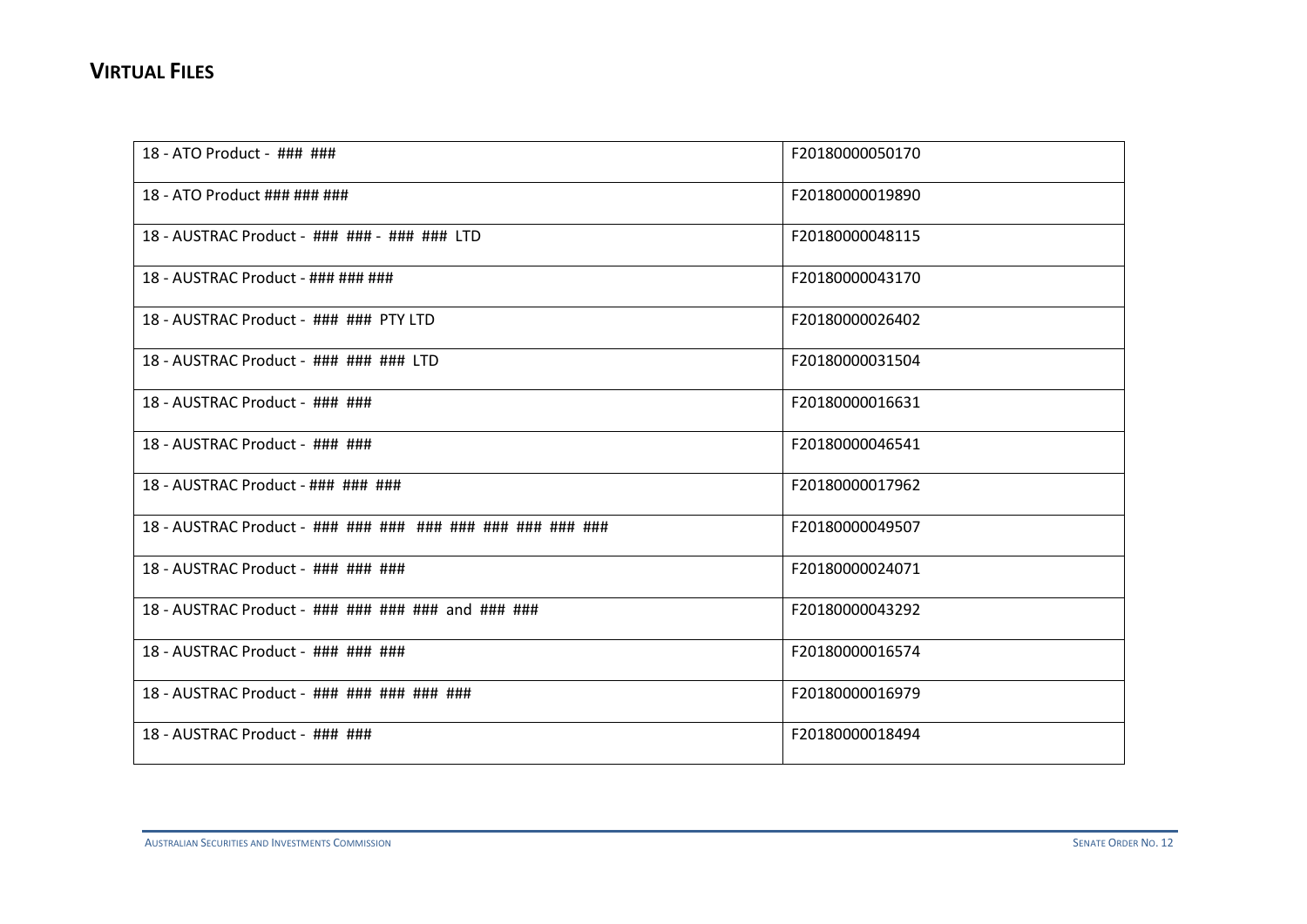| 18 - AUSTRAC Product - ### ### and ### ###          | F20180000030274 |
|-----------------------------------------------------|-----------------|
| 18 - AUSTRAC Product - ### ### LIMITED              | F20180000016587 |
| 18 - AUSTRAC Product - ### ### ### - October 2018   | F20180000039408 |
| 18 - AUSTRAC Product - ### ### ### - September 2018 | F20180000027624 |
| 18 - AUSTRAC Product - ### ###                      | F20180000027580 |
| 18 - AUSTRAC Product - ### ### ###                  | F20180000044819 |
| 18 - AUSTRAC Product -### ### ### 2012-2016         | F20180000021796 |
| 18 - AUSTRAC Product - ### ### ###                  | F20180000026477 |
|                                                     | F20180000046732 |
| 18 - AUSTRAC Product - ### ### - June 2018          | F20180000018485 |
| 18 - AUSTRAC Product - ### ### ###                  | F20180000024631 |
| 18 - AUSTRAC Product - ### ###                      | F20180000031373 |
| 18 - AUSTRAC Product - ### ###                      | F20180000049531 |
| 18 - AUSTRAC RFI - ### ### Pty Ltd ### ### Pty Ltd  | F20180000019325 |
| 18 - AUSTRAC RFI - ### ### ###                      | F20180000024648 |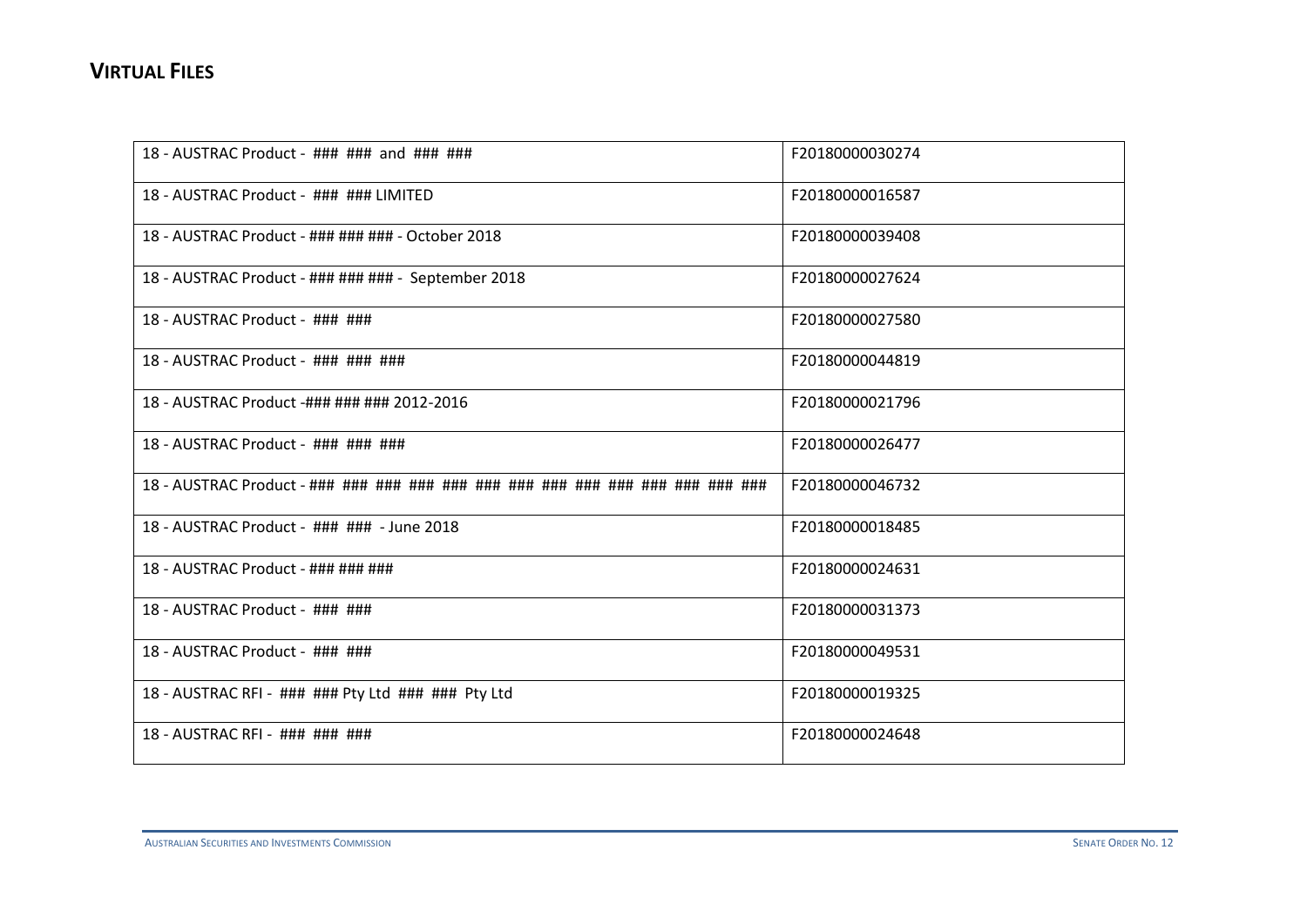| 18 - AUSTRAC spontaneous disclosure - ### ###   | F20180000053649 |
|-------------------------------------------------|-----------------|
| 18 - AUSTRAC ### ### ### ### ###                | F20180000053404 |
| 18 - FAMI - ### Report for AUSTRAC              | F20180000053457 |
| 18 - FBI Product - ### ### ### PTY LTD          | F20180000039552 |
| 18 - FSE Referral - ### ###                     | F20180000021717 |
| 18 - NSWPOL RFI - ASIC Products ### ### ### ### | F20180000018462 |
| 18 - NSWPOL RFI - ###                           | F20180000044520 |
| 18 - NSWPOL RFI - ### ### ###                   | F20180000044440 |
| 18 - NSWPOL RFI - ### ### - ### ### PTY LTD     | F20180000026561 |
| 18 - NSWPOL RFI - ### ### ###                   | F20180000022560 |
| 18 - QPOL RFI - ### ### PTY LTD                 | F20180000021707 |
| 18 - SAPOL RFI - ### ###                        | F20180000018960 |
| 18 - VICPOL RFI - ### ### ###                   | F20180000016571 |
| 18 - VICPOL RFI - ### ### ### PTY LTD           | F20180000016624 |
| 18 - WAPOL Product - ### ### ###                | F20180000030461 |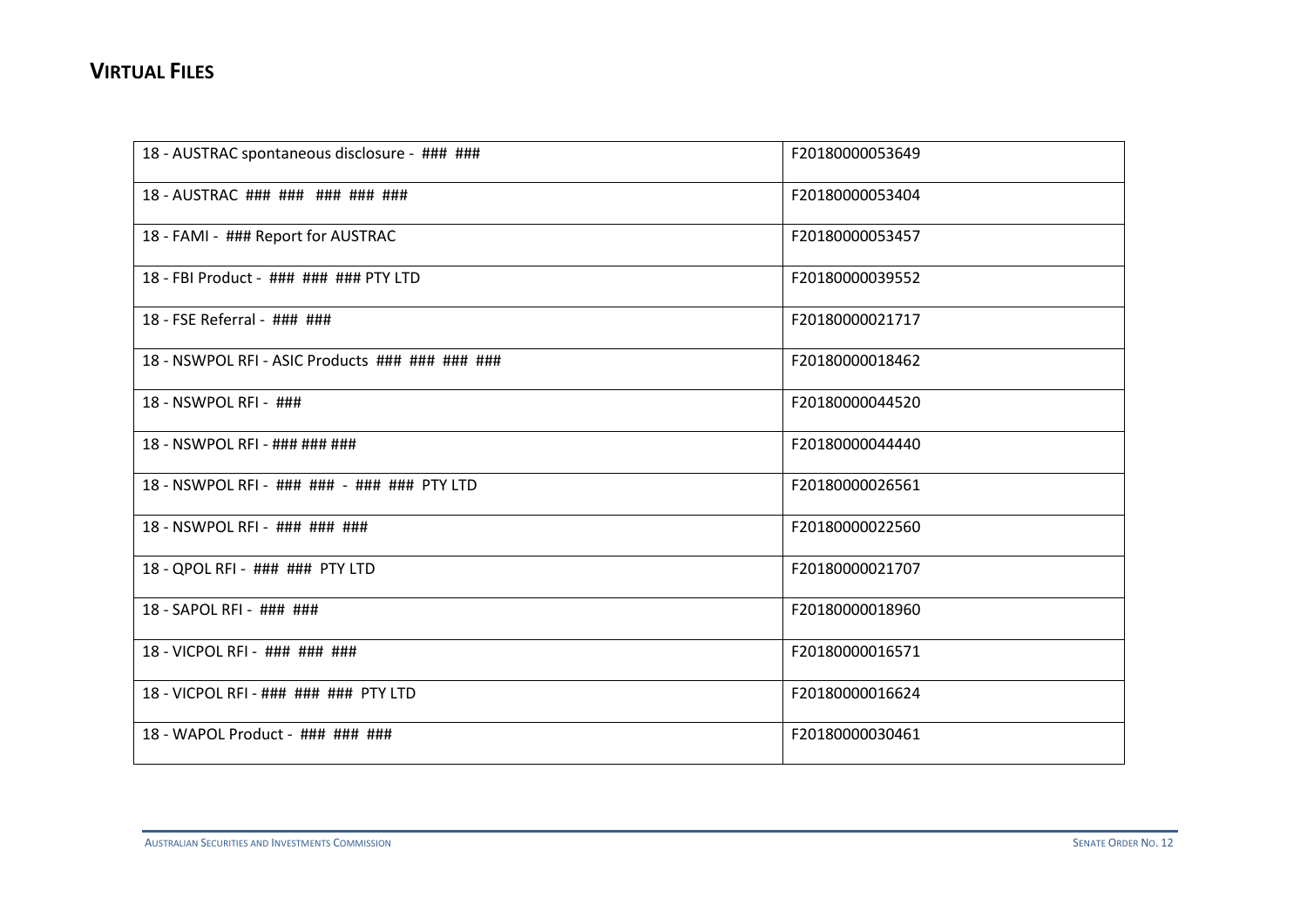| 18 - WAPOL RFI - ### ### ### PTY LTD                             | F20180000022616 |
|------------------------------------------------------------------|-----------------|
| 18 - WAPOL RFI - Operation ### ### - ### ###                     | F20180000028545 |
| 18 - WAPOL RFI - ### ### PTY LTD                                 | F20180000038581 |
| 18 - ACIC and AUSTRAC RFI - New Company Registrations            | F20180000016853 |
| 20267-18 - AUSTRAC Product -### ### ### - June 2018              | F20180000017085 |
| 18 - ACIC and AUSTRAC RFI - New Company Registrations            | F20180000017837 |
| 21099-18 - ASIC Internal RFI - ### ###                           | F20180000017678 |
| 21108-18 - AFP RFI - ### ###                                     | F20180000017816 |
| 21403-18-ASIC Product to the ATO ### ###                         | F20180000017953 |
| 21596-18 - ACIC Product in response to ASIC RFI - Project ###    | F20180000017918 |
| 21865-18 - ACIC RFI - ### ###                                    | F20180000018661 |
| 22033-18 - VICPOL RFI - ### ### ### Pty Ltd                      | F20180000018480 |
| 22035-18 - AUSTRAC Product - Overview of ### ### ### ### ### ### | F20180000018487 |
| 22037-18 - ASIC Product to NSWPOL - ### ### Pty Ltd              | F20180000018534 |
| 22038-18 - VICPOL Product - ### ###                              | F20180000018538 |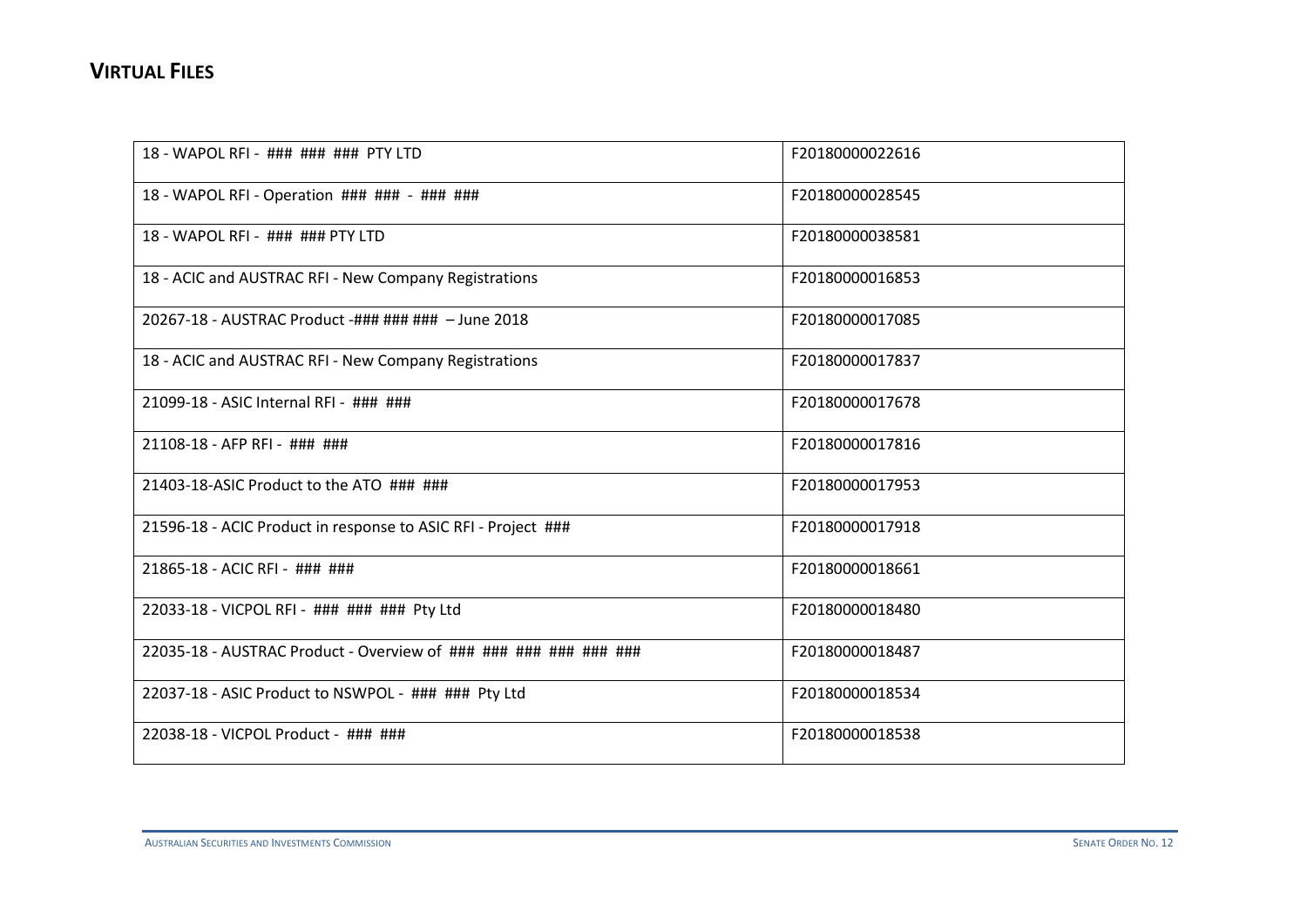| 22734-18 - ACIC and AUSTRAC RFI - New Company Registrations        | F20180000019419 |
|--------------------------------------------------------------------|-----------------|
| 22785-18 - ABF RFI - ### ### ### ### Pty Limited - ### ###         | F20180000019194 |
| 22971-18 - AUSTRAC Product - ### ### ### - July 2018               | F20180000019557 |
| 23640-18 - ACIC Product - August 2018                              | F20180000019883 |
| 24062-18 - ASIC Internal RFI - Monthly ### Reports                 | F20180000020829 |
| 24273-18 - ACIC and AUSTRAC RFI - New Company Registrations        | F20180000021362 |
| 18 - ASIC Product - ### ### ### PTY LTD                            | F20180000021680 |
| 24693-18 - ACIC RFI - Monthly ### Report                           | F20180000021804 |
| 24733-18 - ATO RFI - ### ### Pty Ltd                               | F20180000021709 |
| 24735-18 - AUSTRAC Product - ### ### ### Ltd - ### ### ### ### ### | F20180000021714 |
| 25512-18 - NSWPOL Product - ### ###                                | F20180000022547 |
| 18 - ACIC Product - ### - ### ### ### ###                          | F20180000022669 |
| 25526-18 - AFP Product - ### ###                                   | F20180000022654 |
| 25623-18 - ACIC RFI - ### Report                                   | F20180000022910 |
| 18 - ASIC Product - ### ### PTY LTD                                | F20180000023132 |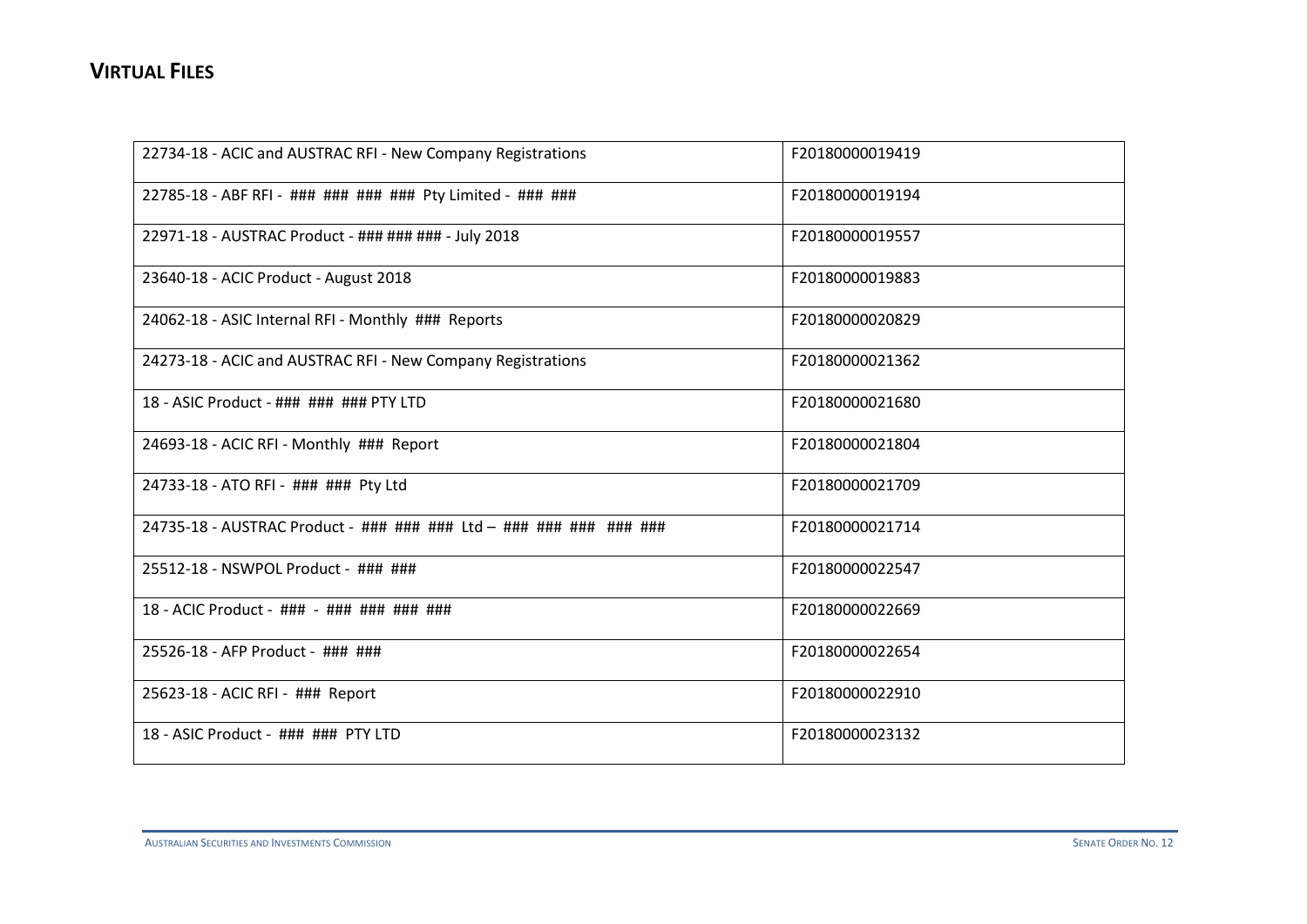| 26373-18 - ACIC and AUSTRAC RFI - New Company Registrations              | F20180000024030 |
|--------------------------------------------------------------------------|-----------------|
| 26661-18 - AFP Product - ### ###                                         | F20180000023768 |
| 26662-18 - AUSTRAC Product - ### ### ### ### ### ### - August 2018       | F20180000023778 |
| 26663-18 - ATO RFI - ### Pty Ltd                                         | F20180000023785 |
| 26664-18 - ATO Product - Operation ###                                   | F20180000024021 |
| 26667-18 - AFP Product - ### ###                                         | F20180000024077 |
| 26668-18 - ASIC Internal RFI AFP ACIC - ###                              | F20180000024546 |
| 26669-18 - ATO RFI - ### ### Pty Ltd                                     | F20180000024200 |
| 26856-18 - ASIC Internal RFI to AUSTRAC - ### ### ###                    | F20180000024598 |
| 27021-18 - ACIC Product - ### ### ### ### ### ### ### ###                | F20180000024630 |
| 27520-18 - ACIC and AUSTRAC RFI - New Company Registrations              | F20180000025391 |
| 28099-18 - ACIC Product - ### ### ###                                    | F20180000024916 |
| 28100-18 - AUSTRAC Product - ### ### ### ### ### ### Pty Ltd             | F20180000025541 |
| 28257-18 - ACIC RFI - ### Report                                         | F20180000026184 |
| 18 - ACIC Product - ACIC Strategic Insights 18-241509 - ### ### ### A616 | F20180000026351 |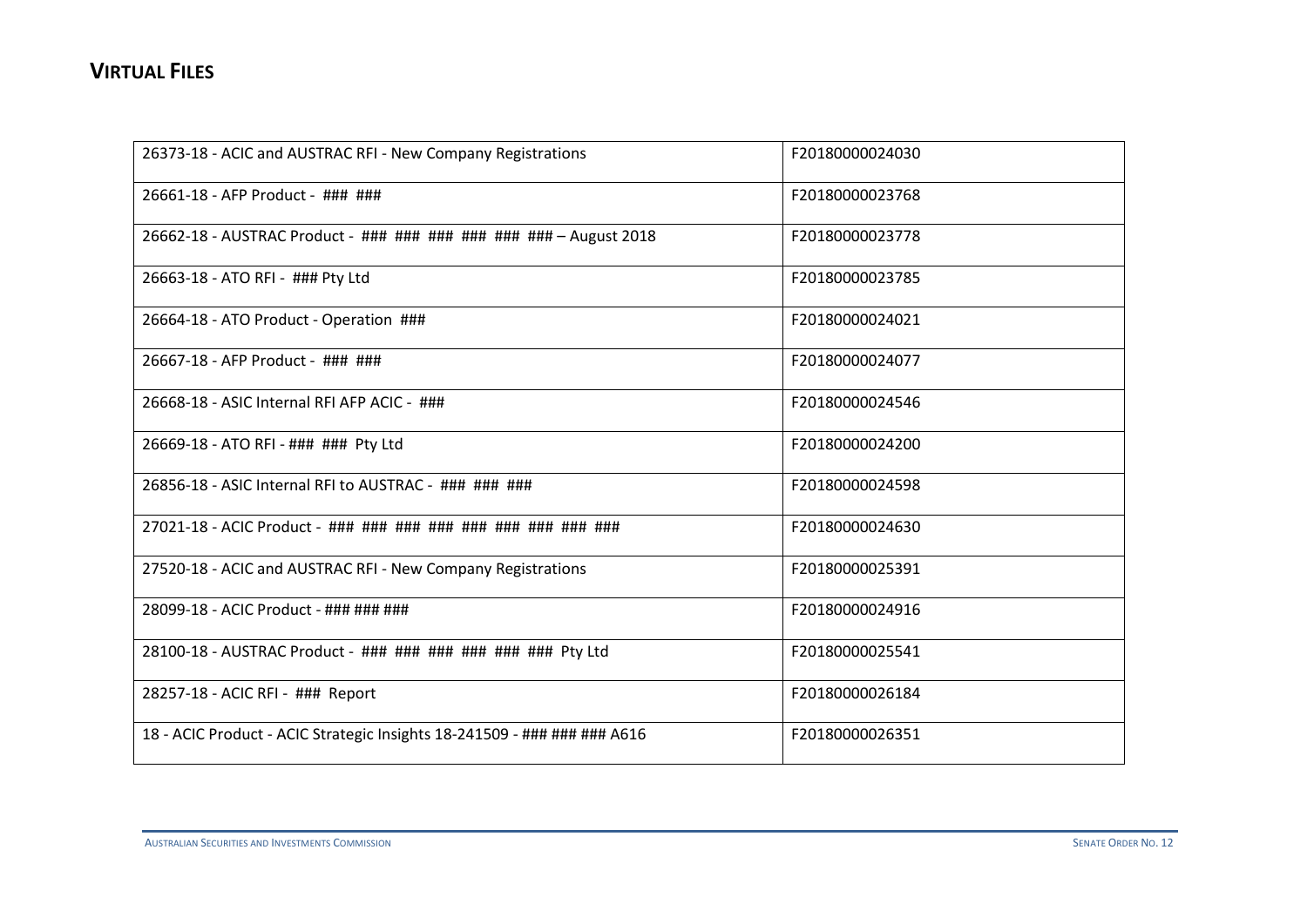| 28877-18 - ASIC RFI - ### ### Pty Ltd                          | F20180000026397 |
|----------------------------------------------------------------|-----------------|
| 28883-18 - AUSTRAC Product - ### ### ###                       | F20180000026478 |
| 28888-18 - AFP Product - ### ###                               | F20180000026726 |
| 29714-18 - ACIC and AUSTRAC RFI - New Company Registrations    | F20180000027714 |
| 30006-18 - AFP Product - ### ### - ### ### ### ### Ltd         | F20180000027578 |
| 30011-18 - NSWPOL RFI - ### ### ###                            | F20180000027615 |
| 30014-18 - AFP Product - ### ###                               | F20180000027627 |
| 30015-18 - ASIC Internal RFI - ### ### Pty Ltd                 | F20180000027756 |
| 30021-18 - ASIC Internal RFI - ### ###                         | F20180000027860 |
| 30556-18 - ASIC Internal RFI - ### ### PTY LTD                 | F20180000028288 |
| 30929-16 - AUSTRAC Product - ### ### ### - ### ### ### Limited | F20180000020831 |
| 31679-18 - ACIC and AUSTRAC RFI - New Company Registrations    | F20180000028916 |
| 18 - ATO RFI - $J$ ### ### and ### ###                         | F20180000028934 |
| 18 - AFP Product - ### ### ### PTY LTD                         | F20180000029626 |
| 18 - ATO RFI - Operation ###                                   | F20180000038585 |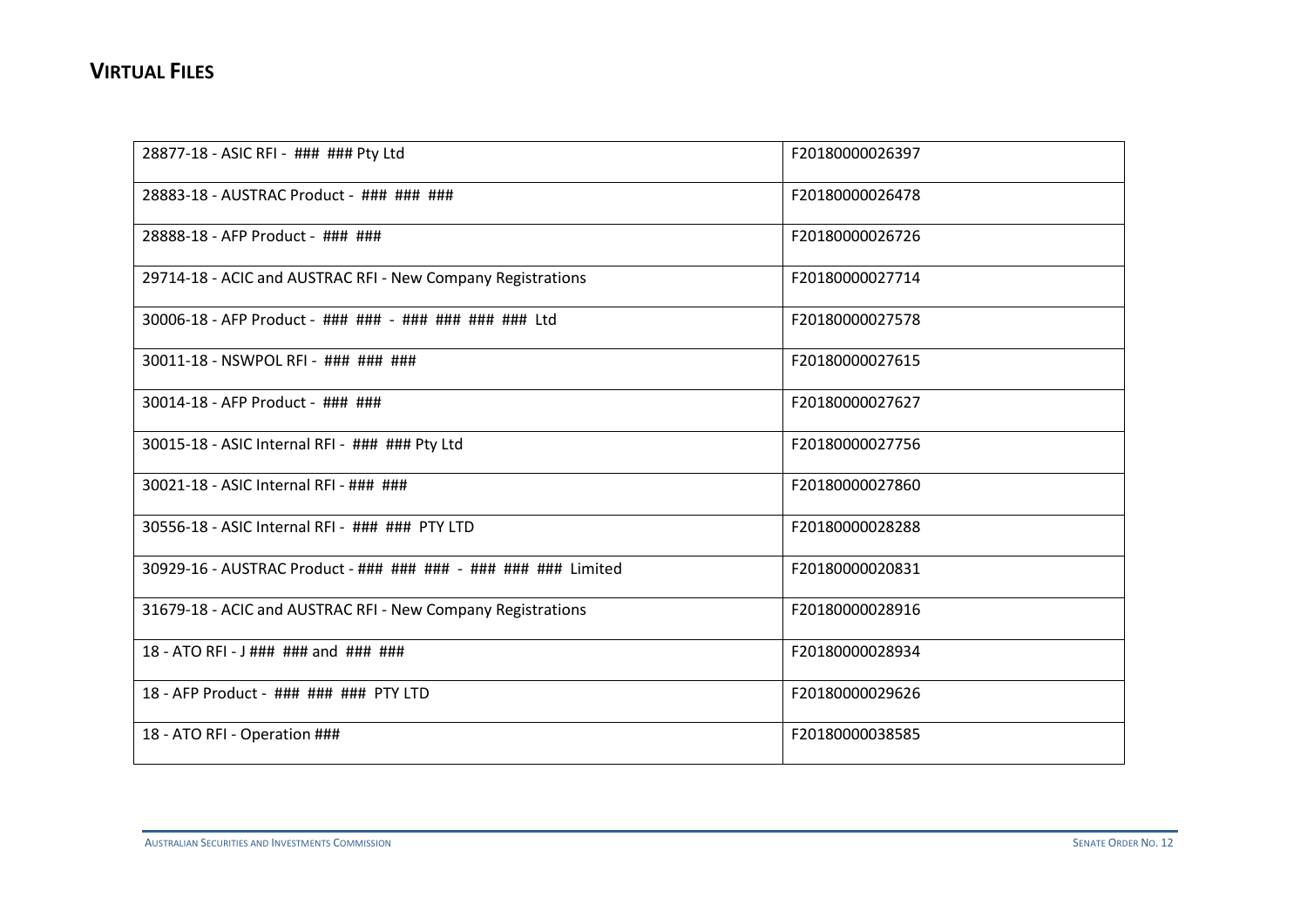| 34899-18 - ASIC Product to SAPOL - ### ### ###                        | F20180000038600 |
|-----------------------------------------------------------------------|-----------------|
| 18 - ASIC Internal RFI - ### ### PTY LTD                              | F20180000038616 |
| 18 - ASIC Internal RFI - ### ### ### PTY LIMITED                      | F20180000038620 |
| 18 - ASIC Internal RFI of DFAT - POI to be determined                 | F20180000039492 |
| 35352-18 - ACIC RFI - ### Report                                      | F20180000042932 |
| 35557-18 - ASIC Internal RFI of Law Enforcement - ### ### Pty Limited | F20180000039078 |
| 18 - ### and ### ###                                                  | F20180000039177 |
| 35559-18 - QLD Police RFI - Unknown Entity                            | F20180000039401 |
| 35561-18 - ACIC RFI - ### ### ### - ### ### ### ### ###               | F20180000039589 |
| 35572-18 - ASIC Internal RFI - IP List of POIs for HVI Tracking       | F20180000040711 |
|                                                                       | F20180000042075 |
| 18 - ASIC Product to the ATO - ### ### ### PTY LTD                    | F20180000039477 |
| 18 - ASIC Internal - ### ### ### Pty Ltd                              | F20180000040064 |
| 18 - NSWPOL Product - s206A Disqualification - ### ###                | F20180000039981 |
| 18 - AFP Product - ### ### ### Pty Limited                            | F20180000042806 |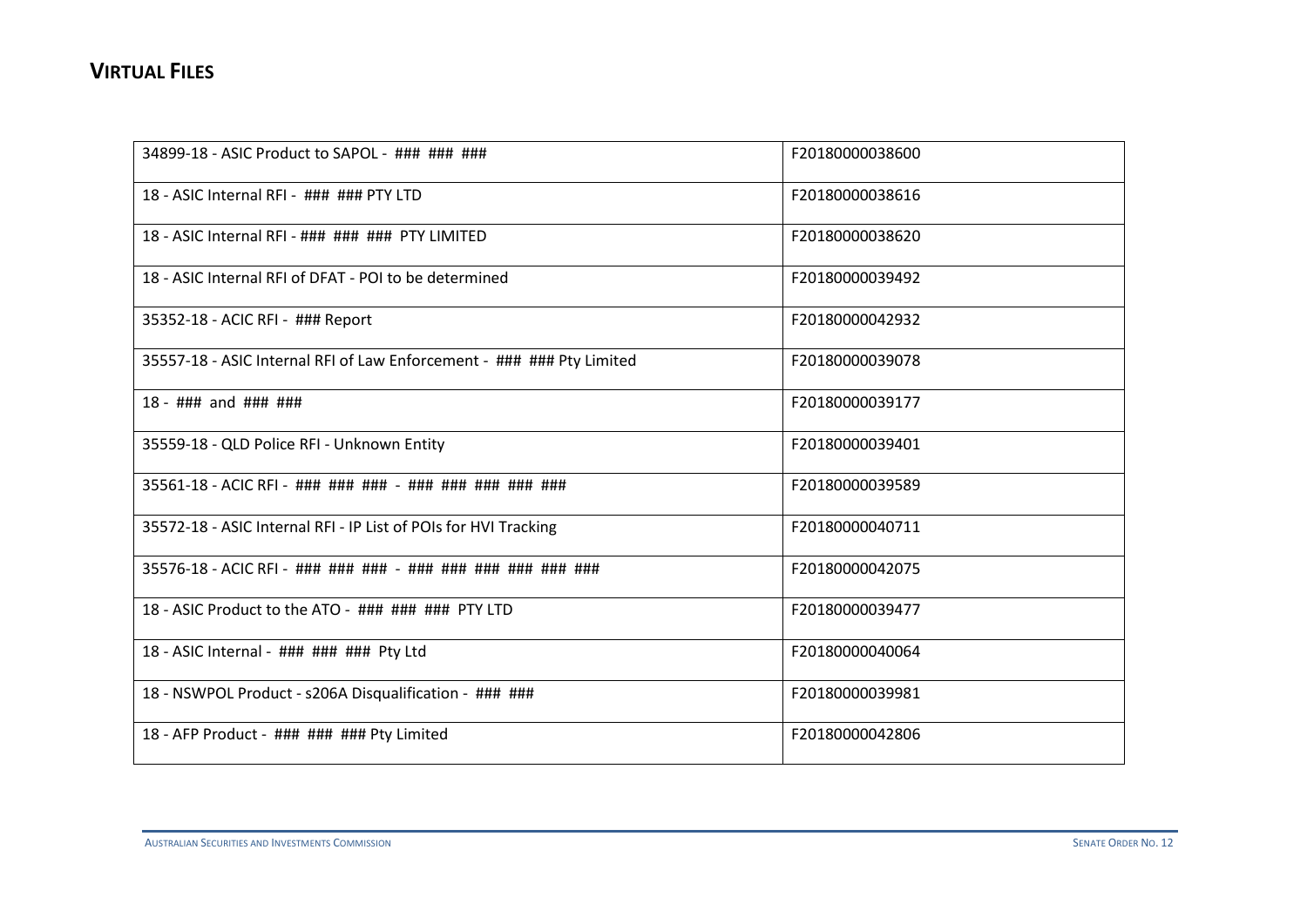| 18 - ASIC Internal RFI - ###                                                    | F20180000042811 |
|---------------------------------------------------------------------------------|-----------------|
| 36511-18 - AFP Product - ### ###                                                | F20180000042853 |
| 18 - ATO Product - ### ### ###                                                  | F20180000043437 |
| 36999-18 - ASIC Product to NSWPOL - ### ### ### Pty Ltd and ### ### ### Pty Ltd | F20180000044427 |
| 18 - AUSTRAC RFI - ### ### ### ### PTY LTD and ### ### ### PTY LTD              | F20180000044687 |
| 38074-18 - ATO RFI - ### ### ###                                                | F20180000046067 |
| 18 - AUSTRAC Product - ### ### ###                                              | F20180000046536 |
| 38270-18 - ### ### ### - ### ### ### Pty Ltd - ### ###                          | F20180000048124 |
| 38621-18 - ASIC Product to VICPOL - ### ### ### ### Pty Ltd                     | F20180000048603 |
| 18 - ASIC Internal RFI VICPOL - ### ###                                         | F20180000048875 |
| 18 - AUSTRAC Product - ### ### ### - November 2018                              | F20180000048915 |
| 02.17 PJC August 2018                                                           | F20180000018768 |
| 02.18 PJC October 2018                                                          | F20180000026914 |
| ### ### ### , ### and RBA                                                       | F20180000018162 |
| $\#$ ## $\#$ ## v ASIC                                                          | F20180000020674 |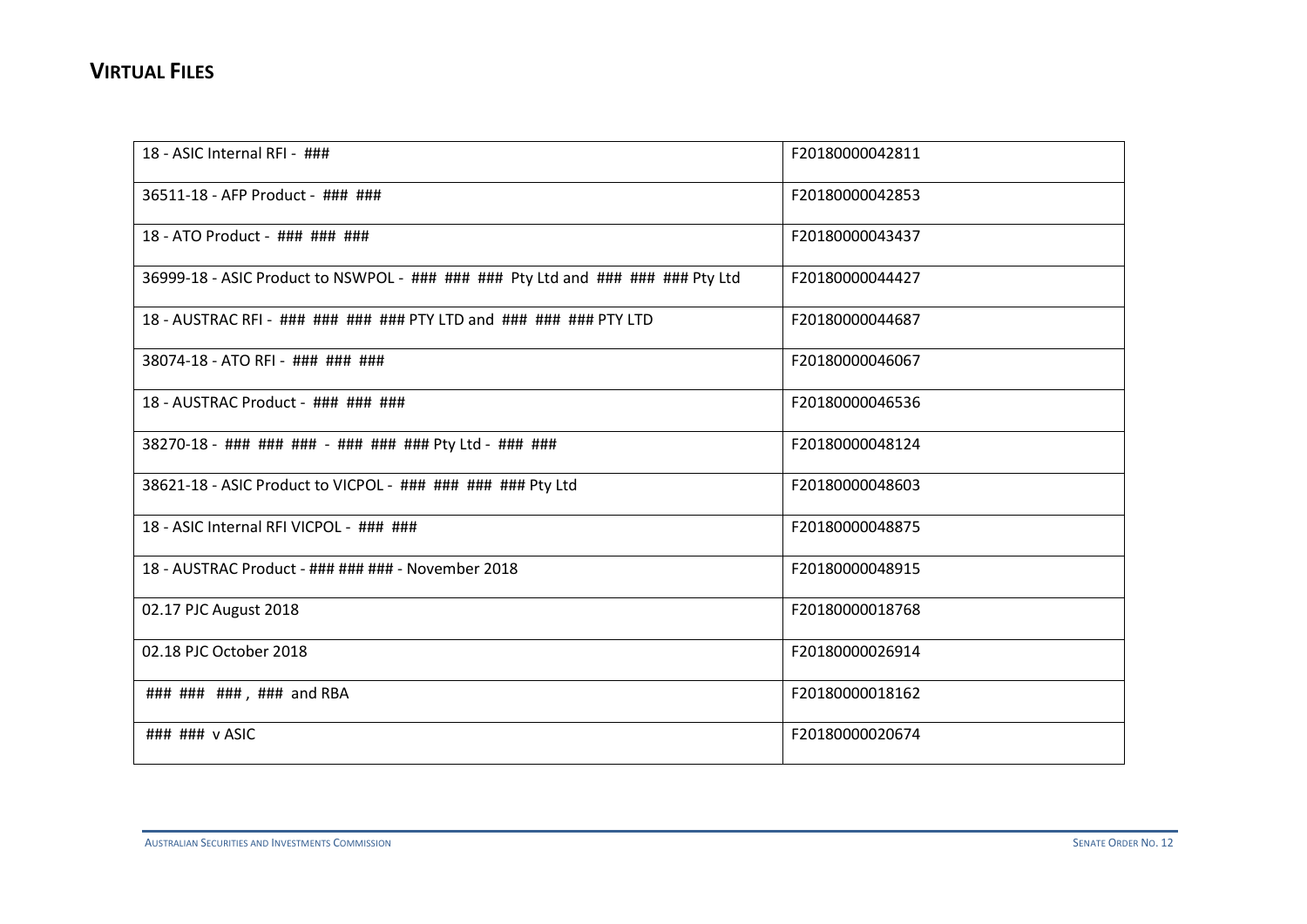| <b>Directors Advisory Panel</b>                         | F20180000028827 |
|---------------------------------------------------------|-----------------|
| Australian Institute of Company Directors - 2018 - 2019 | F20180000019318 |
| Australian Shareholders Association - 2018-2019         | F20180000027487 |
| Governance Institute of Australia - 2018 - 2019         | F20180000019263 |
| ACC Board Meeting 1 of 2016                             | F20180000042521 |
| ACC Board Meeting 2 of 2016                             | F20180000042532 |
| ACC Board Meeting 3 of 2016                             | F20180000042544 |
| ACIC Board Meeting 5_2018                               | F20180000042525 |
| ACIC Board Meeting 2 November 2016                      | F20180000042529 |
| ASIC QPOL MOU                                           | F20180000042354 |
| <b>AUSTRAC Access Reviews</b>                           | F20180000042366 |
| <b>AUSTRAC MOU</b>                                      | F20180000043554 |
| Board Meeting March 2018                                | F20180000042542 |
| <b>NCIS</b>                                             | F20180000049155 |
| OOS Item NCIS Funding October 2018                      | F20180000042552 |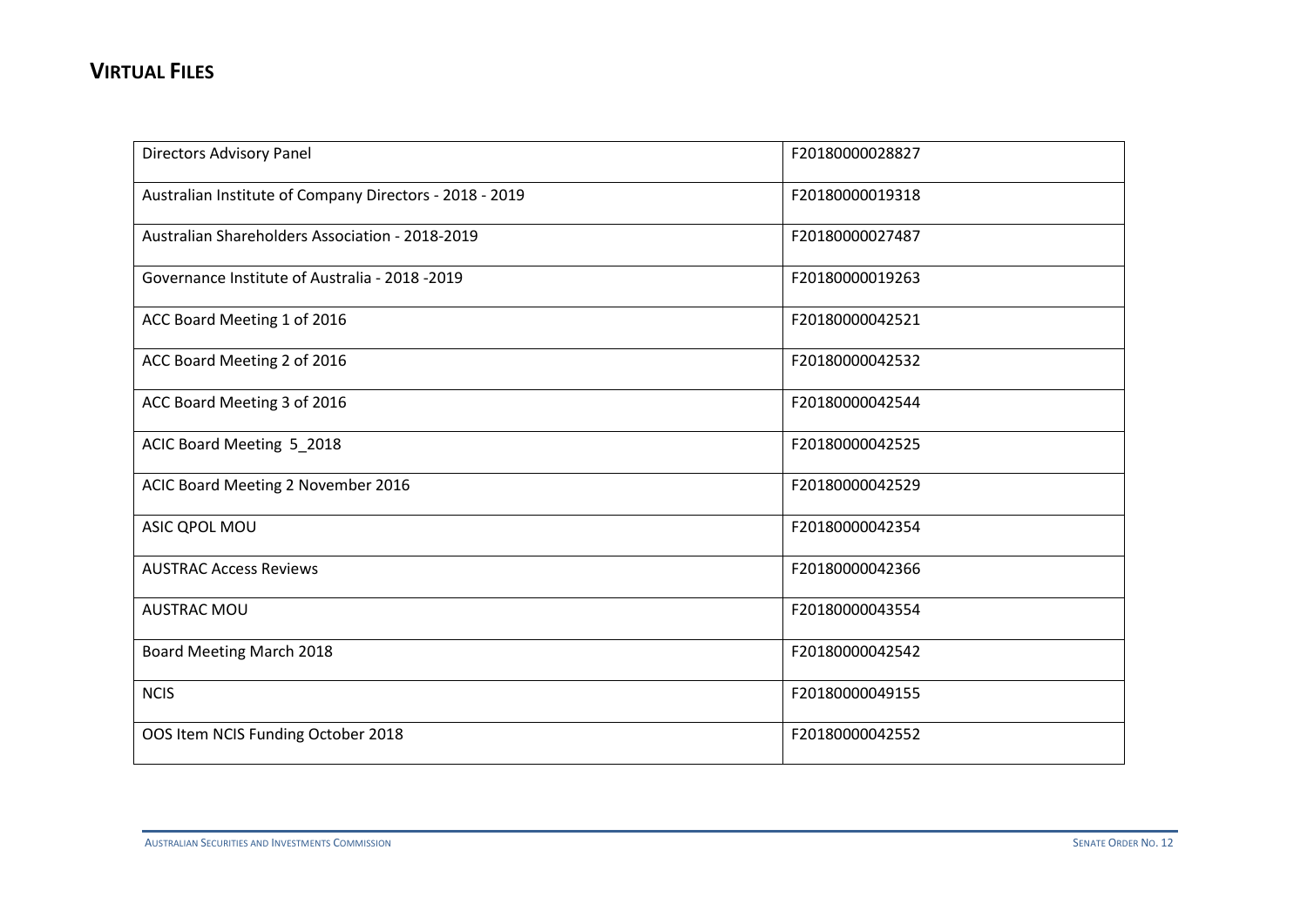| <b>FATF Review 2019</b>                                     | F20180000043404 |
|-------------------------------------------------------------|-----------------|
| <b>IOSCO Committee 7</b>                                    | F20180000028431 |
| 2018 Oct_Nov - Berlin C2 meeting                            | F20180000026146 |
| C2 - Crypto platform paper 2018                             | F20180000019598 |
| C2 Questionnaire on clock synchronisation - Dec 2018        | F20180000049267 |
| FSB LEI - peer review 2018                                  | F20180000022944 |
| FSB OTC Reforms 13th progress report                        | F20180000018411 |
| IOSCO briefings                                             | F20180000027845 |
| ANAO Audit 2018 - Govt response to illegal phoenix activity | F20180000028824 |
| 20180817 - PJC                                              | F20180000018818 |
| PBS 2012-13 to 2017-18                                      | F20180000017099 |
| PJC and Senate Estimates - October 2018                     | F20180000027357 |
| 201809 - QoN from ASIC Oversight hearing 17 August 2018     | F20180000023927 |
| ABW - Commission and Specialist Areas Change Management     | F20180000024942 |
| <b>FATF</b>                                                 | F20180000029820 |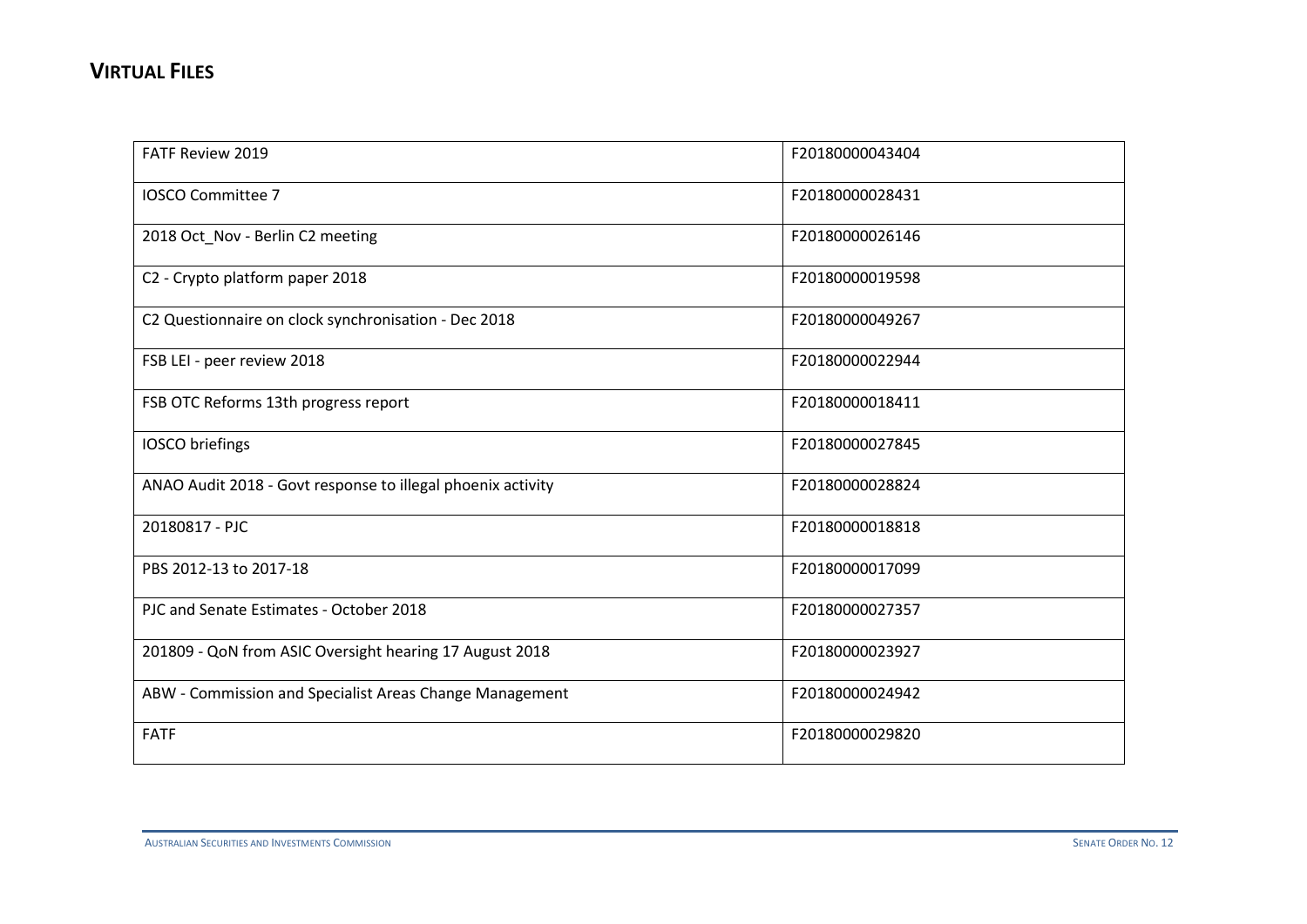| <b>OECD</b>                                                 | F20180000029829 |
|-------------------------------------------------------------|-----------------|
| PJC Reports 2016                                            | F20180000029824 |
| PJC Reports 2017                                            | F20180000029826 |
| PJC Reports 2018                                            | F20180000029818 |
| ACBPS - Australian Customs and Border Protection Service    | F20180000029279 |
| <b>ACC</b> - Australian Crime Commission                    | F20180000029278 |
| ACCC - Australian Competition and Consumer Commission       | F20180000029287 |
| ACLEI - Australian Commission for Law Enforcement Integrity | F20180000029288 |
| <b>ACS - Australian Customs Service</b>                     | F20180000029283 |
| AFP - Australian Federal Police                             | F20180000029298 |
| APRA - Australian Prudential Regulation Authority           | F20180000029290 |
| ATO - Australian Taxation Office                            | F20180000029280 |
| <b>AUSTRAC</b>                                              | F20180000029302 |
| CDPP - Commonwealth Director of Publication Prosecutions    | F20180000029291 |
| CSA - Child Support Agency                                  | F20180000029292 |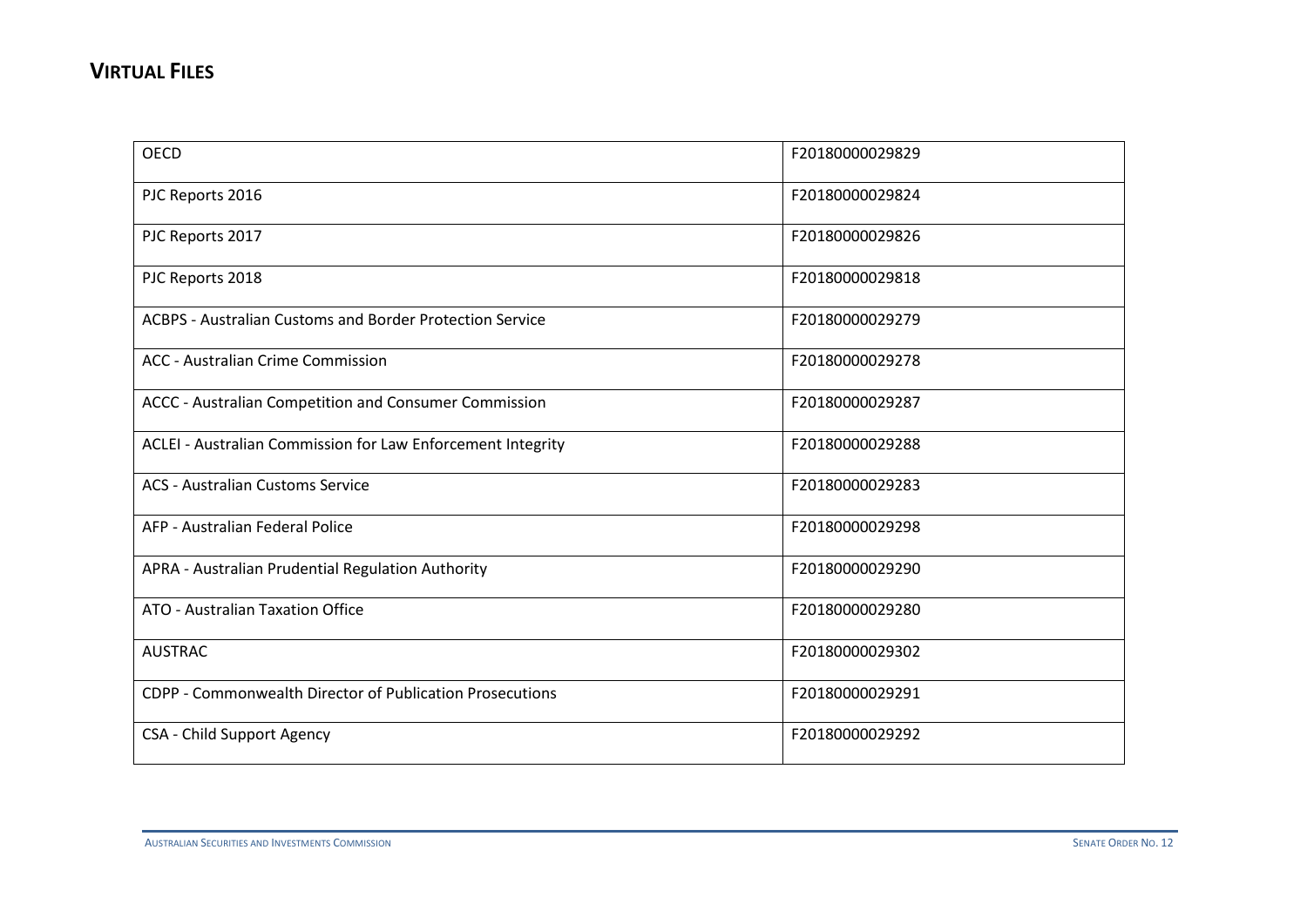| DHS - Department of Human Services              | F20180000029301 |
|-------------------------------------------------|-----------------|
| ITSA - Insolvency and Trustee Service           | F20180000029299 |
| Royal Commission into the Building Industry     | F20180000029294 |
| Dept of Housing and Public Works                | F20180000028539 |
| State Insurance Regulatory Authority (SIRA)     | F20180000038294 |
| Dept of Family and Community Services           | F20180000022217 |
| Labour Hire Licensing Authority                 | F20180000049161 |
| <b>Victorian Electoral Commission</b>           | F20180000028301 |
| <b>APRA</b>                                     | F20180000023766 |
| Data Literacy Interagency Meeting               | F20180000025761 |
| <b>ASIC AUSTRAC Liaison Fora</b>                | F20180000044602 |
| APRA information requests                       | F20180000045621 |
| <b>BEAR (APRA)</b>                              | F20180000039358 |
| ASIC_ATO Liaison Forum Dashboard                | F20180000018679 |
| 04 October 2018 - NSW ASIC CDPP Liaison Meeting | F20180000024701 |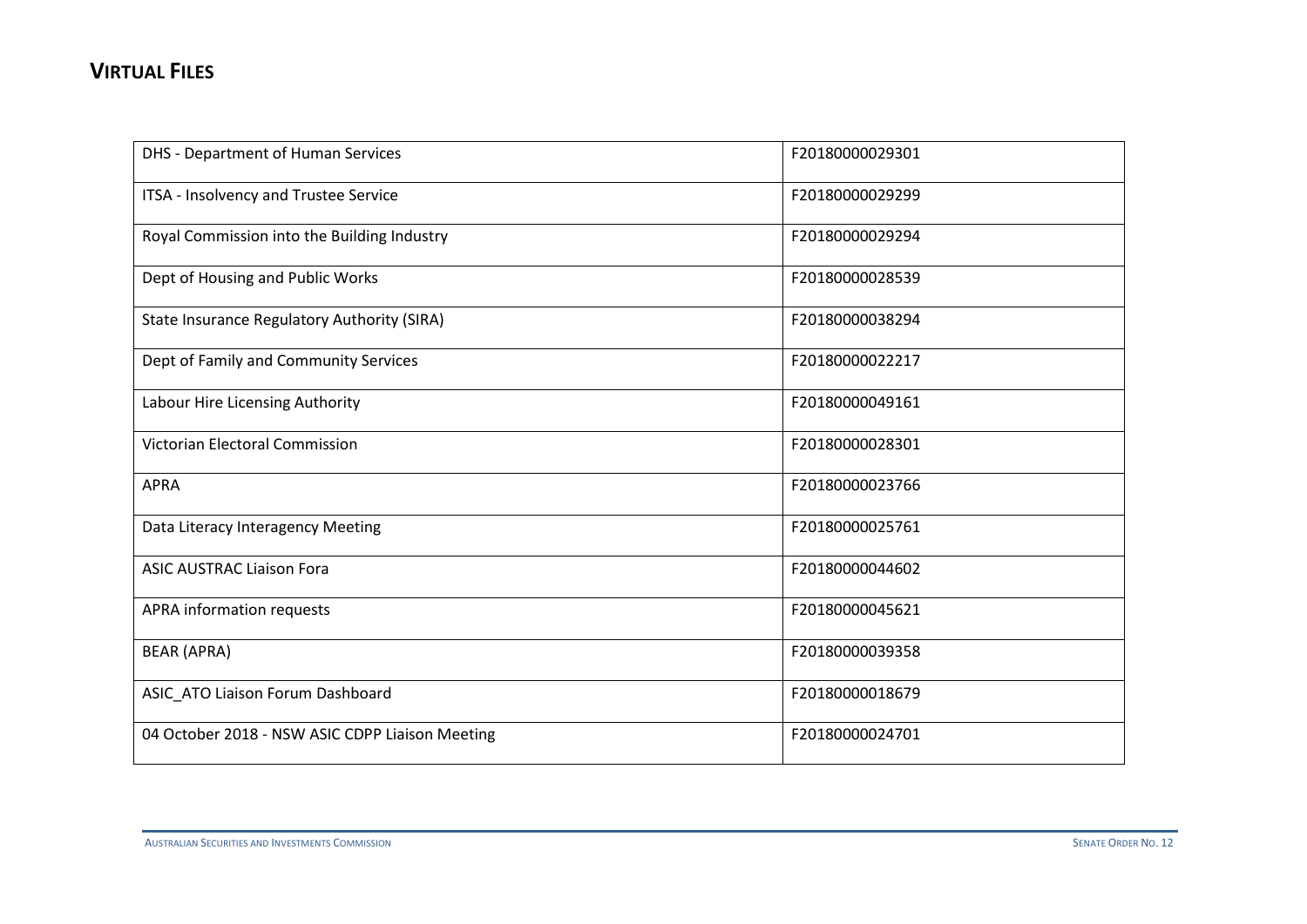| 11 December 2018 - SA CDPP Liaison Meeting                                 | F20180000048925 |
|----------------------------------------------------------------------------|-----------------|
| 13 December 2018 - VIC CDPP Liaison Meeting                                | F20180000049017 |
| 15 November 2018 - NSW ASIC CDPP Liaison Meeting                           | F20180000038256 |
| 16 August - VIC CDPP - ASIC Liaison Meeting                                | F20180000020308 |
| 17 October 2018 - SA CDPP-ASIC Liaison Meeting                             | F20180000028220 |
| 18 October 2018 - VIC CDPP - ASIC Liaison Meeting                          | F20180000028962 |
| 19 July 2018 - VIC CDPP Liaison (no meeting report only)                   | F20180000017444 |
| 19 November 2018 - VIC CDPP-ASIC Liaison Meeting (REPORT ONLY, no meeting) | F20180000040671 |
| 20180822 - SA CDPP-ASIC Liaison Meeting                                    | F20180000020845 |
| 20180830 - QLD ASIC CDPP Liaison Meeting                                   | F20180000019757 |
| 20181011 - QLD ASIC CDPP Liaison Meeting                                   | F20180000026437 |
| 20181130 - QLD ASIC CDPP Liaison Meeting                                   | F20180000039006 |
| 23 August 2018 - NSW ASIC CDPP Liaison Meeting                             | F20180000020913 |
| 25 September 2018 - VIC CDPP Liaison Meeting (report only)                 | F20180000026400 |
| (TSOC) Transnational Serious Organised Crime Strategy                      | F20180000030275 |